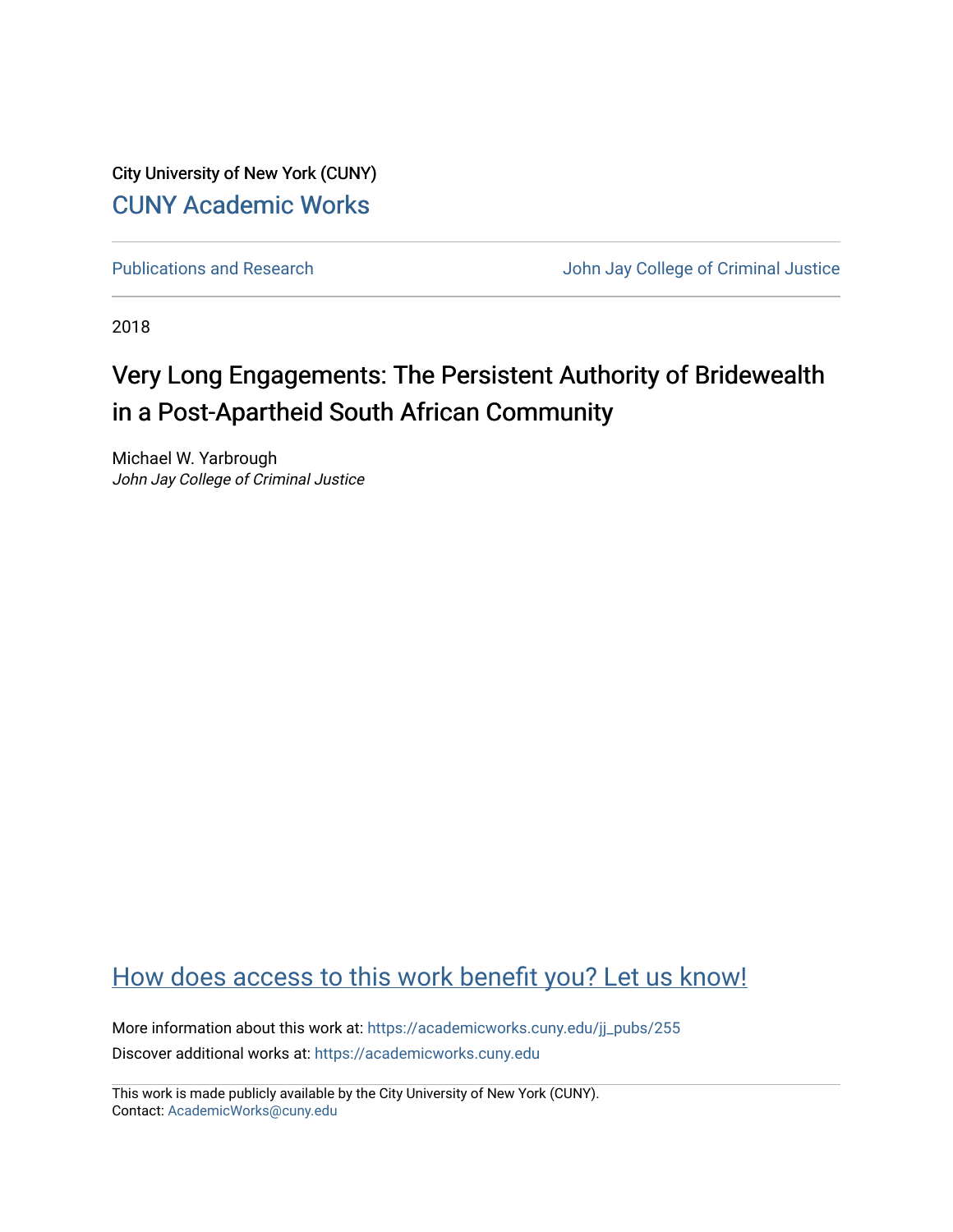### **VERY LONG ENGAGEMENTS: THE PERSISTENT AUTHORITY OF BRIDEWEALTH IN A POST-APARTHEID SOUTH AFRICAN COMMUNITY**

### **Running Head: Very Long Engagements**

Michael W. Yarbrough John Jay College of Criminal Justice (CUNY) University of Johannesburg

*This article has been published in a revised form in* Law & Social Inquiry*. The final version is available at<http://www.doi.org/10.1111/lsi.12275>*. *This version is free to view and download for private research and study only. Not for re-distribution or re-use. My other work is cataloged at [https://orcid.org/0000-0002-2802-3365.](https://orcid.org/0000-0002-2802-3365)*

Author Contact Information:

Department of Political Science John Jay College of Criminal Justice 524 West 59<sup>th</sup> Street, New York, NY 10019 Phone: 646.557.4615 myarbrough@jjay.cuny.edu

Biography:

Michael W. Yarbrough is an interdisciplinary social scientist working at the intersection of law, culture, and family. He works as an Assistant Professor of Law & Society in the Political Science Department of John Jay College of Criminal Justice (City University of New York/CUNY), and he also serves as a Research Associate of the Department of Sociology in the Faculty of Humanities at the University of Johannesburg and a Board Member of CLAGS: The Center for LGBTO Studies. He can be contacted at [myarbrough@jjay.cuny.edu.](mailto:myarbrough@jjay.cuny.edu)

Acknowledgements:

The research for this article was supported by a Fulbright-Hays Doctoral Dissertation Research Abroad (DDRA) Fellowship, a PSC-CUNY grant (#67688-00 45), and the Provost's Office of John Jay College of Criminal Justice. The research plans were approved under IRB Protocol #0912006128 at Yale University and IRB Protocol #625837-1 at the City University of New York. Earlier versions of this article were presented at Harvard University, Yale University, the University of Cape Town, the University of Delaware, and New York Law School and at several conferences. I gratefully acknowledge the feedback of those audiences, as well as helpful comments on written drafts from Julia Adams, T.W. Bennett, Debbie Budlender, John Comaroff, Lauren Coyle, Brady G'Sell, Chuma Himonga, Mark Hunter, Chrysanthi Leon, Sindiso Mnisi Weeks, Elena Moore, and Philip Smith. For research and transcription assistance I thank Qiniso Kunene, Thandeka Majola, Democracy Mthembu, Hlentela Mthembu, Mfanafuthi Mthembu,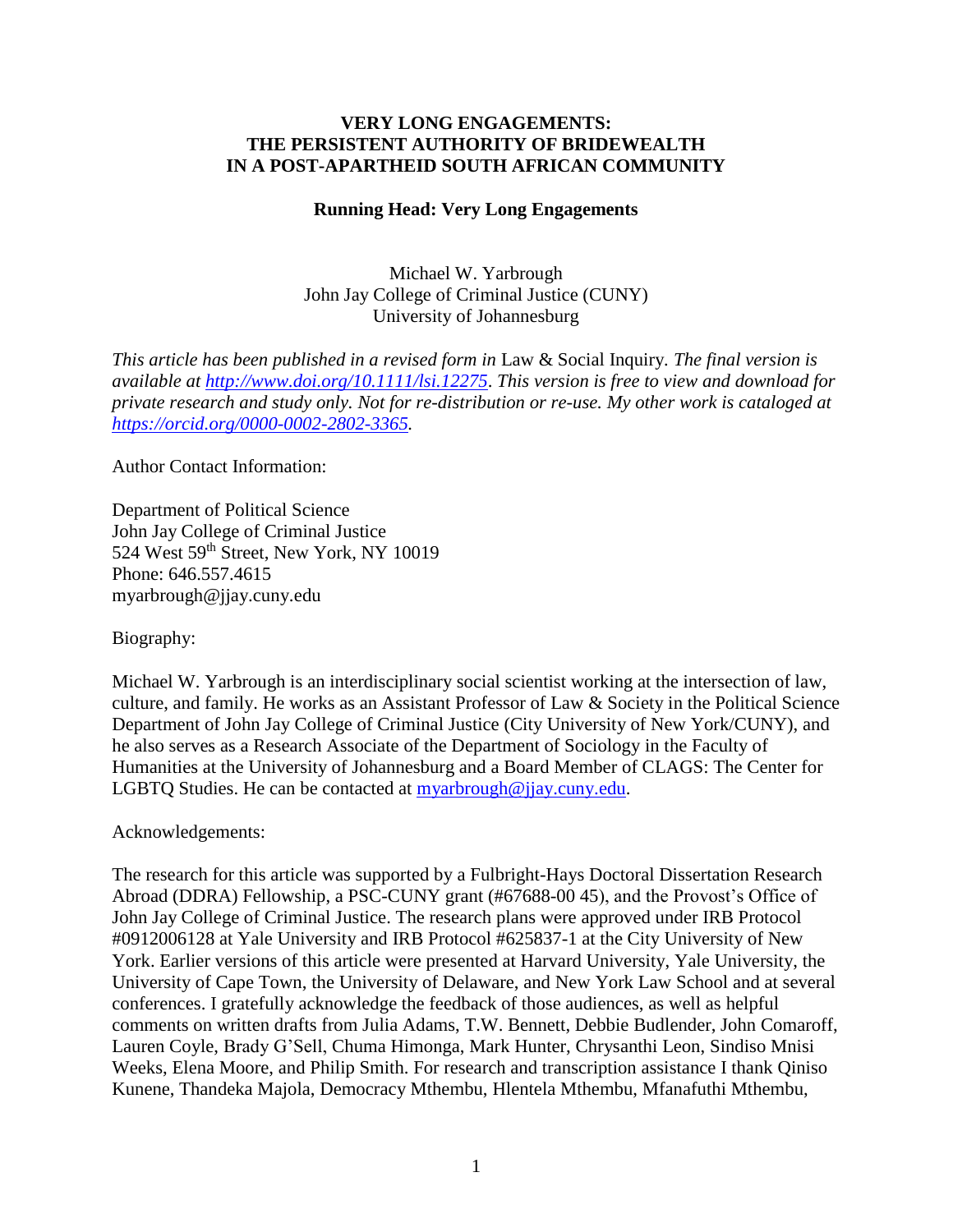Nomsebenzi Gladys Mthembu, Nomvula Mthembu, Nonkululeko Mthembu, Sifiso Mthembu, Patrick Mthombeni, Sisanda Msekele, and Lwando Scott. Most of all I thank the Maqongqo residents who shared their time and stories with me.

#### **ABSTRACT**

This article examines the persistent authority of the customary practice for forming recognized marriages in many South African communities, centered on bridewealth and called "lobola." Marriage rates have sharply fallen in South Africa, and many South Africans blame this on the difficulty of completing lobola amid intense economic strife. Using in-depth qualitative research from a village in KwaZulu-Natal, where lobola demands are the country's highest and marriage rates its lowest, I argue that lobola's authority survives because lay actors, and especially women, have innovated new repertoires of lobola behavior that allow them to pursue emerging needs and desires for marriage within lobola's framework. In particular, I argue that dyadic narratives of marriage increasingly circulate in lobola processes alongside the extended-family narratives "traditionally" associated with African marriage. As key agents in this circulation, young women remain among lobola's strongest supporters even as many yearn for what they call "50/50," gender-egalitarian marriages. To help build this argument, I synthesize actor-oriented analyses of legal pluralism with Ewick and Silbey's (1998) theorization of the role of lay action in producing legality, in order to illuminate how lay actors contribute not only to the form and content of different legal systems but also to the reach of their authority.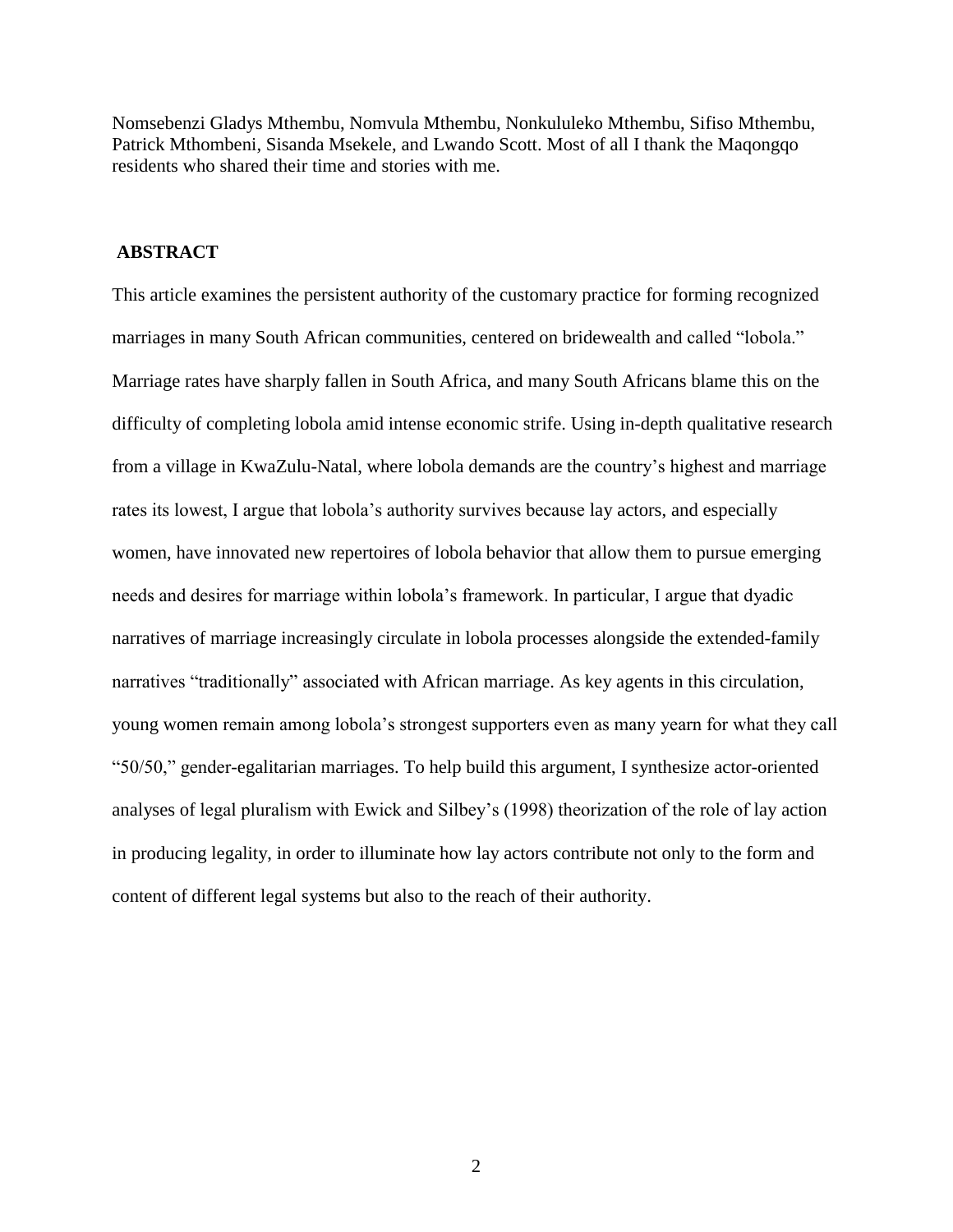"Where are the lobola cattle? The sun is setting…."

That's what Thandiwe said. She said, "A man is his cows.

I want children, I want a home. Our traditions are important to us.

I don't want to just live together with you. Stop playing with me and with my love…"

I love Thandiwe. I dream of her, I wake by her.

I love her, my darling, darling Thandiwe….

I've long been working in the mines, digging for gold. But still I don't have money…

My father's cows are gone. What happened to my father's land?...

Where are the lobola cattle?

We should follow our customs.

We should follow our cultural laws.

We should follow our customs.

We should marry by our laws.

—Caiphus Semenya, "Ziphi'nkomo"<sup>1</sup>

#### **INTRODUCTION**

 $\overline{a}$ 

The first time I attended a Zulu wedding, the groom was already dead. His physical absence from his own wedding, though sad, was unremarkable. During the fieldwork for this article I encountered countless engagements of a decade or more, including others also punctured by death. A generation of young adults in the South African village where I centered my

<sup>&</sup>lt;sup>1</sup> Semenya XXXX. IsiXhosa and isiZulu lyrics transcribed and translated by Lwando Scott. Original transcription available from author on request.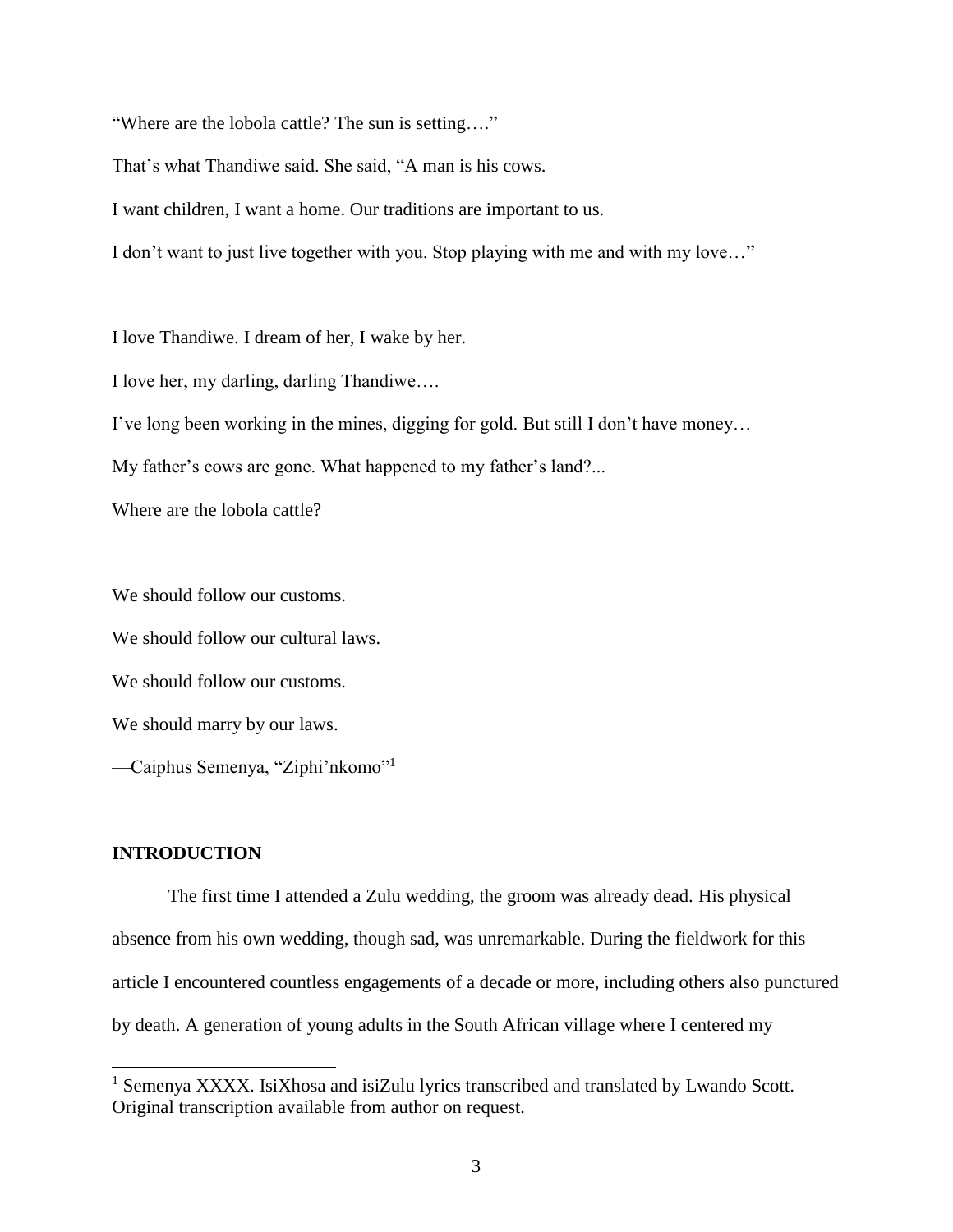fieldwork today experiences marriage mostly as a state of perpetual delay, an enduring aspiration but vanishing achievement. To reach marriage after death is, in local eyes, fortunate. Most never reach it at all.

Many in my field site of Maqongqo and in the province of KwaZulu-Natal more broadly blame marriage's decline on the difficulties of the core customary process through which recognized marriages are formed (Hosegood, McGrath, and Moultrie 2009; Dorrit Posel, Rudwick, and Casale 2011; Dorrit Posel and Rudwick 2014b). Known in proper isiZulu as *ukulobola* and across several languages as simply "lobola,"<sup>1</sup> this process involves a series of gifts from each spouse's family to the other that center on a large gift of "cattle," today usually at least partly in the form of cash (Dlamini 1983, 223), from the groom's family to the bride's. Grooms themselves increasingly assumed responsibility for this central gift, called *ilobolo*, when colonial political economies pushed African<sup>2</sup> men into wage labor (Carton 2000; Hunter 2010), but massive unemployment has ravaged most of post-apartheid South Africa, Maqongqo included. While many young men today begin paying *ilobolo,* few get far enough that the families permit a wedding. And so, I was repeatedly told, "Marriage has finished."

And yet lobola persists, still marriage's central pillar if now perhaps its biggest obstacle. Decades of scholarship have documented lobola's significance for a wide range of southern African people: rural and urban, young and old, men and women (Burman & van der Werff 1993; Haas 1987; Murray 1977; Nkosi 2011; Posel et al. 2011; Rudwick & Posel 2014: 120; Shope 2006; Vorster et al. 2000; Walker 1992).<sup>3</sup> This is especially true of KwaZulu-Natal, where lobola norms are perhaps South Africa's strongest and *ilobolo* amounts its highest (Burman and van der Werff 1993; Hosegood, McGrath, and Moultrie 2009; Dorrit Posel, Rudwick, and Casale 2011).<sup>4</sup> Some do criticize lobola, and many criticize how others practice it, but virtually all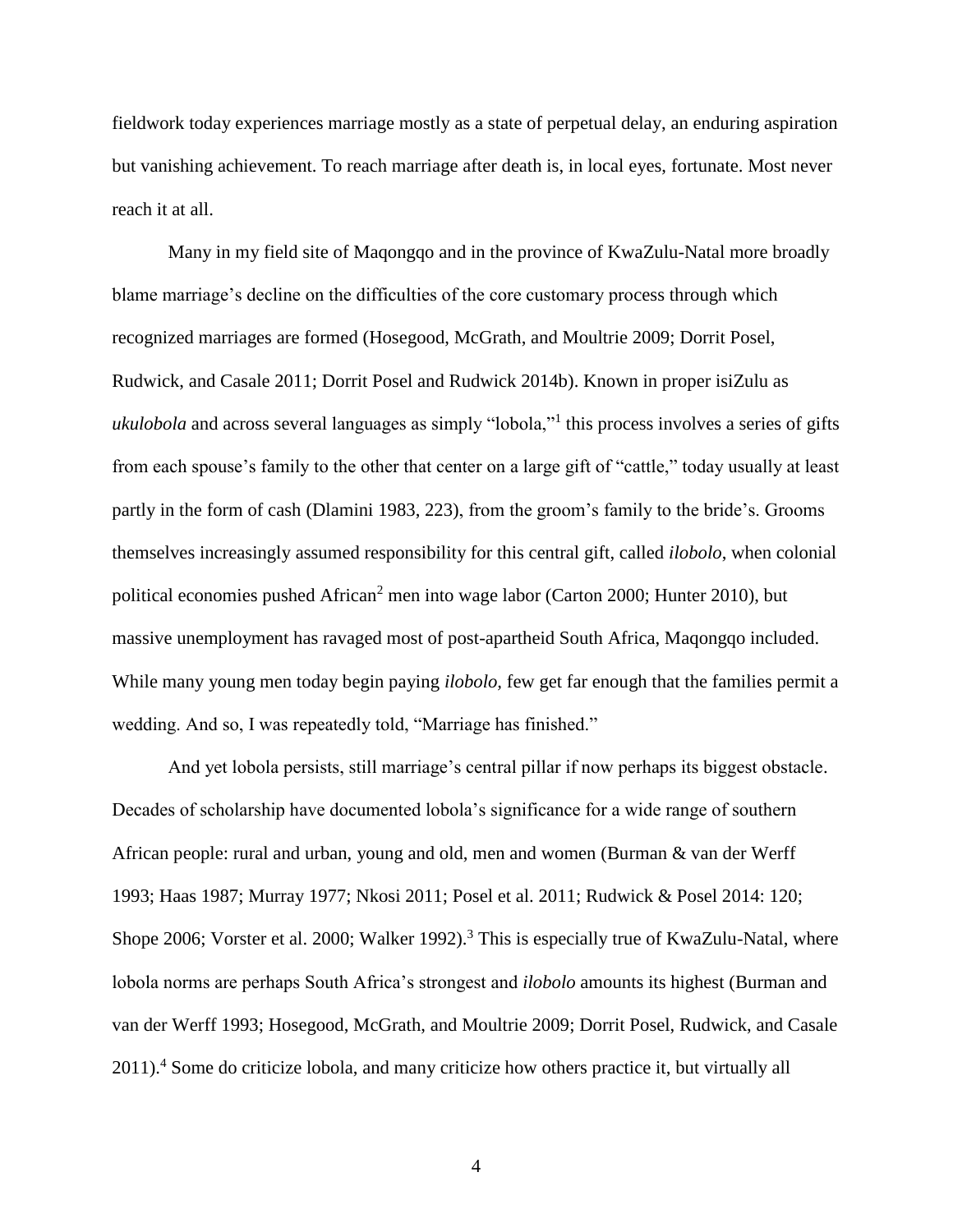Africans in KwaZulu-Natal must contend with the value others place on it (Dorrit Posel and Rudwick 2014b; Dorrit Posel and Rudwick 2014a; Rudwick and Posel 2014). As the core grammar and process through which a range of recognized kinship obligations are formed, lobola functions in Maqongqo and similar places as not merely a cultural attribute of marriage but, more deeply, as a law-like authority over it. That most isiZulu-speakers include lobola under the term for "law," *umthetho*, underlines the point.<sup>5</sup>

This article seeks to understand lobola's enduring authority despite the role locals ascribe to it in the perceived crisis of marriage. Part of the answer lies, unsurprisingly, in lobola's agreed-upon status as "tradition" and in the capacity of elder generations to mobilize "traditional" narratives of African marriage as uniting two extended families rather than two individuals, a narrative that allows elders to maintain legitimate oversight, via lobola, of younger generations' family formations. But lobola is also strongly supported by the many young people whose marriages it delays. This includes many young women who desire what they call "50/50," gender-egalitarian marriages—and who pursue these desires via lobola. These women's views point to a key element in lobola's post-apartheid persistence, resting on an under-appreciated narrative that frames lobola not only as a traditional process between extended families, but *also* as a more individualized, dyadic process between a would-be husband and wife. This narrative manifests, for example, in some young women's backstage negotiations to reduce their families' *ilobolo* requests of a desired suitor, or in the ways some young women implicitly treat lengthy lobola processes as a test of their intended husbands' emotional commitment and financial discipline. Also deployed by many men, this dyadic narrative revolves around norms of marital autonomy and even gender equality that draw on several influences, including post-apartheid tropes of "democracy" and "the constitution." In this way, normative motivations drawing on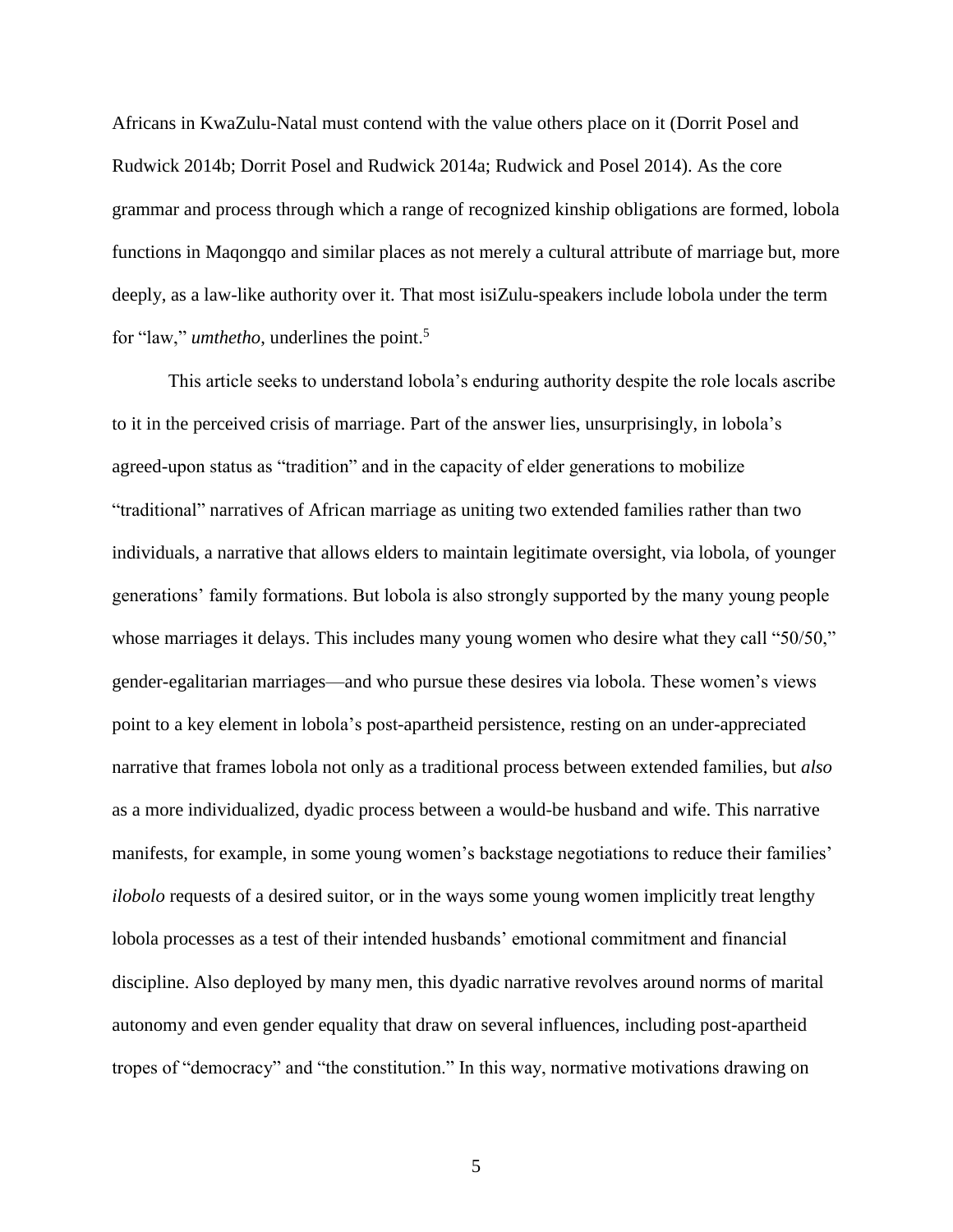post-apartheid state law help shape a core practice of customary law, introducing new possibilities into lobola's legible repertoires of action and thereby neutralizing a potential threat to its authority.

That state law should shape customary law is no surprise. The interesting dimension here is that the influence works not through direct enforcement of state marriage statutes but instead through laypeople's interpretations of, *inter alia*, abstract rights discourses. Indeed, the most specifically relevant statute, the Recognition of Customary Marriages Act (RCMA) passed in 1998 to authorize state registration of customary African marriages, is virtually unknown in Maqongqo and, in any event, says little about lobola.<sup>6</sup> It is the broader constitution that matters here, and even that not through concrete enforcement but through particular forms of rights consciousness (McCann 1994) many Maqongqo residents have developed under its aegis. This particular transformation constructs a particular relationship between state and customary law, and laypeople play a key role in constructing this relationship. At the same time, this transformation follows several others in the colonial and apartheid periods—e.g., the shift of responsibility for paying *ilobolo* from grooms' fathers to grooms themselves, or the decline of taboos against brides knowing the terms of their own lobola—each of which *also* bears the marks of laypeople's actions while reconstructing the relationship between state and customary law. Lobola's persistent authority from pre-colonial to post-apartheid rule depends, I argue, on a notable capacity for adaptation located in the individual and family actions that propel it. As they form, perform, renegotiate, contest, and abandon lobola agreements, and as they rely on the grammar of lobola when assigning marital status, these individuals and families not only deploy established repertoires of lobola actions but also innovate new practices suited to changing constraints, capacities, and desires.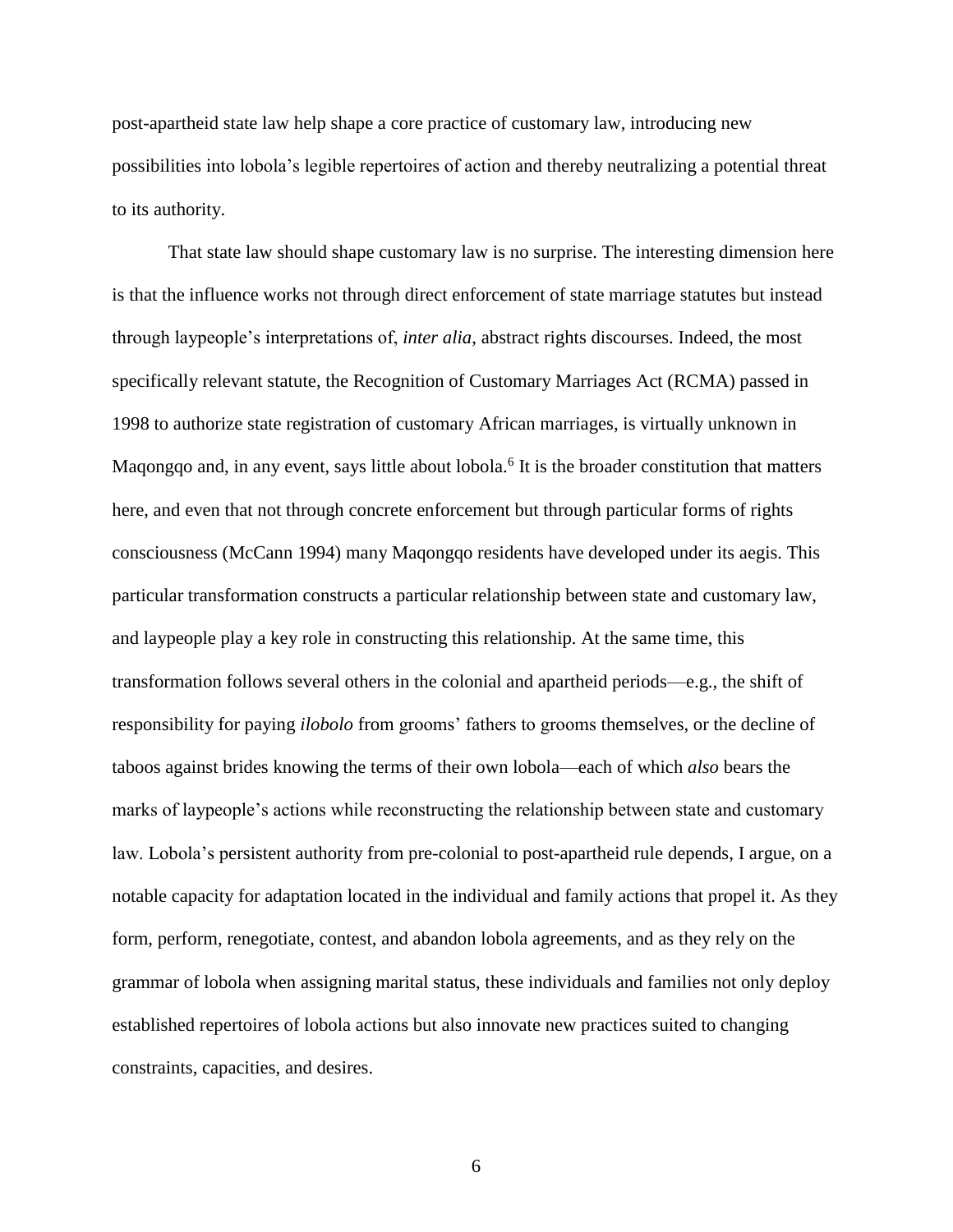The question I pose here about lobola's persistence is one case of a broader problem in law and society scholarship, namely how to explain the complex combinations of constancy and change that characterize even relatively unified legal orders, let alone situations such as this where multiple legal systems operate in one setting. The very recognition of such situations of "legal pluralism," as such co-presence of multiple legal systems has come to be called (Griffiths 1986; Merry 1988), represented an important advance. By displacing assumptions that the state monopolizes law, legal pluralism scholarship has sensitized us to a wider array of practices and institutions constituting legal life and complexified the conceptual models we use to understand these practices and institutions. In some four decades of legal pluralism scholarship, however, much of the theoretical energy focused on binary questions of disciplinary gatekeeping—is this law or is this not?—obstructing the inquiries most powerfully enabled by the concept of legal pluralism, namely precisely how and why different normative orders vary and how they interact. As Franz and Keebet von Benda-Beckmann (2006) put it, legal pluralism is "primarily a sensitising concept" (14) that "does not obscure, but rather reveals relevant distinctions between normative orders" (17).

As the sensitizing power of the concept has become increasingly settled, more attention has turned to tracing such distinctions and their sources. Of particular importance to my argument here is one strand of such inquiry, centered especially in legal anthropology, that focuses on the actions of those who use (or do not use) particular legal systems in a pluri-legal setting. Such actor-oriented approaches (see, e.g., von Benda-Beckmann and von Benda-Beckmann 2006; Griffiths 1998; Jean-Bouchard 2014) foreground the strategic actions of individuals negotiating legally plural orders in order to understand how such actions help change legal systems and the articulations among them (Turner 2015). The kinds of changes canvassed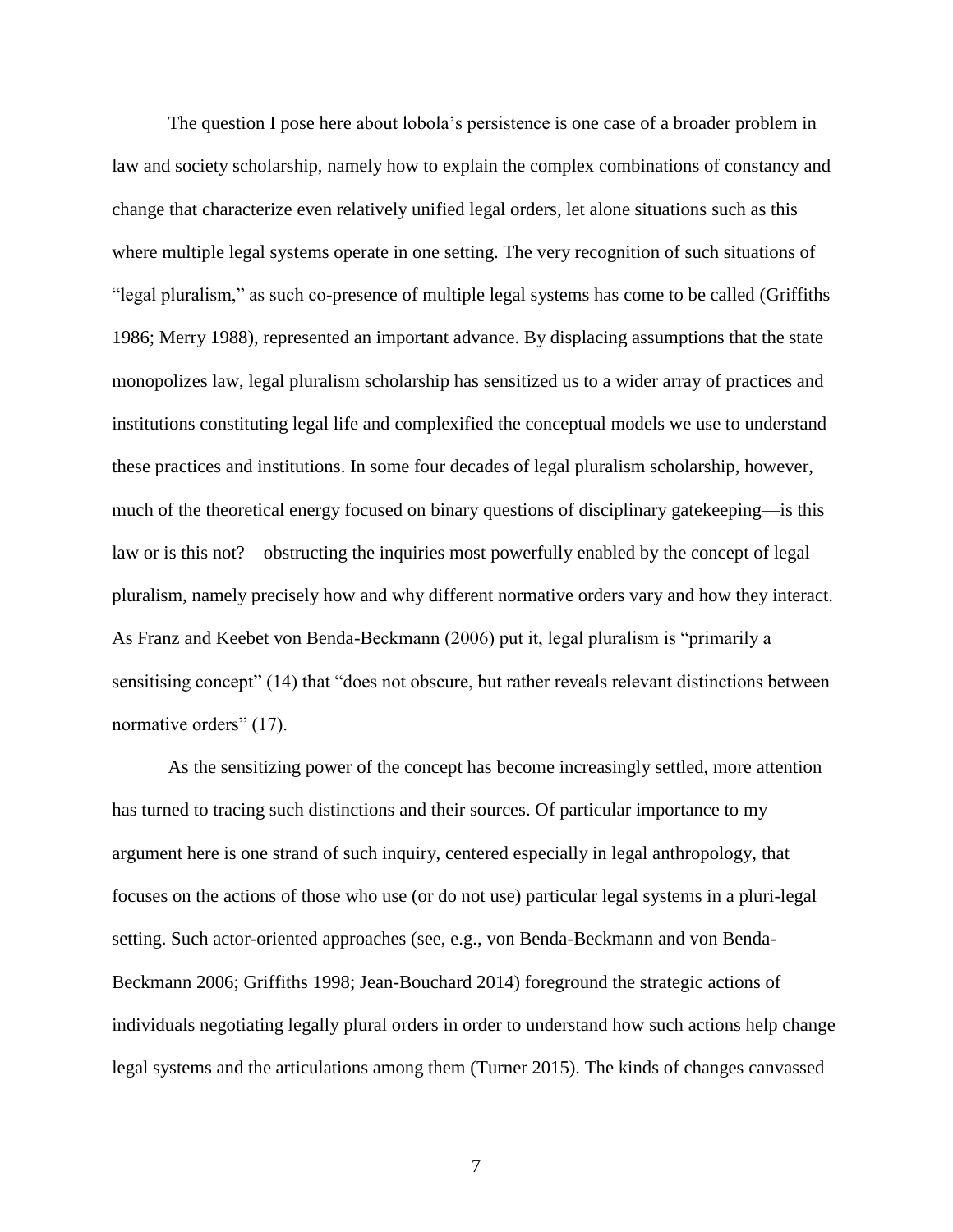in this work include, among other things, the substantive content of legal rules, the actors authorized to make or administer law, the relative institutionalization of different normative systems, and the differentiation of legal expertise from everyday knowledge (von Benda-Beckmann and von Benda-Beckmann 2006, 13–14). These are important questions, yet they remain, despite the emphasis on actors' actions, questions primarily focused on legal systems themselves. What is less addressed is how different systems and the norms they administer acquire, maintain, or lose influence and authority among those they govern. While the relative salience of different norms is an important theme in actor-oriented work on legal pluralism, it more commonly appears as a kind of input into the causal story rather than an outcome of it. In many actor-oriented arguments, lay actors influenced by a particular norm circulating in their pluri-legal environment pursue material or symbolic goals shaped by these norms by turning to those institutions they perceive most useful for the relevant goal. Such analyses are illuminating, and the story of lobola I tell below shares much in common with them. But they tend to bracket the question of why actors feel a particular system and its norms to be salient for them.

I find helpful resources for addressing this problem in Ewick and Silbey's (1998) work theorizing the role of everyday legal actions in producing and reproducing what they call "legality," by which they mean the multifaceted presence of law as a feature of social life (17, 22). In particular, Ewick and Silbey attribute legality's enduring presence to the diverse yet patterned narratives people offer about it, arguing that this narrative diversity allows legality to survive events that challenge its own official story. If a "before the law" form of legal consciousness, as they call it, portrays law as objective and just, the wide availability of pragmatic "with the law" and resistant "against the law" narratives helps people make sense of experiences with law that violate before-the-law ideals. In this way, they argue, narrative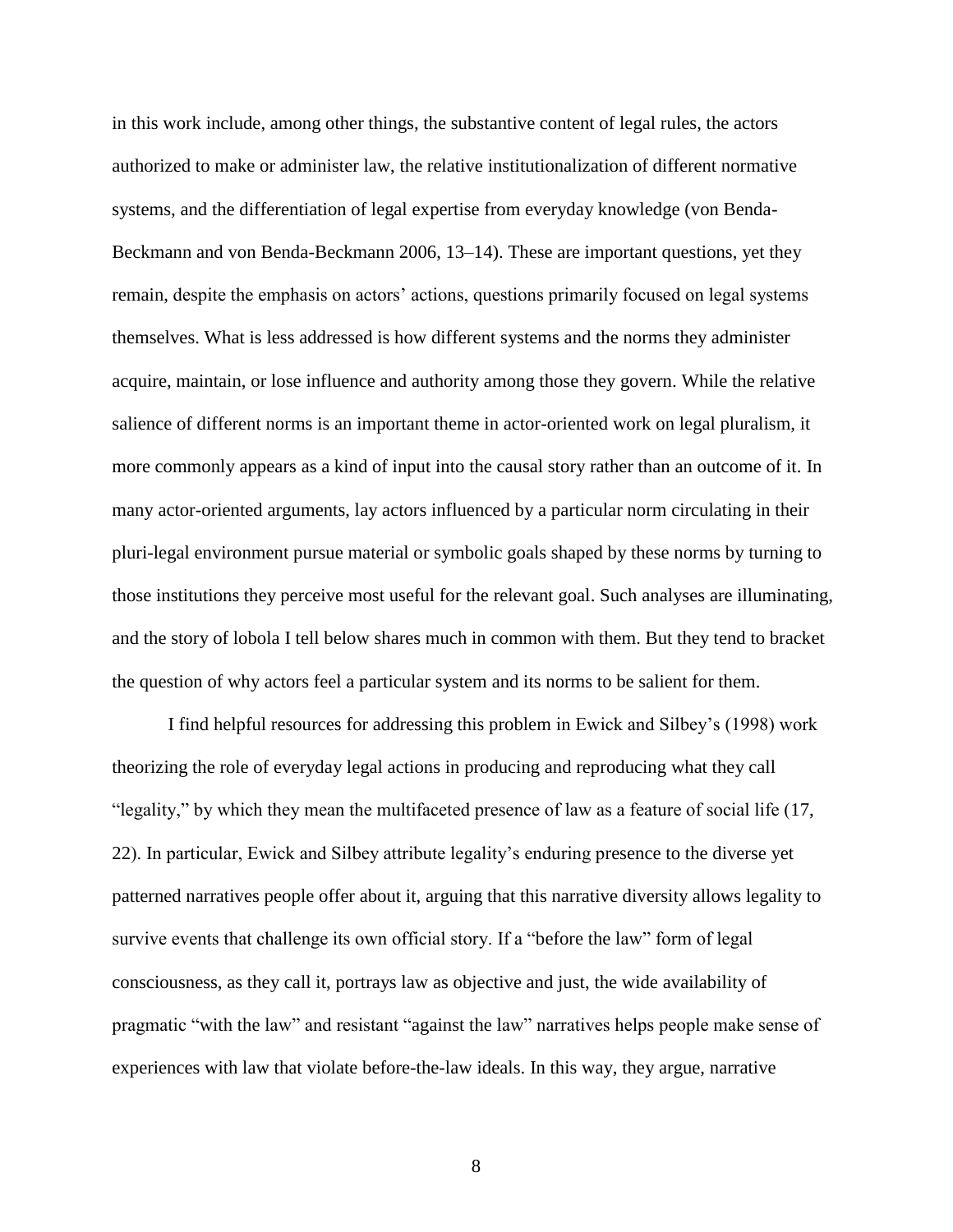diversity helps law maintain its appearance of coherence and authority despite a much messier and more diverse reality (ch. 7). Many scholars have drawn on Ewick and Silbey's work, but most have focused on their before/with/against typology without deeply engaging the theoretical model that grounds legality's persistence in these diverse forms of consciousness (Silbey 2005). It is this underlying theoretical model that animates my argument here. As summarized above, I argue that lobola remains a legitimized form of customary law not only because of its "traditional" narrative but also because of alternative narratives that South Africans have developed for it using cultural resources of diverse provenance, including their own understandings of post-apartheid state law. In Ewick & Silbey's paradigm, the alternative, more individualistic narrative of lobola draws on "schemas" (see Ewick and Silbey 1998, 39–43) of romantic love and of individual, egalitarian rights. Through their behaviors influenced by these schemas, young women and others introduce new variations into lobola's established repertoire of legible action. As these variations become more widespread, they sediment into a relatively patterned feature of lobola, subtly transforming its content and thereby facilitating its persistence in changed circumstances. Like the work of von Benda-Beckmanns and other actor-oriented scholars of legal pluralism, Ewick and Silbey's model rests on commitments to the role of lay actors in legal life and to practice-centered models of the relationship between structure and agency. My argument here attempts to activate these common roots into a more deliberately synthesized connection, gesturing toward what we might call an actor-oriented model of the production of pluri-legality.

The next section briefly reviews the history of lobola, focusing especially on the area now known as KwaZulu-Natal. I then discuss my methodological approach, including some discussion of Maqongqo's particular fitness for a study of this topic. The empirical discussion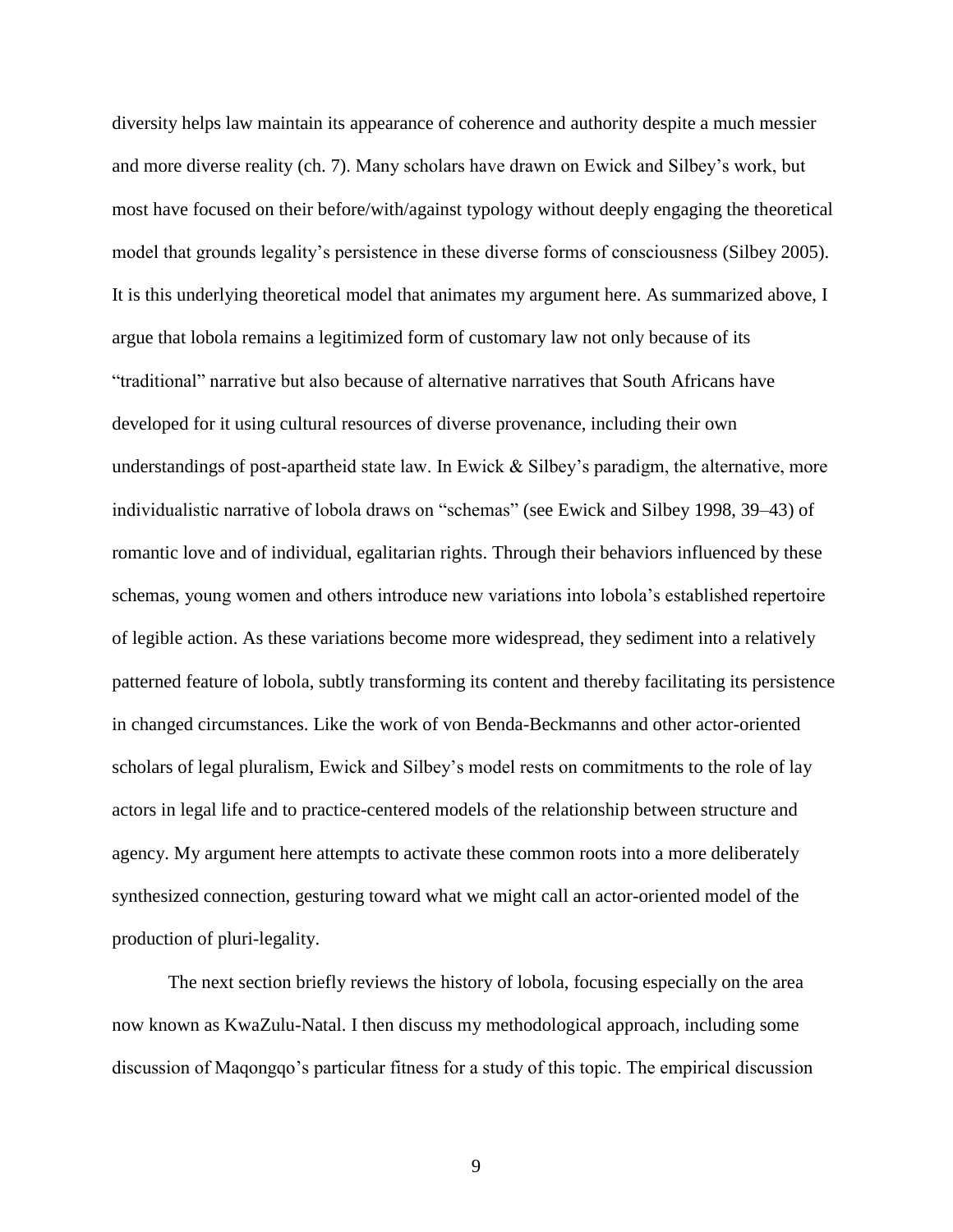begins with the orthodox narrative of lobola, whose emphasis on extended-family relations continues to circulate widely and explicitly in Maqongqo, before turning to the less-noticed, dyadic narrative of lobola that I argue helps sustain its enduring authority today.

#### **INTRODUCING LOBOLA**

Lobola is a complex, multistage process involving a series of gifts from each family to the other, the most important of which are marked by public ceremonies and feasts. The precise elements differ across region and even family (Dlamini 1983), but certain commonalities extend across different isiZulu-speaking communities. Chief among these is lobola's centerpiece, *ilobolo*, the large gift of cattle from the groom's family to the bride's that carries the core meanings of the overall process. The range and contours of these meanings have changed over time, but the most commonly mentioned derive from the orthodox narrative framing African marriage as a relation not only between bride and groom but between the kin, both living and dead, arranged around them (Ansell 2001; de Haas 1987; Evans-Pritchard 1931; Rudwick and Posel 2014; Steyn and Rip 1968). By moving from her natal to her marital home the bride creates a link between the two families, as do the cattle that move in the opposite direction (Guy 1990). This unification of families introduces a stranger whose presence is necessary to extend the husband's family line forward in time but also threatening to its existing order (Kuper 1982). In the orthodox narrative, lobola both pragmatically and cosmologically eases this paradox. It represents gratitude from the groom's family to the bride's for raising her well (Ansell 2001; de Haas 1987; Rudwick and Posel 2014) and, by being paid over time, stages ongoing interactions and obligations between the families that help them become acquainted and support each other over an extended period (Burman and van der Werff 1993; Dlamini 1983). Similarly, lobola is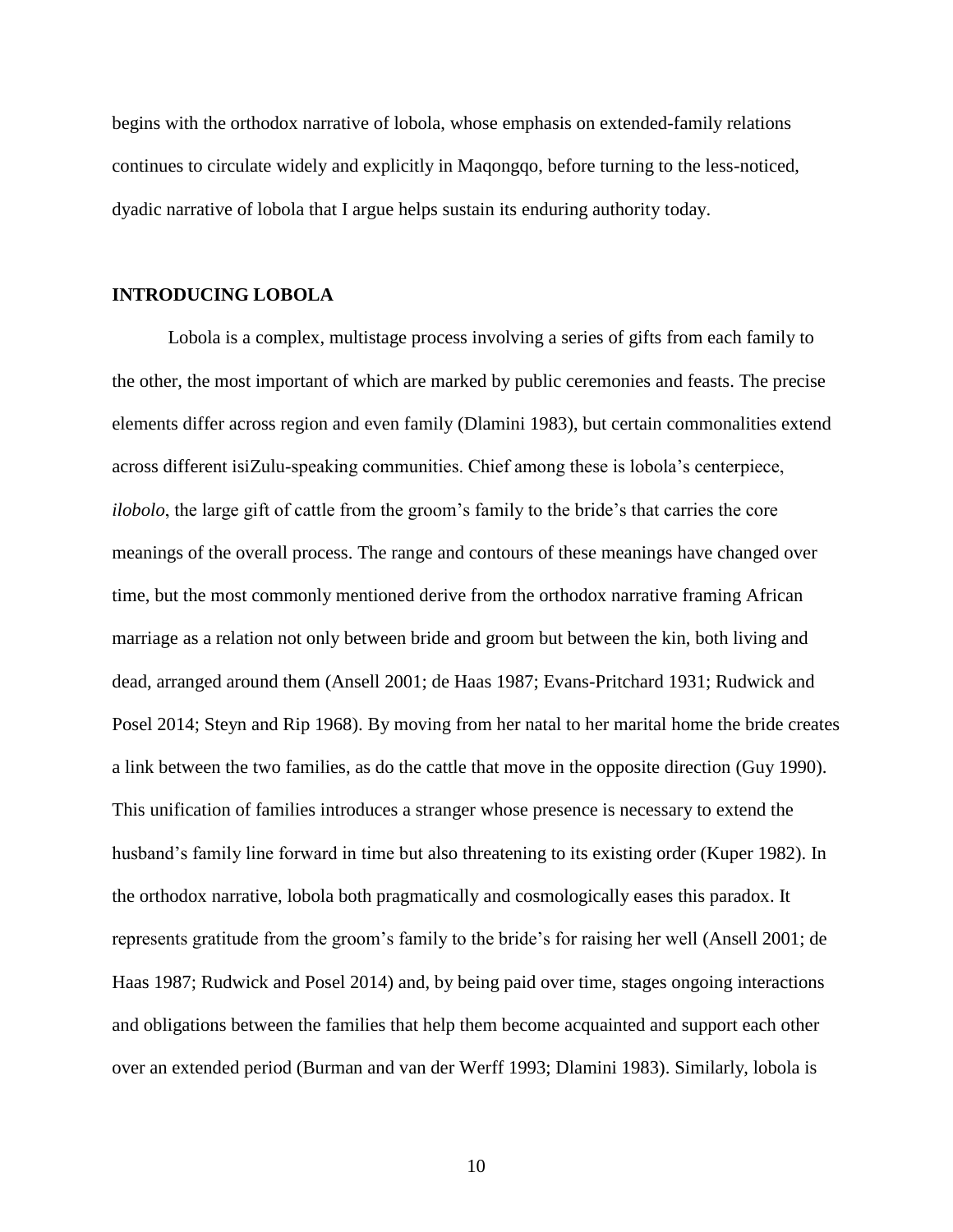also understood as the process that "introduces" the bride to the deceased ancestors of her new family, allowing them to peacefully welcome her into their home.

While these meanings continue to dominate explicit conversations about lobola, new meanings have also clearly emerged over decades of colonial, apartheid, and now post-apartheid rule. The most sustained recent investigation into these meanings comes from an interdisciplinary team of researchers led by Dorrit Posel. Their work confirms that both marriage and lobola remain deeply valued by the isiZulu-speaking people they interviewed in-depth (Rudwick and Posel 2014), who frequently invoked lobola's orthodox purposes: circulating resources within and across families, building caring relationships between the families (130-31), constructing appropriate ethnic and gendered identities (125-29), and maintaining good spiritual relations with deceased ancestors (131-32). At the same time, Posel's participants also expressed several concerns about lobola. A particularly widespread worry was that lobola has contributed to declining marriage rates (Dorrit Posel, Rudwick, and Casale 2011), and indeed statistical data are consistent with that hypothesis, finding the country's lowest marriage rates in the province of KwaZulu-Natal, where lobola is especially important for reasons I discuss below (Casale and Posel 2010; Hosegood, McGrath, and Moultrie 2009; Dorrit Posel and Casale 2013; Dorrit Posel, Rudwick, and Casale 2011). A related critique suggested that lobola has been commercialized, with some women's families treating it as an economic opportunity by ratcheting up their *ilobolo*  requests (Rudwick and Posel 2014, 130; see also Dlamini 1983, 228, 230). Another set of concerns, expressed by some women, worried that lobola symbolically and materially disadvantaged women, for example by legitimating abuse by husbands who see themselves as having "paid" for the respect and domestic labor of their wives (Rudwick and Posel 2014, 128– 29). These various critiques indicate that lobola's meanings have multiplied over time, a finding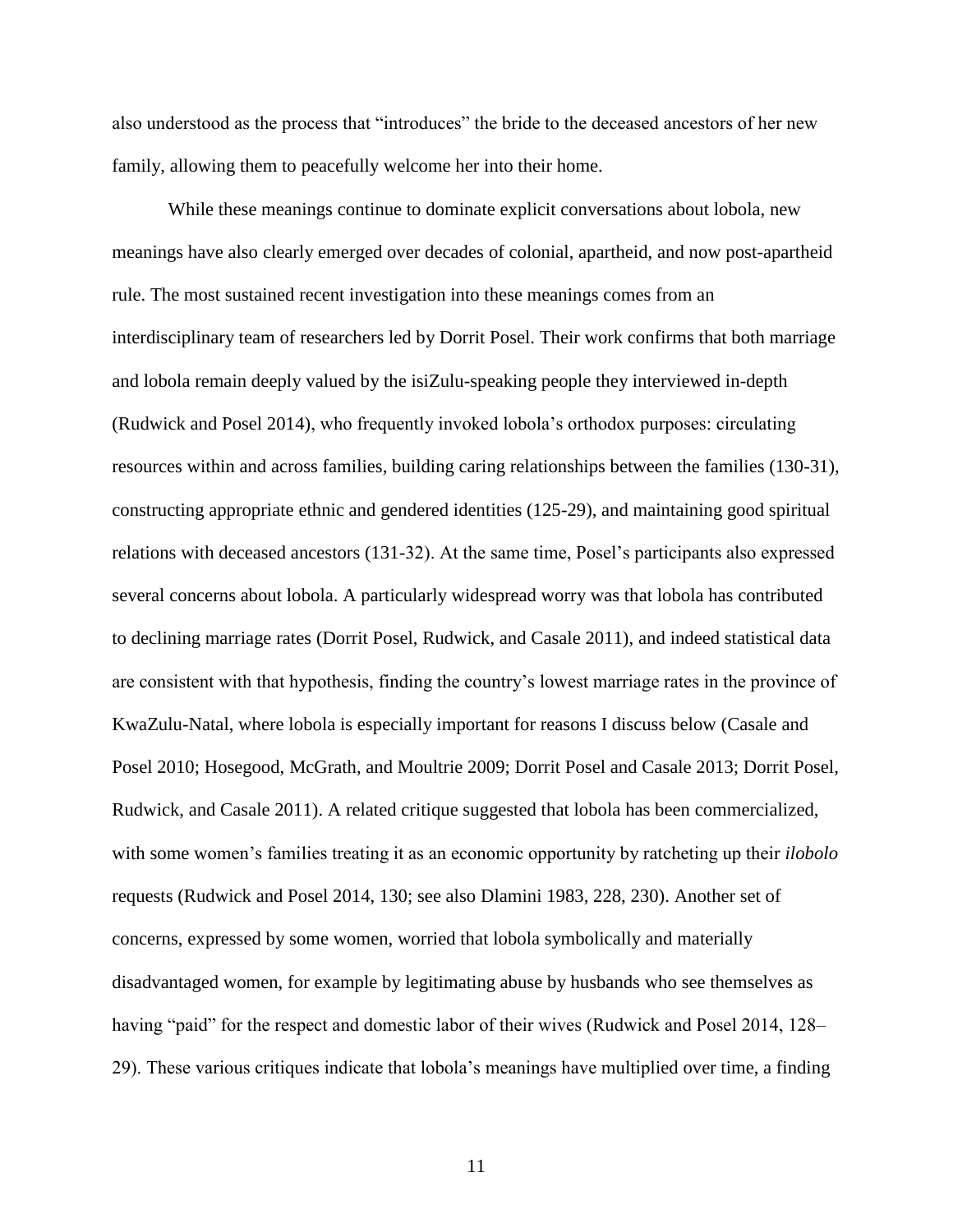that echoes in fuller form the work of numerous other scholars (e.g., Burman and van der Werff 1993; Shope 2006; Walker 1992).

Meanwhile, social geographer Mark Hunter's work suggests another significant meaning of lobola for many: love. Hunter (2010, 16) argues that many young African women today view monetary assistance as a kind of materialized devotion he calls "provider love." Producing relationships that defy simplistic dichotomies between transactional sex and authentic affection, provider love draws heavily, Hunter suggests, from lobola's enactment of similar ideas on a grander scale ever since migrant labor forced husbands to pay their own *ilobolo* and maintain their rural households from afar (see also MacKinnon 1999). Hunter's argument constructs perhaps the most nuanced existing scholarly description of lobola's complex contemporary meanings, capturing especially well both how women are constrained by institutional structures and cultural norms that leave them dependent on men's financial resources, and how these women navigate such constraints through the idioms culturally available to them. My interpretation here extends Hunter's while pushing one step further, exploring not only the more material "provider love" connotations of lobola but also the more emotional and intimate "romantic love" connotations it now carries for many. More broadly, in relation to the broader literature on lobola, I place special emphasis on the under-recognized dyadic and individualist themes running through its practice, threads that I suggest are essential to its contemporary persistence.

These multiplying meanings emerged against the backdrop of colonialism and apartheid, which directly regulated lobola and more broadly disrupted African families through industrialization, urbanization, and the white supremacist migration and land policies enacted to manage these trends. No southern African region saw more systematic colonial regulation of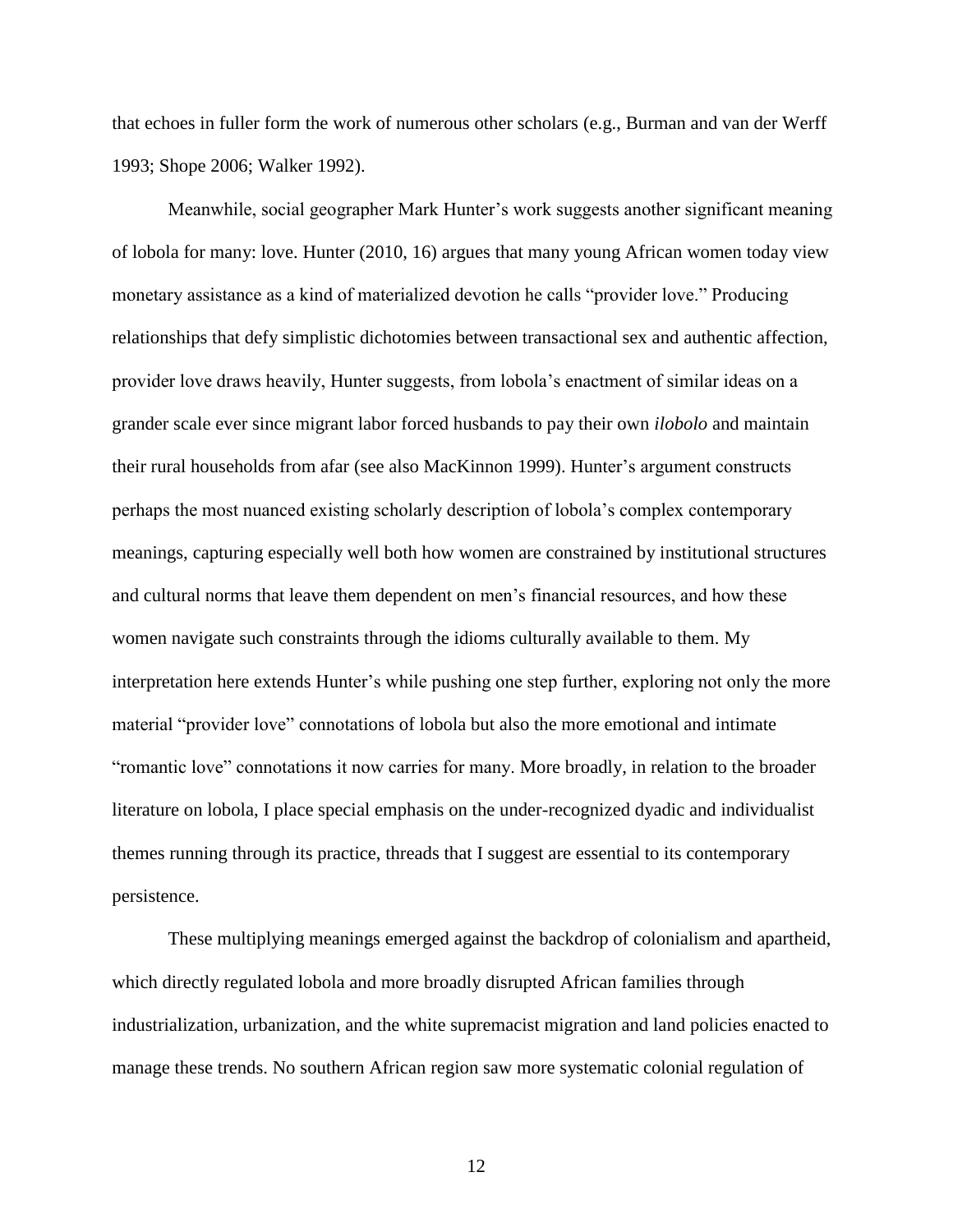lobola than the Natal Colony. Sir Theophilus Shepstone, the colony's Native Commissioner for several decades in the mid-19<sup>th</sup> century, innovated indirect rule tactics that incorporated "native" structures into the colonial apparatus, a technique that would eventually characterize British colonialism around the globe (Mamdani 1996; Myers 2008). His strategy of partial incorporation struck many of his colonist contemporaries as uncomfortably sympathetic to Africans, yet it would ultimately dominate colonial and apartheid South African approaches to customary law for over a century. Regarding lobola specifically, Shepstone's most significant intervention was to limit to ten the number of cattle transferred as *ilobolo* in commoner marriages, plus one beast for the bride's mother; *ilobolo* cattle above that amount could be seized by the chief of the bride's family for his own use (Dlamini 1983, 230–31; Lambert 1989; Welsh 1971, 79). Intended to erode the consolidation of large herds and polygynous families by older, richer men, this upper limit quickly became *ilobolo*'s standard when daughters' families demanded as many cattle as colonial law would allow (Dlamini 1983,  $234$ )<sup>7</sup>—an early example of lay responses to state regulation that would transform the practice of lobola. The ten-cow limit continued after the colonial era, incorporated into the law of Natal province by the nationwide Native Administration Act (NAA) enacted in 1927 by the young Union of South Africa.<sup>8</sup> When the apartheid government carved the purportedly independent "nation" of KwaZulu out of Natal province in the 1970s, that jurisdiction's parliament once again incorporated the ten-cow limit into its own KwaZulu Code of customary law. Meanwhile, on the ground, daughters' families continued to rely on this maximum as the starting point for negotiations. Many throughout KwaZulu-Natal today, including in Maqongqo, continue to believe that complete *ilobolo* comprises  $10+1$  cows (Rudwick and Posel 2014). <sup>9</sup> Even more interestingly, the colonial origins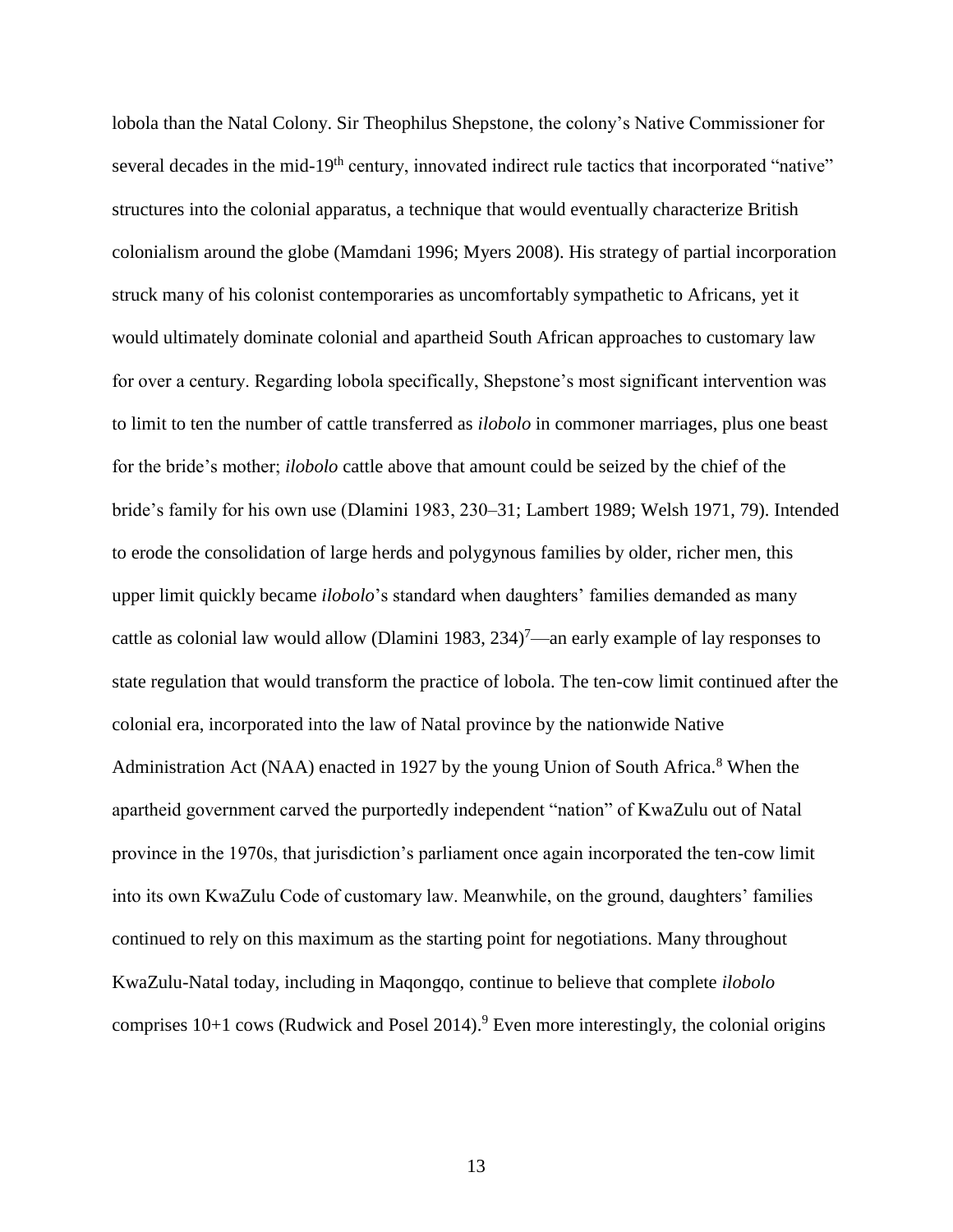of the number have been forgotten, and the  $10+1$  number is now widely understood as a "cultural" requirement.

A separate strand of Natal Colony regulations implicated lobola less directly but nonetheless helped shape its practice and meanings. Like many other Africans, Zulu people at the time of colonization typically saw marriage as a "process not an event," believing a couple to become progressively more married over time as they passed through life stages together (Comaroff 1980). Lobola embodied this idea, for it unfolded over time and was ideally never fully completed, as reflected in the common saying in isiZulu and other Nguni languages that "*ilobolo aliqedwa*": "*ilobolo* is not [ever] finished."<sup>10</sup> This processual understanding of marriage immensely frustrated colonial administrators, however, who prized the crisp certainty of a clear wedding ceremony. Shepstone's regulations thus defined a customary marriage to exist only after *ilobolo* was paid in full and the bride publicly consented to marry at an African wedding ceremony, after which the chief's *iphoyisa* (policeman) registered the marriage in writing (Bennett 2004; Dlamini 1983). Also incorporated into Natal law with the NAA and later into the KwaZulu Code, these requirements were amended by the RCMA's own registration provisions but remain common in some communities today, including Maqongqo, where many spontaneously recounted them to me in precise detail.

The implications of these regulations for lobola were complex. On the one hand, they directly incorporated lobola into state marriage regulations, perhaps helping explain why lobola remains more widely valued and *ilobolo* more expensive in KwaZulu-Natal today than elsewhere in the country, where similar laws never existed (Dorrit Posel, Rudwick, and Casale 2011). They also, together with the ten-cow limit, encouraged in at least some African communities of the colony a more "event-based" notion of marriage as something that is concluded at a particular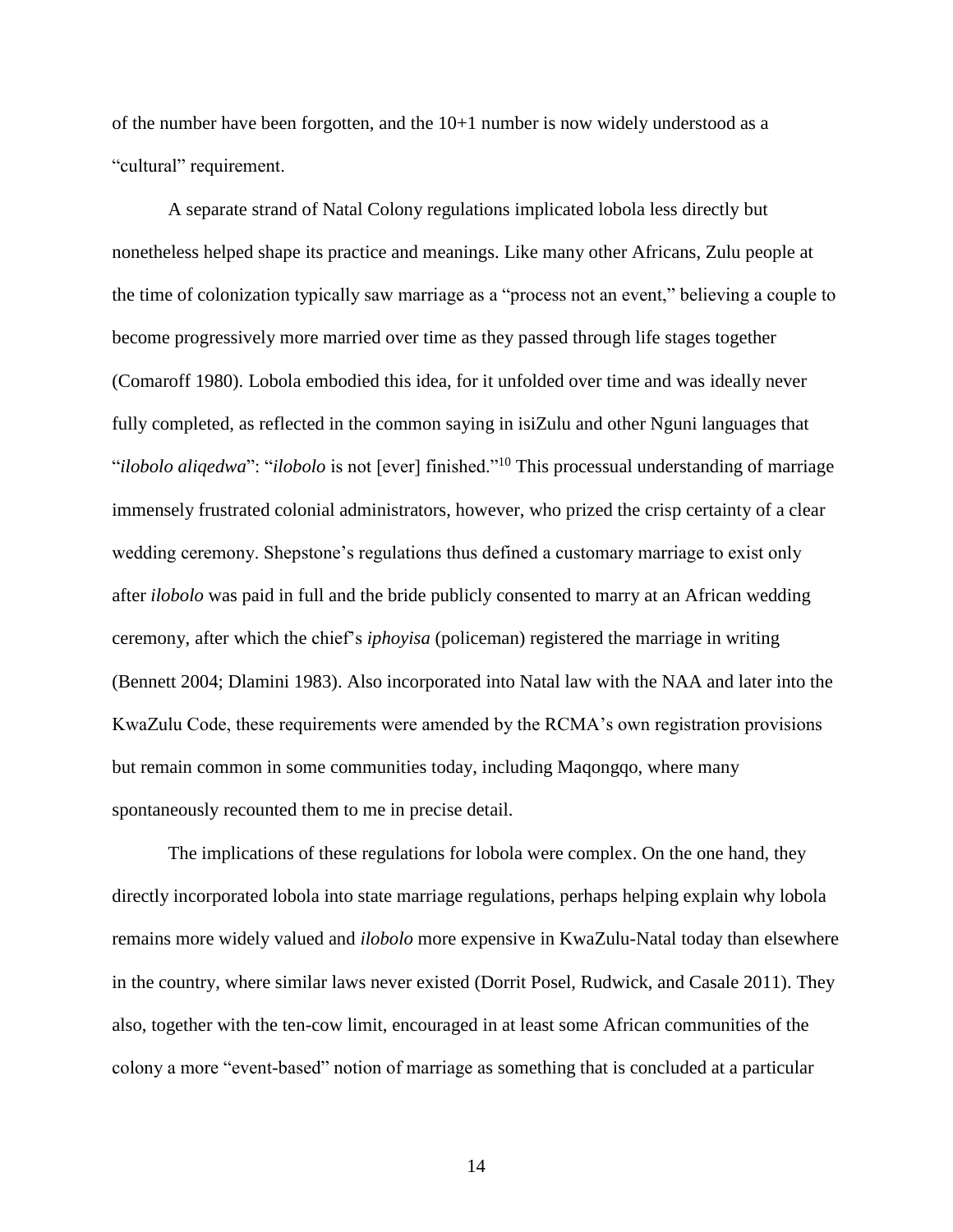moment in time, namely the public ceremony that follows lobola's completion. One must not overstate this effect, for evidence exists that processual notions of marriage still circulate in some KwaZulu-Natal communities today (Cousins 2013; Mnisi Weeks 2013).<sup>11</sup> There nonetheless has been a clear shift in many communities toward more event-based understandings, and it is likely that these colonial regulations helped encourage that. What the regulations did not create, however, was a sense that the state held exclusive or even primary authority over recognized marriage formation. All existing scholarly evidence indicates that this primary authority remains with lobola. A marriage can be a marriage without recognition from church or state, but almost never without lobola.

Perhaps the largest transformation wrought in lobola practices by settler colonialism derived not from direct legal regulation but instead from the violent replacement of a largely pastoral economy with one based on (low) wages earned primarily through migrant labor for white employers (Hunter 2010; Murray 1977; Murray 1981). This transition was forced in part through private property laws forcibly conveying African farmlands into white hands (Beinart, Delius, and Trapido 1986; Hunter 2010) and "hut taxes" assessed for each building on an African family's homestead (MacKinnon 1999; Welsh 1971).<sup>12</sup> Payable only in cash, hut taxes both discouraged polygyny—each wife typically living with her uterine children in her own hut—and virtually required men to work for white employers. The rise of cash did not end *ilobolo*, but it did transform both its primary medium and the social relations surrounding it. To the first point, *ilobolo* transfers are now largely conveyed in cash payments that, while still often narrated in the vocabulary of "cows," are almost inherently more fungible than actual, living cattle. The rise of cash, and of wage labor more generally, has also pushed responsibility for paying *ilobolo* from the groom's father to the groom himself (Hunter 2010).<sup>13</sup> For many decades this helped release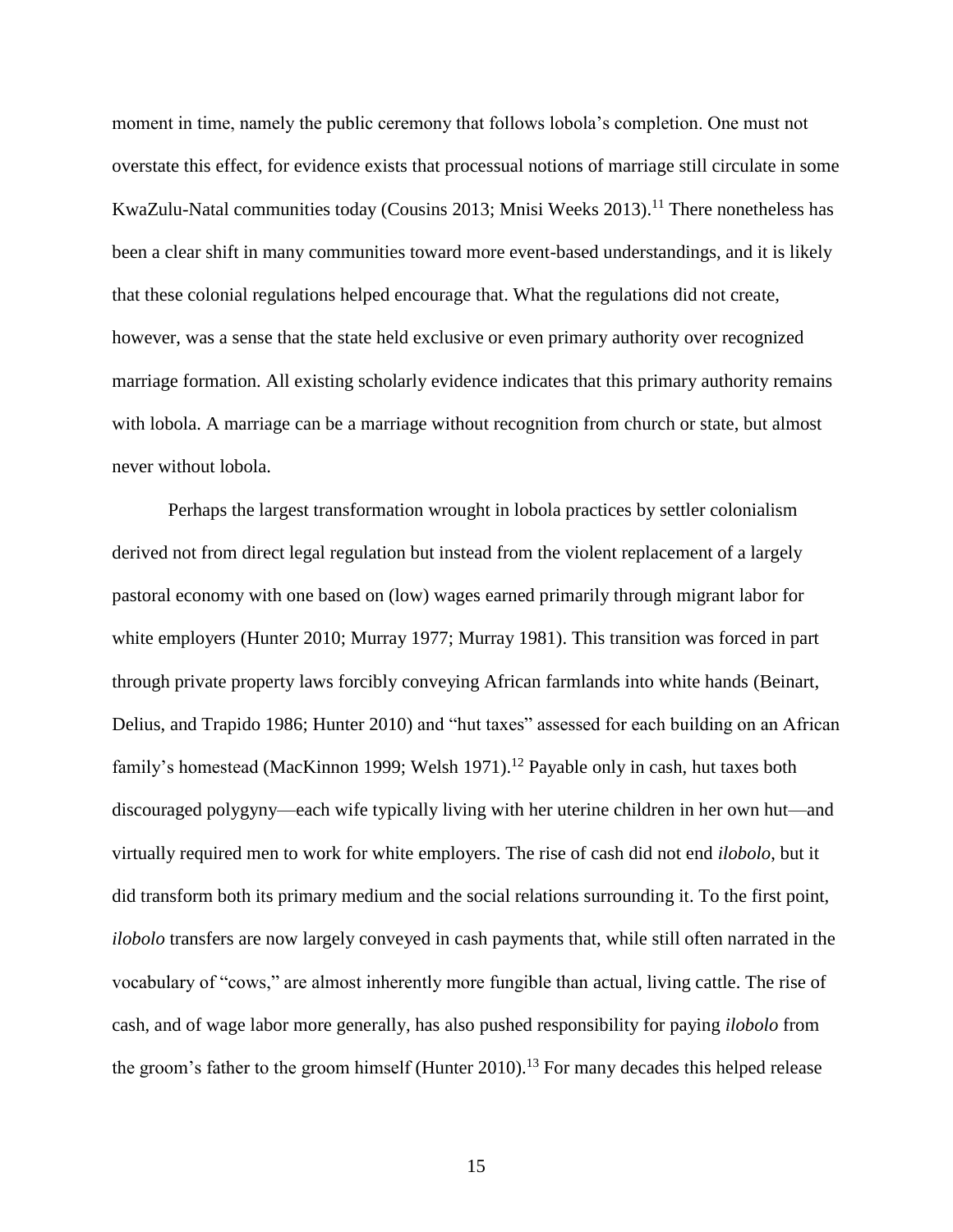younger generations from elders' control, giving young men more control over their choice of wives and helping foster the shift toward more dyadic narratives of marriage. The precipitous decline of wage employment from the 1970s until now, however, has left many young men unable to pay *ilobolo*, suspending them in a kind of prolonged adolescence (Hunter 2010, 94; Morrell 2001; Shefer 2007). During my Maqongqo fieldwork, the ironies of this transition appeared on a popular nightly soap opera called, aptly, *Generations*. In a plot that would have been almost totally incomprehensible a century earlier, a young urban professional worried what it meant for his manhood that he had to turn to his father, a Zulu chief, to help pay his own *ilobolo*. The shift from fathers to sons under colonialism had by this point become another takenfor-granted "cultural" requirement.

All these pressures left lobola transformed yet resilient in the 1990s, when perceived tensions between constitutional gender equality guarantees and other constitutional provisions protecting cultural practices and institutions raised new questions about lobola's place in the post-apartheid order (e.g., Bennett 1994; Sachs 1990). The legal debate regarding lobola was largely settled with the RCMA's 1998 enactment. While gender-rights activists and African traditionalists struggled over many issues in the RCMA process—most importantly the legal status of polygyny and the authority of traditional versus state institutions over customary marriages (Yarbrough 2015)—leading stakeholders generally agreed that lobola should be left a primarily private matter, not explicitly required for a state-recognized customary marriage to exist (Catherine Albertyn and Mbatha 2004). In any event, the RCMA's concrete impact appears to have been minimal thanks both to irregular implementation (de Souza 2013) and to the widespread practice in many regions of "dual" weddings that combine African rites, including lobola, with Christian wedding ceremonies (Mbatha 1997). This practice is more common in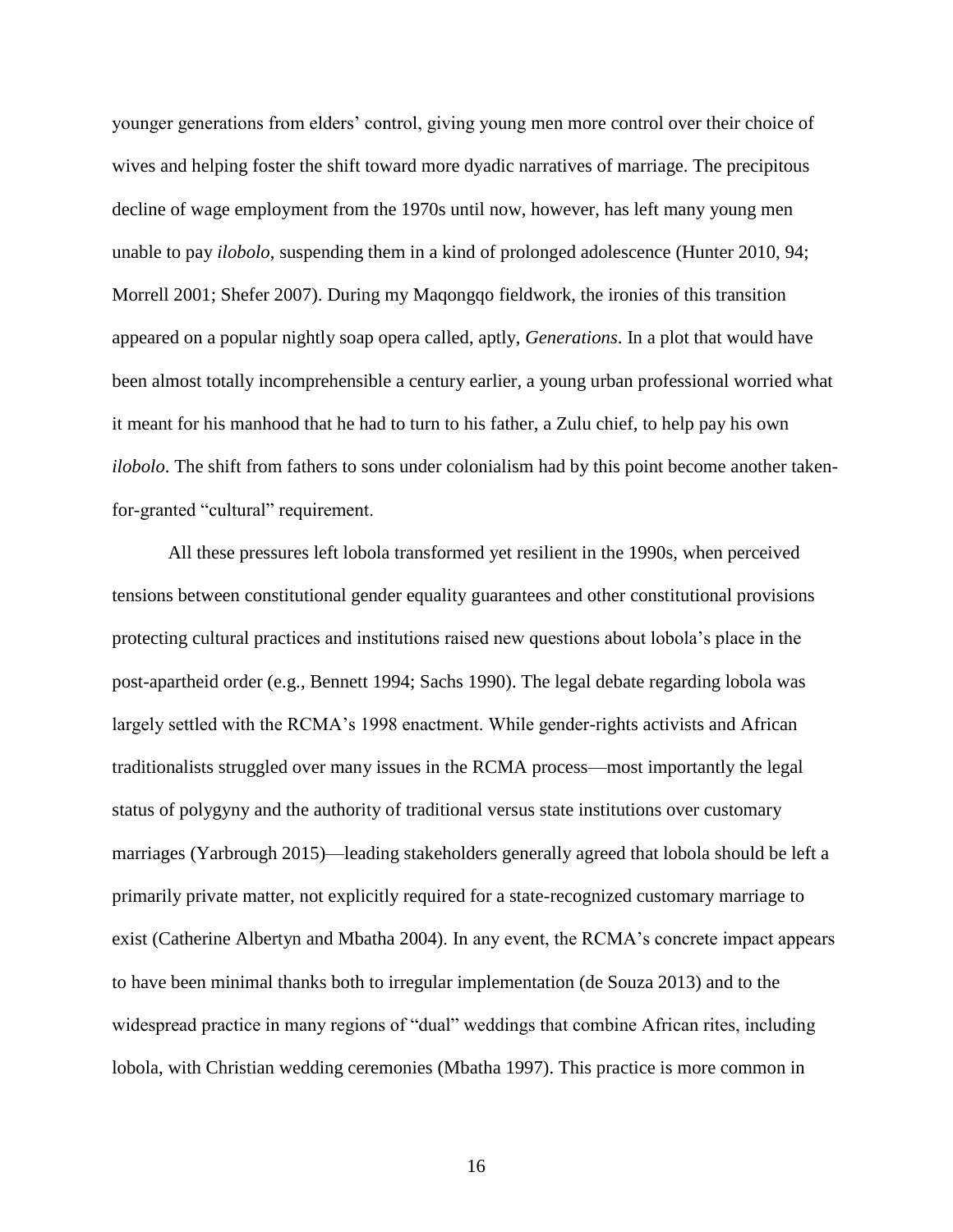some areas than others, owing perhaps to differential rates and forms of Christianization. Where it prevails, the Christian ceremony is usually recognized by the state under the mainstream Marriage Act, in place since 1961, which eliminates any practical need for the RCMA as long as the marriage is monogamous. So entrenched is the dual wedding ideal in many places that it constitutes the operative custom for forming an African marriage, yet another sedimented outcome of lay responses to state and, in this case, religious law.

#### **INTRODUCING MAQONGQO**

The dual-wedding custom worked out a place for lobola in colonial- and apartheid-era pluri-legal orders that has persisted into the post-apartheid era. Marriage, meanwhile, has become dramatically more elusive. For example, demographers Christine Mhongo and Debbie Budlender (2013, 184) estimate that among African females aged 15 and over, only 26.1% had never been married in 1921, but in 2001 that same figure was 49.3%. The drop is even clearer when looking at women aged 50 and over: in 1921 only 2.4% had never been married, but in 2001 that figure was 15%. Maqongqo is no exception to this decline. Of the 909 individuals age 15 and over in Maqongqo counted by the 2011 census, only 172 were recorded as currently married. 38 were widowed and 5 divorced or separated, while 56 were "living together like married partners."<sup>14</sup> The remaining 638, a full 70% of the total, were recorded as "never married." As it happens, census surveys were conducted during my first phase of fieldwork, and census field staff told me they were instructed to count as married those who had completed at least one of three possible wedding ceremonies: African, church, or court. Accordingly, while it is virtually certain that some of those 638 "never married" and 56 "living together" had begun lobola, and some may even have considered themselves as (somewhat) married, likely none of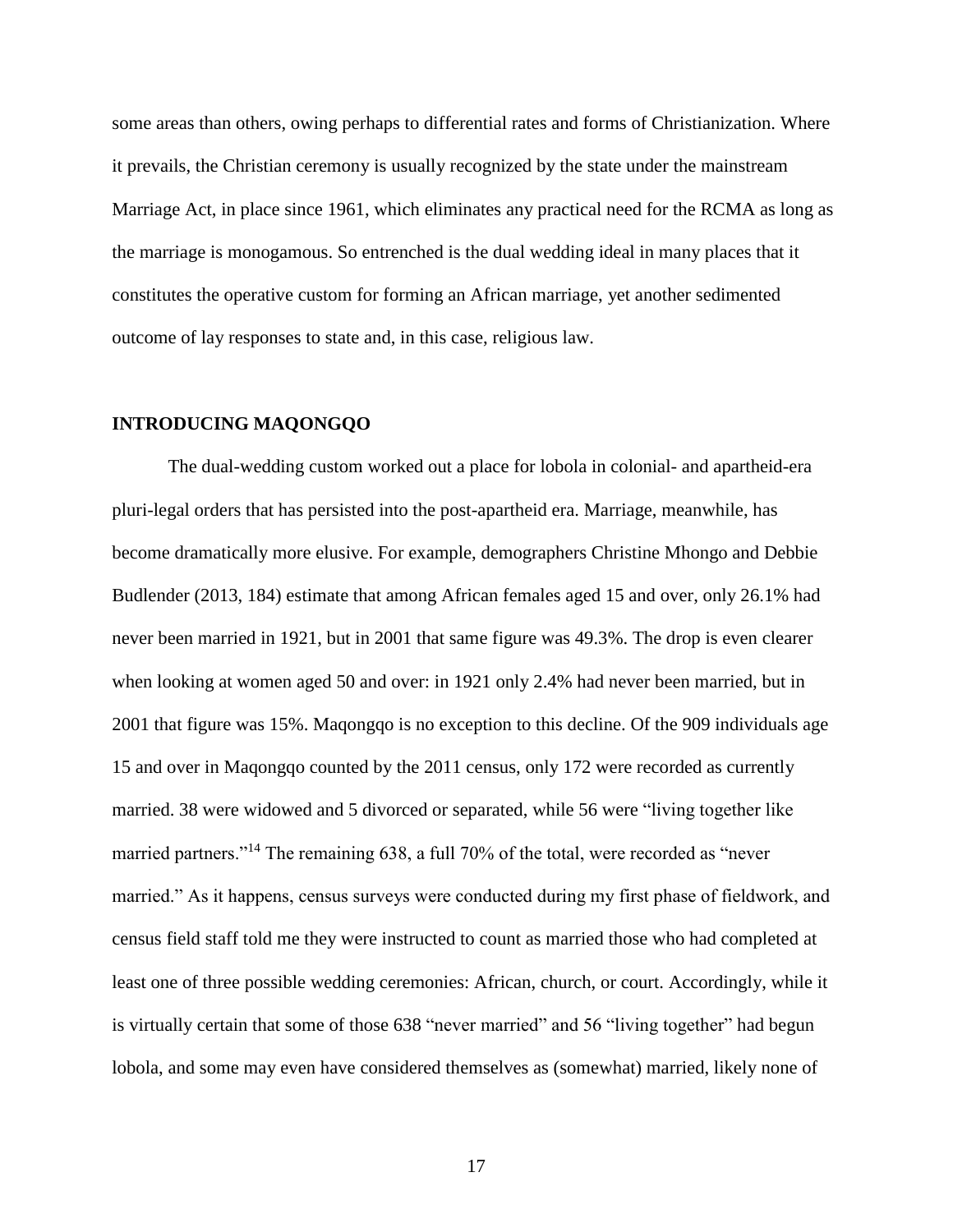them had celebrated a formal wedding.<sup>15</sup> Regarding change over time, data cross-tabulating marital status with age are unfortunately not publicly available for Maqongqo. Nonetheless, it is clear that marriage is almost unheard of among Maqongqo residents in their 20s and 30s. If exceptional social status was once signaled by marrying a particularly desirable spouse or throwing an especially elegant wedding, today the mere fact of marrying does this. <sup>16</sup> I witnessed only one wedding in Maqongqo across two trips of fieldwork totalling eleven months, celebrated by a groom who, after growing up there, had left to start his own successful company.<sup>17</sup> Almost all young adult respondents still lived with their parents or grandparents, usually to their own and their elders' annoyance. With child and old-age grants meagerly filling some of the gap left by unemployment, many households evinced a female-centered, even matriarchal character (see also Dubbeld 2013; Khunou 2012; Mosoetsa 2011; O'Laughlin 1998).

My original purpose for visiting Maqongqo was not to study marriage's decline per se but instead the impact, if any, of the RCMA on the ways South Africans observing customary law understood marriage and other kinship relations. The broader project from which this article is drawn compares observers of customary law to South Africans who identify as lesbian, gay, bisexual and/or transgender (LGBT), who also enjoy recently expanded access to state marital recognition, in their case through the Civil Union Act of 2006. The difference between the two groups is stark, with the new marriage statutes having a big impact on the ways LGBT South Africans imagine kinship but almost none for residents of Maqongqo. If the comparison sensitized me to the persistence in Maqongqo of well-established ways of forming marriages, the virtual collapse of marriage there rendered that persistence increasingly puzzling. Accordingly, I followed my first round of Maqongqo fieldwork with five weeks of follow-up research focused specifically on the persistence of lobola. In my first phase of fieldwork, conducted from April to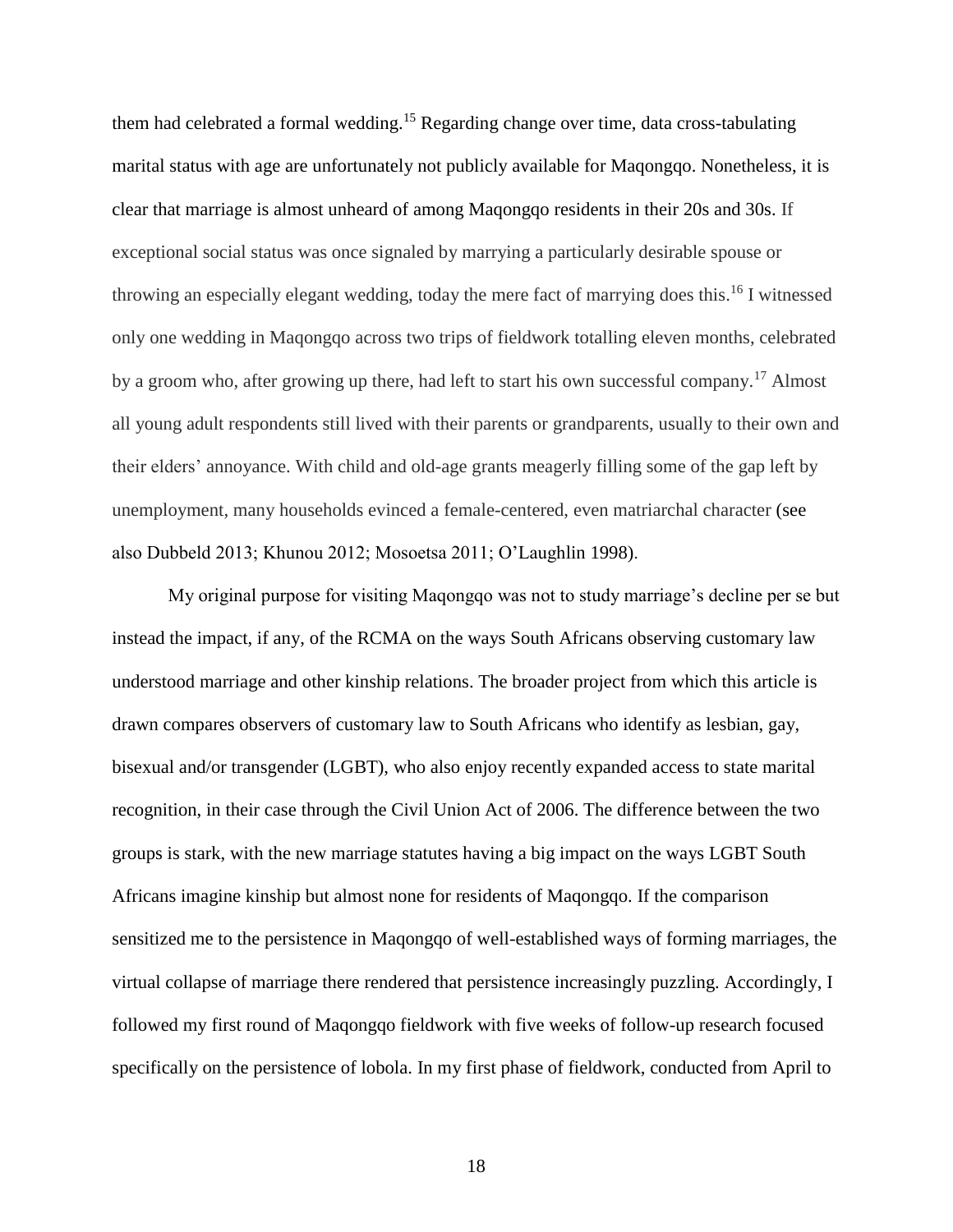November 2011, I interviewed 50 participants of varied marital status ranging in age from 18 to their early 80s, using approaches from new kinship studies in anthropology (Schneider 1968; Schneider 1984; Weston 1991) to understand the range of important people in participants' lives and the place of marriage within those constellations. In the second phase, conducted in July and August 2014, I interviewed 19 people about their direct involvement in their own or their children's lobola negotiations. Five participants were interviewed in both phases. I conducted all interviews myself in isiZulu, with interpretation help by my research assistant when necessary. In all cases the research assistant was a friend of the interviewee, an approach I adopted on the advice of other ethnographers working in the region as the best way to facilitate trust around the questions I intended to ask. In both phases I lived with a Maqongqo family, and my interview interpretations are thus further supported by participant observation in daily life and at political, religious, and community events including weddings and funerals.

Before turning to that data, it is worth introducing Maqongqo itself more fully. Lying within easy reach of urban areas and featuring strong cooperation between civil and customary legal structures, Maqongqo is the sort of place where one would expect "traditional" and "modern" ways to have interpenetrated. The road to Maqongqo winds from the provincial capital of Pietermaritzburg through several kilometers of white-owned, kelly-green quilts of sugarcane until the vista opens up onto South Africa's "other" Table Mountain, its gentle front-facing slope dotted with the cone-roofed huts that epitomize rural South Africa, alongside a growing number of more "modern" rectangular buildings. When I first visited briefly in 2004, the road to town was brown and muddy. By the time I returned in 2011 it had been paved, cutting auto travel time into town to under half an hour. Were there more jobs to be had, this development might well have transformed Maqongqo into a commuter suburb. The few residents with stable jobs do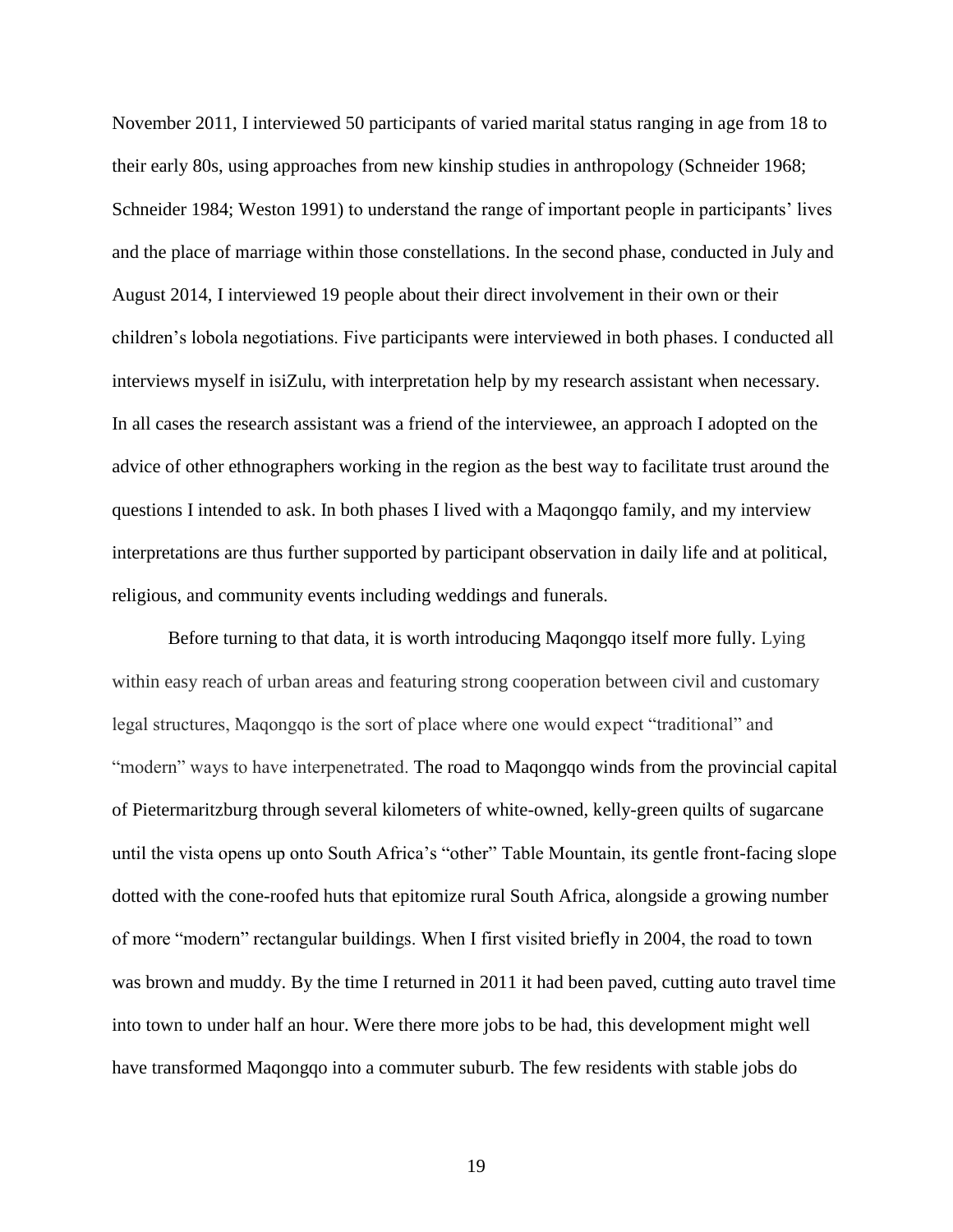inhabit it that way, sleeping in Maqongqo and working in town as domestic workers, gardeners, or—for those with plenty of English and more luck—sales clerks at the mall or casino. The vast majority of Maqongqo residents commute less frequently, collecting their monthly child or disability grant from government offices, buying groceries, or splurging at a pub or fast-food restaurant. Maqongqo is thus punctuated by the rhythms of urban life but not (yet?) engulfed by them.

This ambiguity has grown with post-apartheid development, as the village's many supporters of the ruling African National Congress (ANC) repeatedly reminded me. "*Amanzi, ugesi, umgwaqo*," went the refrain of post-apartheid amenities brought to Maqongqo by the ANC: running water, electricity, and the aforementioned road. The village's connection to the ANC runs deeper than most. The current chief's late father, Mhlabunzima Maphumulo, played an extremely important role in regional politics and a not-insignificant one on the national stage as the anti-apartheid struggle wore on, increasingly aligning himself with the more "progressive" politics of the United Democratic Front (UDF), more or less the ANC's presence in South Africa during the years it was legally banned (Kelly 2012, 244–316). His family's ties to the ANC live on today, facilitating unusually strong cooperation between customary and state structures. Among other things, the mayor of the municipal government whose boundaries include Maqongqo, Thobekile Maphumulo, is the departed chief's widow and the current one's mother.

Census data for that broader municipality, called Mkhambathini, give some insight into the demographics of the area that includes Maqonqgo. Approximately 80% composed of rural communities such as Maqongqo, Mkhambathini is 95% Black African, with isiZulu the first language of over 80% of the population. 54% of the adult population was not economically active at the time of the census, and of the economically active portion 10% was looking for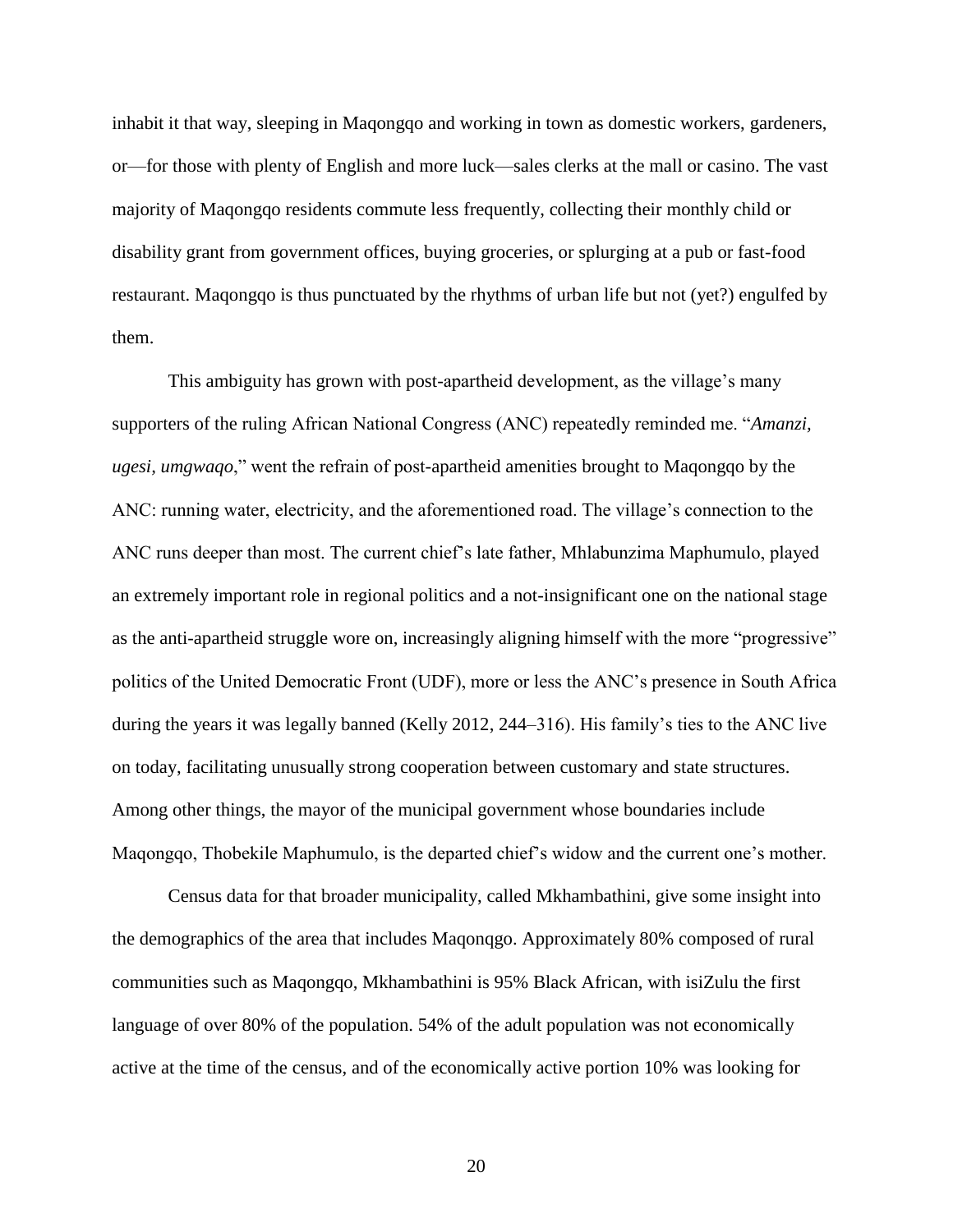work but as yet unemployed. Over half of Mkhambathini residents live in informal housing and almost 35% lack electricity for indoor lighting. Less than 15% have indoor plumbing and less than 10% a flush toilet. Regarding marriage, almost half of Mkhambathini households are female-headed, indicating very low rates of marriage across the municipality.

As a rural community, Maqongqo's economic deprivation roughly tracks the levels for Mkhambathini as a whole. Importantly, however, many Maqongqo residents perceive it as a somewhat less difficult place to live than other villages of the region. Several participants' families had moved to Maqongqo in the preceding two and a half decades, many emphasizing the relative infrastructural advantages that made daily life, including accessing jobs in town, easier there than elsewhere. To be sure, this infrastructure remains unstable. For example, for a five-day stretch during my second fieldwork trip much of the village lacked running water due to an accident while workers installed new pipe. Nonetheless, most residents find day-to-day subsistence reliable enough to imagine futures of growing homesteads and families. This may help explain why so many Maqongqo residents continue to see marriage as a feasible if difficult dream, and thus why the core processes of lobola have changed so little in recent years. By contrast, in the economically poorer and more remote village of Msinga, some 100 kilometers to the north, researchers have noted that many locals are seeking state marital recognition (usually unsuccessfully) for relationships where lobola has begun but not yet finished (Cousins 2013). Perhaps economic fortunes in Msinga are so dire that completing lobola is now seen as virtually impossible. Moreover, because the local tribal council refuses to distribute homestead sites to most unmarried women, there may be pressure to recognize the early stages of lobola as marriage, allowing the couple to access a homestead together for their family. Meanwhile, in Maqongqo I encountered a number of unmarried women running their own homesteads, which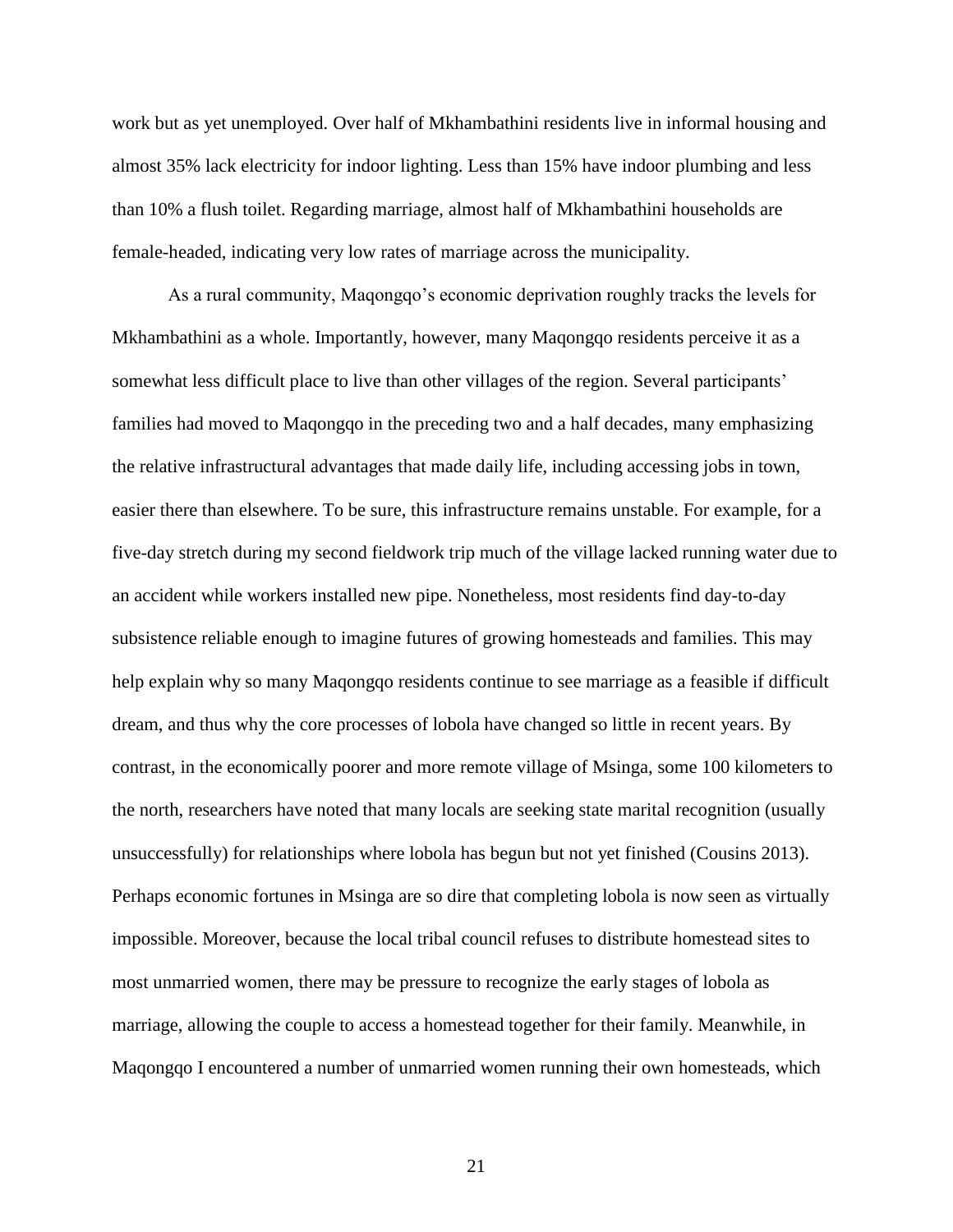they said they accessed in some cases through male relatives, including their minor sons, and in some, more recent cases on their own. Maqongqo's history of more "progressive" approaches to chieftaincy seems to have produced relatively less patriarchal approaches to customary law, which might have eased pressure on marriage by providing ways outside it to access homesteads (see also Claassens and Smythe 2013).

Fully understanding the causal factors that condition whether marriage-formation customs persist or change in particular settings would require systematic, comparative research across multiple cases. Here I thus focus less on *why* marriage-formation customs have persisted in Maqongqo than on *how* they have responded there to post-apartheid economic, political, legal, and cultural pressures. For this purpose Maqongqo is a useful case, because the cross-currents shaping African marriage throughout South Africa are especially visible there. The precise customs governing marriage formation in Maqongqo may not apply elsewhere, but the dynamics that produce those customs are likely to be of broader relevance. Closely looking at Maqongqo reveals the ways persistence is intertwined with, even dependent on, strands of change that adapt the practice to changing understandings and needs, and how this adaptation unfolds through everyday actions by the full range of people involved in lobola's practice. Such everyday action is also key in Msinga, the village discussed above where the changes in custom are clearer and move in a different direction. In Maqongqo, most everyday actions continue to enact orthodox understandings that tie lobola to extended-family notions of marriage, reproducing lobola as a law-like feature of the landscape upon which a marriage's recognition depends. But some everyday actions maneuver within these constraints to enact newer, less-recognized forms of lobola behavior, helping create new symbolic resonances for the practice and thereby neutralizing potential threats to its authority presented by dyadic narratives of marriage.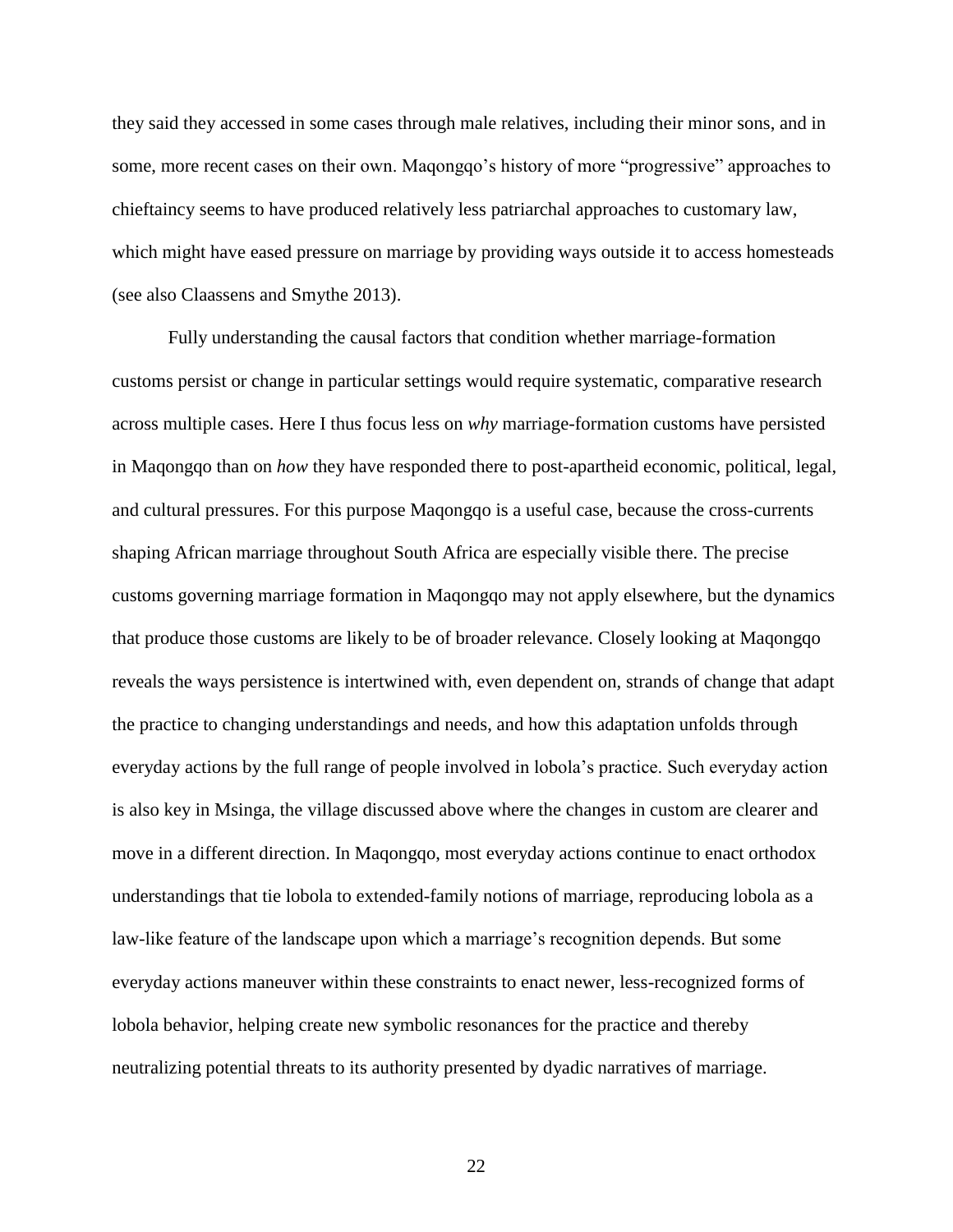# **ENACTING MULTIPLE NARRATIVES OF LOBOLA IN CONTEMPORARY MAQONGQO**

#### **The Enduring Extended-Family Narrative**

As summarized above, the dominant narrative of lobola frames it as the process through which intended spouses' extended families become acquainted with each other and build ongoing relationships, and through which the bride is introduced to the deceased ancestors of the groom's family so she may join their homestead. Self-consciously "traditional," this narrative legitimizes lobola's ongoing presence in changing times, and more specifically legitimizes the authority of elder generations to shape their younger kin's marital choices. This is the story lobola tells about itself.

The extended-family narrative appeared repeatedly during my Maqongqo fieldwork, especially when I asked in the abstract about "African marriage," "customary marriage," or "lobola." Few elaborated this imagery more fully than a man I call Mkhulu Mabena, a retired elder in one of Maqongqo's most prominent families. When I suggested that many young men find paying *ilobolo* difficult today, he agreed. "How will they pay *ilobolo*?…Because it's expensive, yeah. But it's necessary to pay *ilobolo* because a wife must be known in the house. When she is not known [by the ancestors], among we Zulus, even if she is dead she doesn't enter the family."<sup>18</sup> For Mr. Mabena, the ancestral dimension of family life made lobola essential despite its contemporary difficulties, which in his view derived from not only economics but also cultural and religious politics. Pointing at me, he said, "It's you [white people] who built this thing of churches…that aren't in [Zulu] law. You made us forget….Yeah, they made us forget, saying we must leave tradition so that I never sacrifice an animal, that we must not sacrifice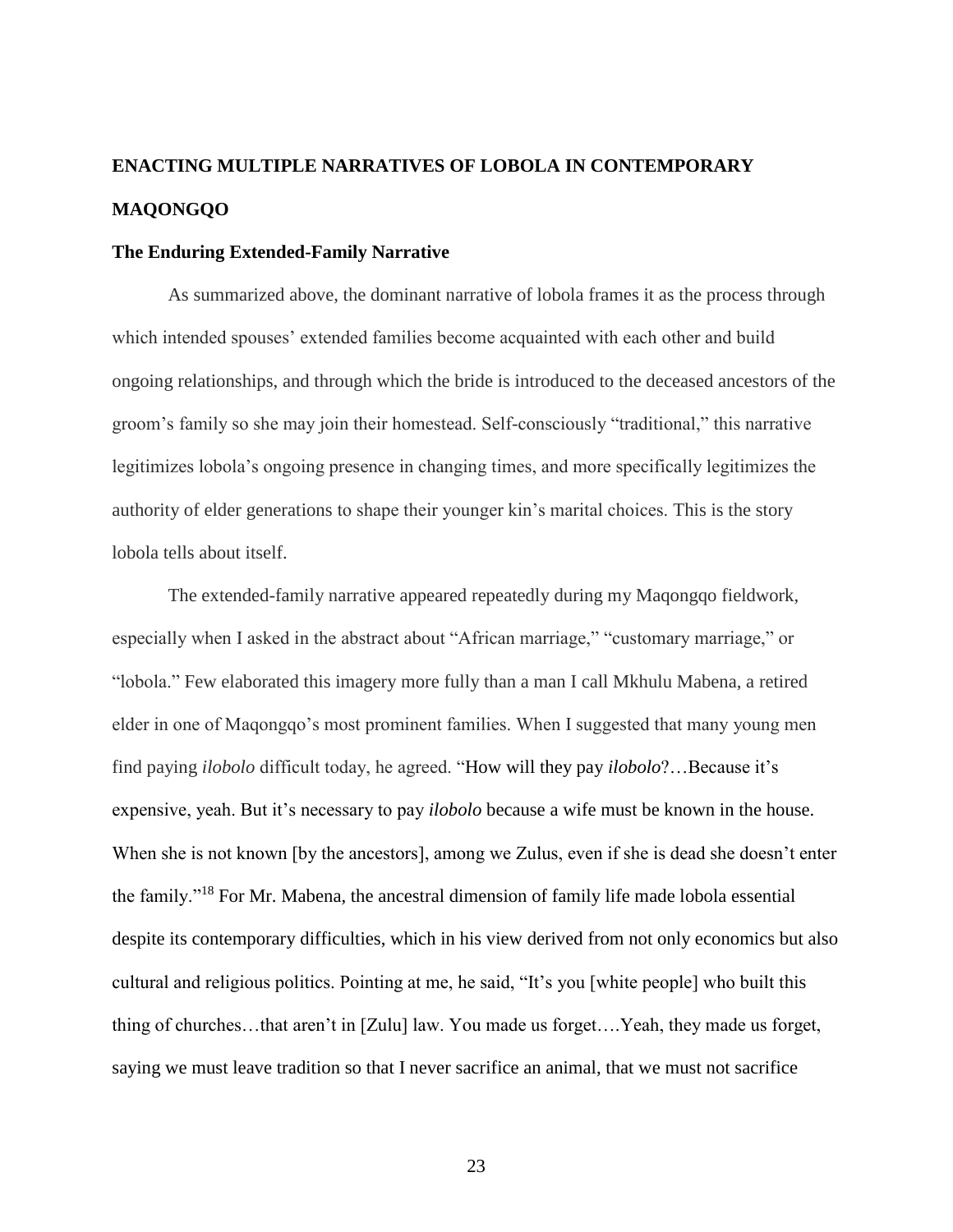animals, it's demonic." Dating this shift to the pre-apartheid period, Mr. Mabena even suggested that apartheid had mitigated the problem by "say [ing we] must return to our culture."<sup>19</sup> But by then the influence of churches had taken hold, teaching Africans that "the father who begat you is a demon," and that "you [must] go tell him, 'Fuck off!' and throw him away." Christian churches' opposition to lobola and other "traditional" African practices had insulted the community's deceased relatives, because it was around these ancestors that such practices revolved.

Living relatives are also important to extended-family narratives of lobola and African marriage. For example, some weeks later I interviewed Mkhulu's second wife, Ma Hlengwa.<sup>20</sup> She walked me through the process of a Zulu marriage, saying that once a man has finished school and obtained a job,  $2<sup>1</sup>$  he visits the family of the woman he wishes to marry, bearing gifts. He stands before her "father's people, the grandparents, the grandmothers, the mothers," and says "I request a woman, a wife." The bride-to-be sits demurely as an agreement is reached, then "he pays *ilobolo* for her and [they] marry." Ma Hlengwa's tidy story briskly ticked off the steps to marriage without a word for the delays most endure today. (The peripheral presence during our interview of her own new daughter-in-law, quietly bustling through her chores in the rooms around us, indicated such delays' absence in this relatively advantaged and well-connected family.) Where her husband had focused on the challenges of lobola, Ma Hlengwa focused on the problems of marriage. These, too, concerned the extended family more than the spouse.

If there is an argument or a problem in the house, the wife mustn't take it to another house or another family. It's a matter for this house because you, the wife, were bought as a wife. This is now your primary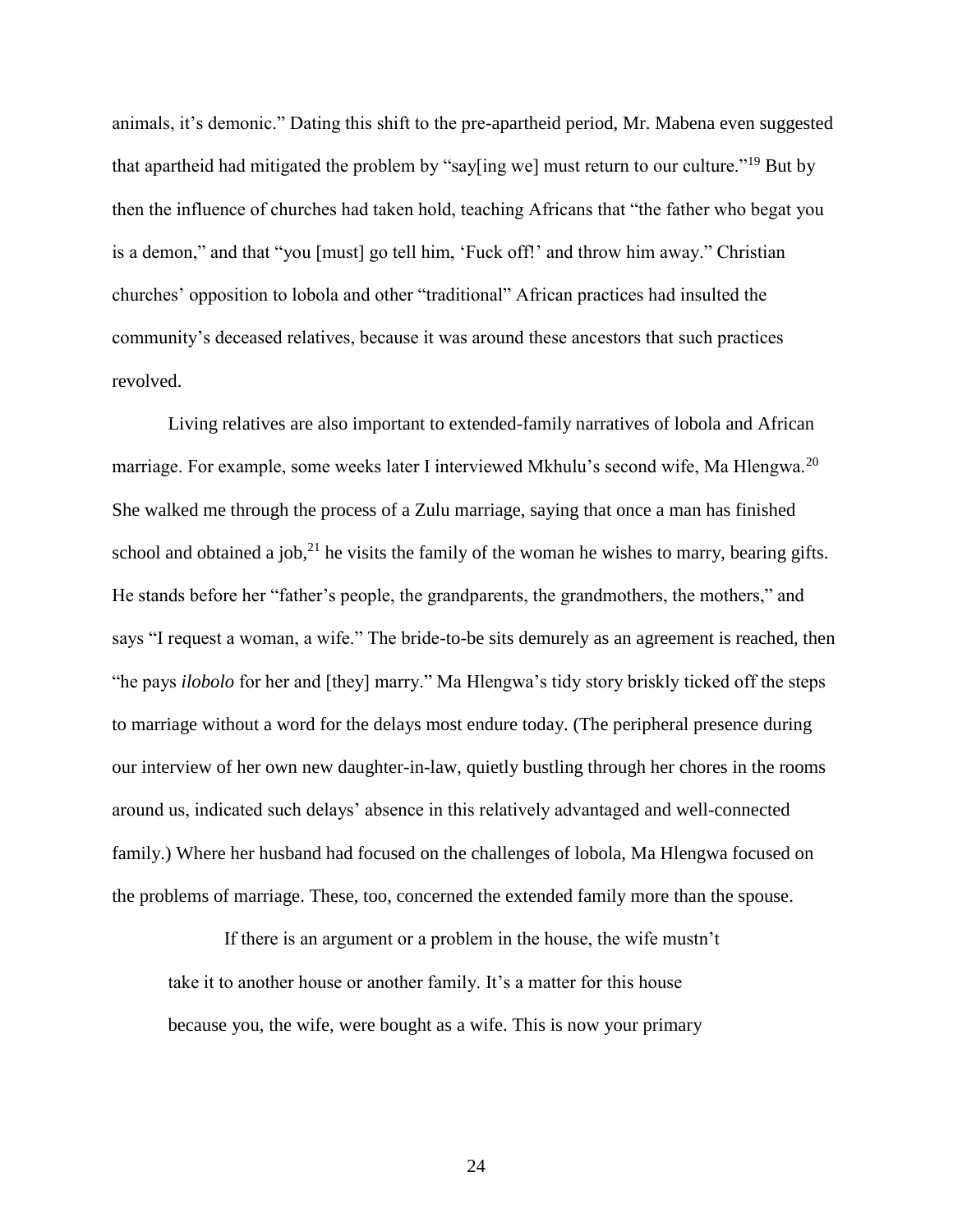relationship….A newly arrived wife…if there is a problem we sit down and she says, "No, Ma, here I'm not treated well."

"Yes, wife, we hear you. We thank you for letting us know there is a problem and sitting with us. If there is a problem in this house, we don't want it going outside, just as we don't want someone from outside bringing their problems here."

Ma Hlengwa's pat narrative drew sharp boundaries protecting family privacy from the outside world, grounded in clear expectations of smooth intra-family communication. Outsiders may relay the wife's concerns should that not be true, but only in a way that respects her new family's privacy and authority.

Importantly, the husband of Ma Hlengwa's abstract narrative disappeared immediately upon paying *ilobolo*, unnamed among the family members who gather to discuss the wife's concerns as she adjusts to her new home. Several minutes passed before he reappeared, tacked to the end of a list of people for whom Ma Hlengwa insisted the new wife must cook, clean, and gather firewood. The bride and groom's own relationship took center stage only in nostalgic scenes of courtship Ma Hlengwa painted later in the interview, of a boy playing guitar by the river while his beloved coyly refuses him. And even here Ma Hlengwa expected the couple's behavior to implicitly acknowledge the extended family's proper role in negotiating their marriage. "This was we in the olden times! Nowadays they don't go to all this trouble. They get on the phone saying 'Oh, oh, I love you!' in just one day. The girl likes to say about the boy, 'I'm going to tell him that I love him.' That's wrong!'" In Ma Hlengwa's admonition, romance belongs in a deliberate process managed by the families and oriented toward potential marriage, not in an impulsive, dyadic cellphone conversation.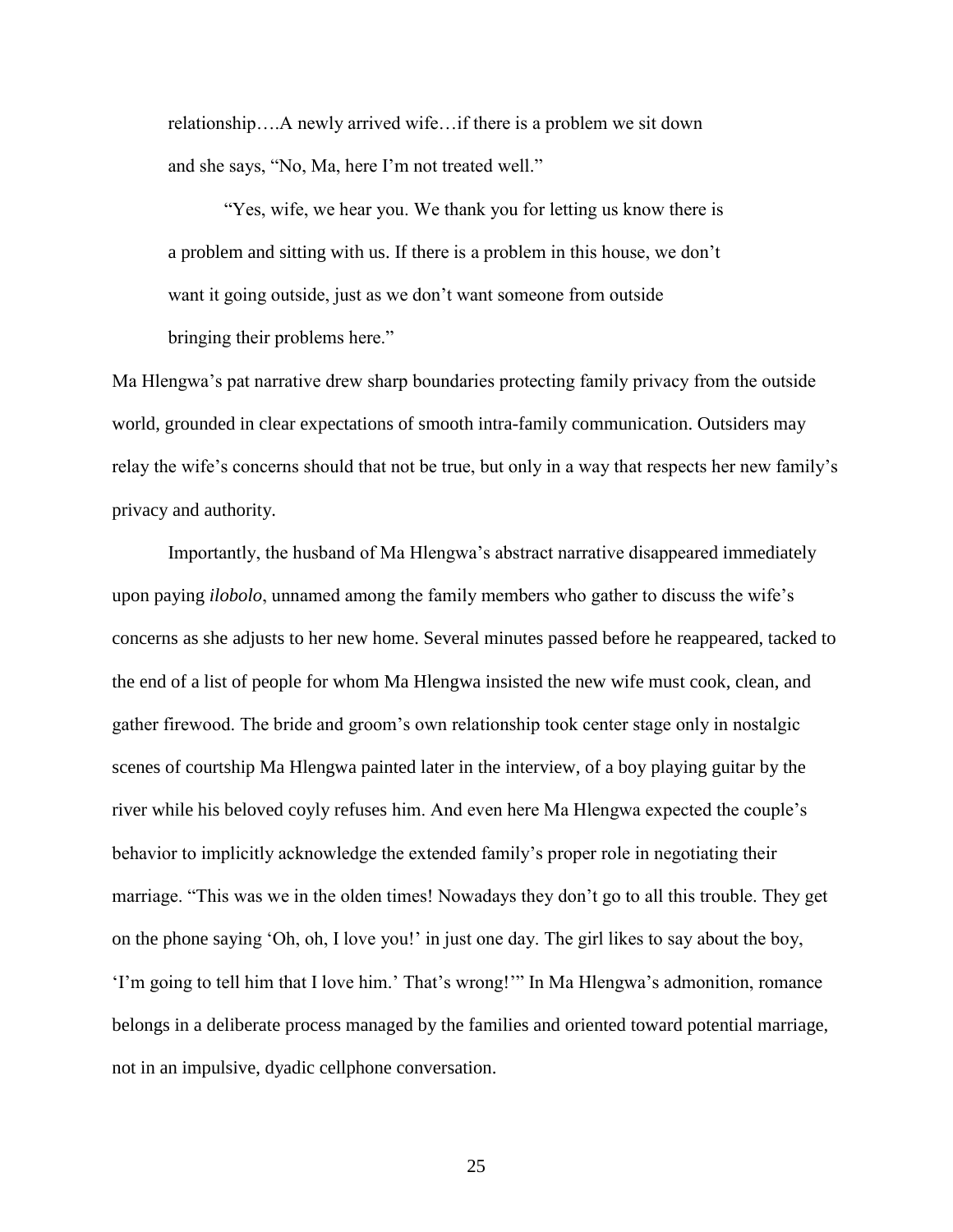In its idealized form, this extended-family character of marriage is realized chiefly through lobola itself as it works through and on extended kinship relations. Many told me that the process begins with an early morning shout, "*Sicela isihlobo esihle!*" ("We request a good relation!"), $^{22}$  as the groom's negotiators arrive bearing gifts to the bride's family's gate. The bride's father or other male relative invites the negotiators into the living room while the bride and her women kin cook the celebratory meal in the kitchen, and negotiations commence. If a deal is reached, the negotiators return to the groom to secure his assent, upon which he begins to gather and pay the gift of cattle—whether they "travel on foot" as actual cattle or "in the pocket" as cash—that constitute the process's core. An *umembeso* ceremony at the bride's home marks *ilobolo*'s start and, often many years later, an *umbondo* ceremony at the groom's home its end.<sup>23</sup> Both celebrations feature plentiful gifts from one family to the other, typically including a blanket, shirt, or apron for every individual in the extended family and even in neighboring homesteads,  $24$  each recipient laying down on a mattress in the yard then "waking" to discover the gift placed upon her body and celebrating with a playful dance and ululation. Through this process the families build a deeper relationship, knowing each other well by the time of the actual wedding whose core moment is the "delivery" of the bride to her new home.

This notion of a bride's moving from one family to another is the fulcrum around which an extended-family narrative of marriage turns. Such transitions can be difficult in any cultural context, and here this transition requires managing relatives both living and dead. The spirits of deceased ancestors can be notoriously cantankerous, especially when someone inappropriate is in their home. This was vividly demonstrated when my host family invited me—but not the mother's unmarried, live-in partner—to witness a goat sacrifice requesting the ancestors' help with a family problem. In the round hut where my host mother usually slept a traditional healer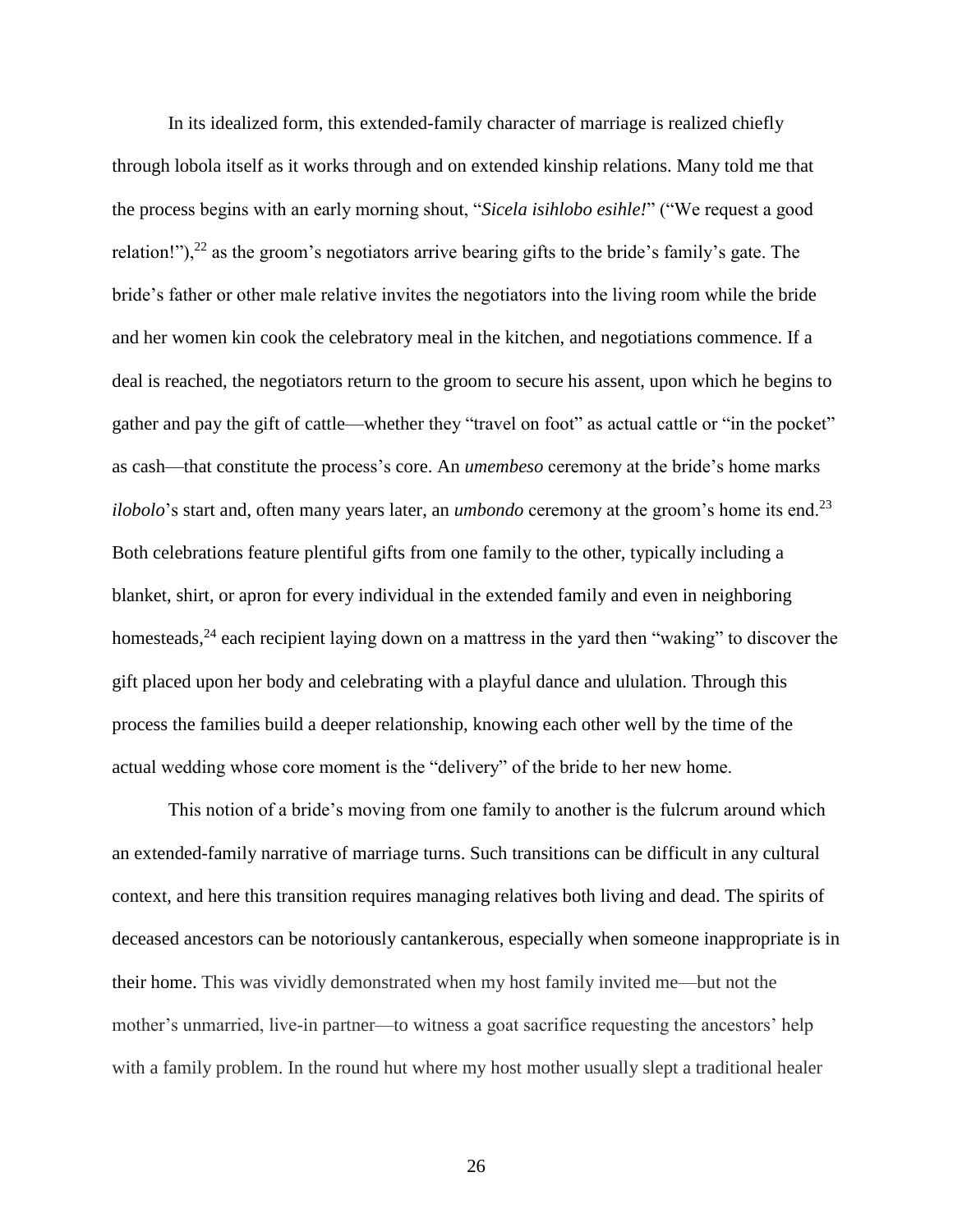burned herbs and called upon the ancestors to approach while a son and a nephew<sup>25</sup> slit the goat's throat, bleeding it into a wintergreen, enamel bowl in the center of the floor. When I later asked why I could attend but her partner could not, my host mother told me the ancestors were happy to see me as a guest of the family<sup>26</sup> but that his presence would anger them. They don't like boyfriends, she concluded, covering her face as she trailed off into nervous laughter.<sup>27</sup>

It is lobola that prevents such ancestor displeasure at the similar presence of an unmarried woman in their home because, aware that their descendants paid her *ilobolo*, they see and, to use Mr. Mabena's term, "know" her as a wife. Regarding living relatives, *ilobolo*'s completion also pushes the bride's relationship with her birth family into the background.<sup>28</sup> When Ma Hlengwa worried about a new wife taking her troubles to outsiders, she was probably referring to these birth relatives. While nosy neighbors were also a likely concern, her insistence that "this is your primary relationship" implicitly invoked the birth family who had been the wife's primary relationship before her marriage. If she approaches these now-outsiders, they must relay her concerns directly back to her married family, an obligation it is easy to imagine as arising out of the cattle they received for her marriage. This is obviously a patriarchal narrative, an observation to which Ma Hlengwa's description of the wife as having been "bought" (*-thengiwe* in isiZulu) may appear a crude exclamation point. While justified, such an inference needs further clarification. A new wife is doubtless near the bottom of the family hierarchy, at least among adults, but in the Mabenas' household she is not treated as a totally powerless commodity. (In other households she may well be.) Ma Hlengwa emphasized that a new wife would receive the family's gratitude for raising her concerns in a family meeting, and my private conservations with young women in their family led me to believe they did in fact observe this principle.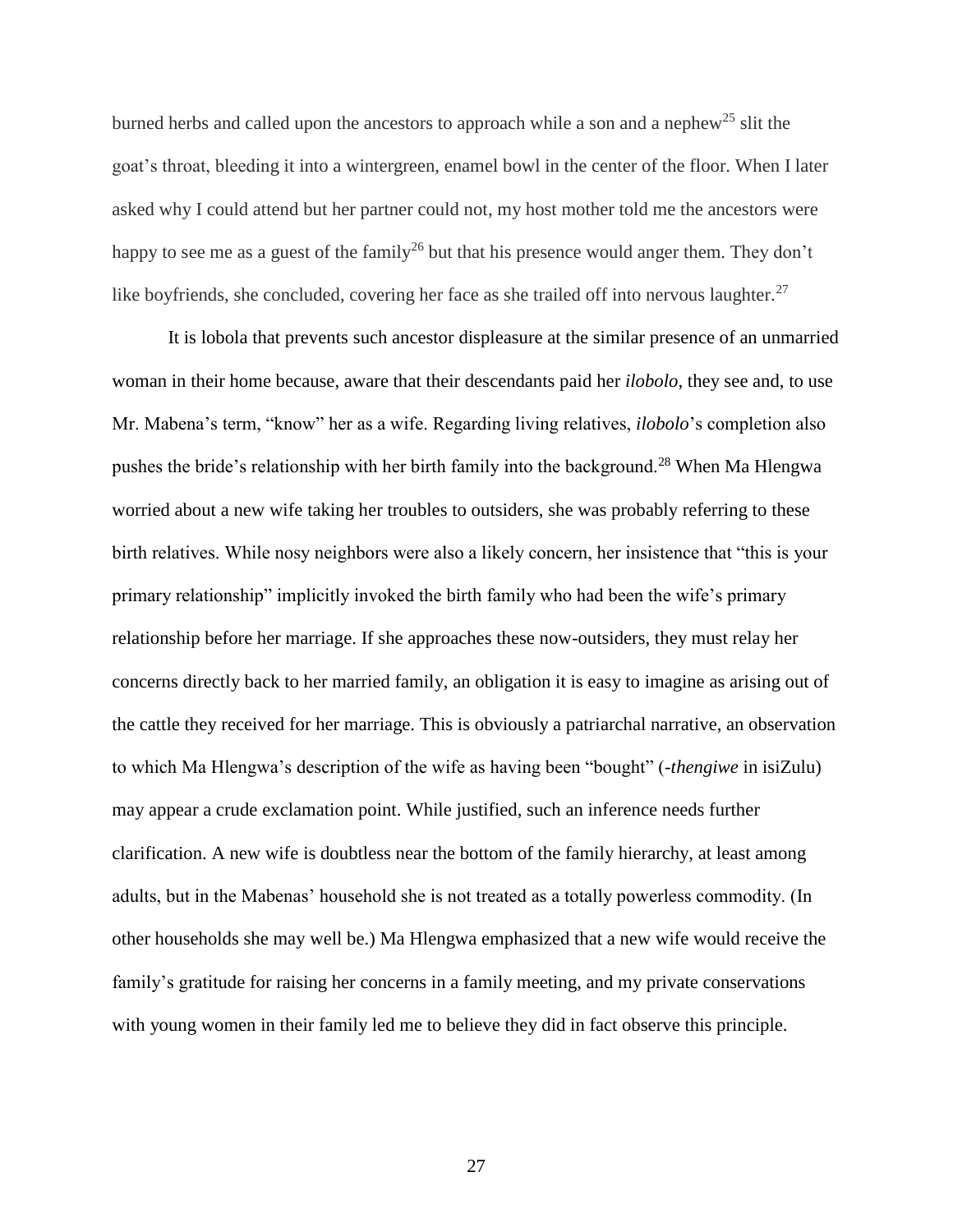In other words, the patriarchy typically enacted in the exchange of "wives for cattle" (Kuper 1982) is not best understood as an instrumental purchase of an object with cash. Rather, lobola densely encodes a rich range of semiotic associations that facilitate its enactment of extended-family narratives of African marriage. As already noted above, the cash in a contemporary *ilobolo* transaction is still usually called "cattle," differentiating this cash from other currency (Comaroff and Comaroff 1990). Cattle are key prestige markers and vehicles of cosmological significance (Dlamini 1983, 227). Historically, these meanings were directly linked to the prevailing pre-colonial gender order in which men tended cattle while women raised crops, a division of agricultural labor semiotically mapped onto women's capacities for childbearing and human reproduction (Guy 1990). The exchange of wives for cattle drew meaning from this opposition by traversing it, extending a family into the future by securing the reproductive capacity of a wife born to a different family line (Kuper 1982). The strictest dimensions of this gender framework diminished long ago; for example, many researchers report that *ilobolo* is rarely linked to women's reproductive capacity today, in part because single motherhood has become so widespread (de Haas 1987; Rudwick and Posel 2014).<sup>29</sup> Yet the basic notion remains that, through cattle, a woman travels from the family line of her birth to the new one of her marriage, creating a link between the two families (Guy 1990). In this way, extended-family narratives of African marriage enact a patriarchy that is very real yet more complex than it may appear at first blush. More dyadic narratives of marriage, meanwhile, have complicated the gender politics of African marriage even further, often helping circulate norms of gender equality.

#### **Emerging Dyadic Narratives**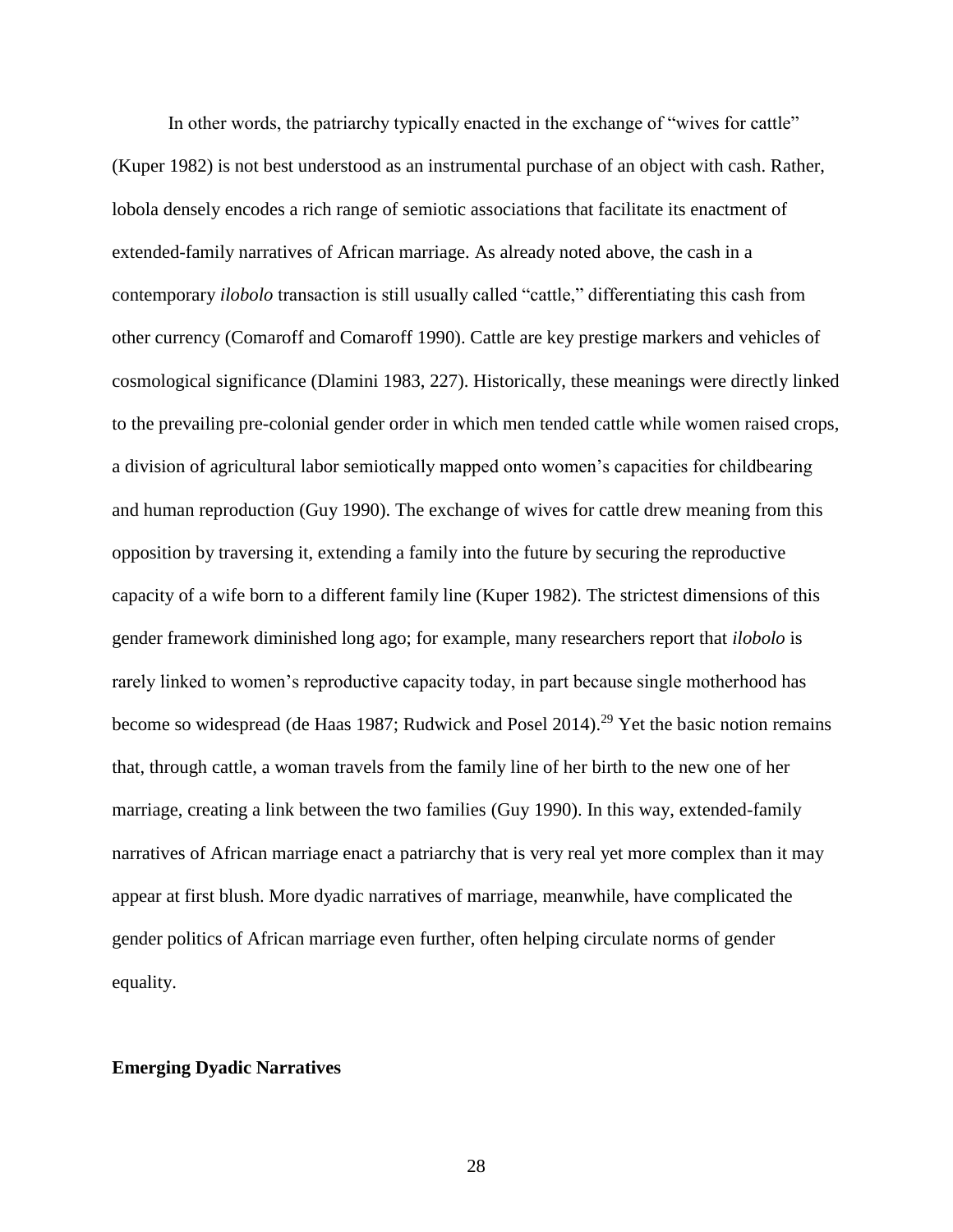Dyadic narratives of marriage abounded in Maqongqo, especially among the young. I asked all unmarried respondents to describe what they imagined marriage might be like. A young man I call Jabulani Ndaba responded:

Everything if you are careful starts between the two of you. You treat each other well, you listen to each other, you love each other, you're married. Nothing will come between you and split you up. 'Cause you made your vows in church in front of a preacher…no person enters between us; we don't need a third person. So [if] we have a problem we just talk about it. There's never any need for it to come about that a person says, "Me, I'm the head of the house, right, I'm the head of the house, I'm the boss of the house." No, both of us are equal. We listen. If your wife comes saying, "Husband, it's like this. I ask that we do it this way, I don't know if you see it that way [also]?" You look at [her] suggestion, "OK, let's do your idea. You know I see that we [should] do it that way." That would be very right….

Jabulani dreamed of an intimacy that was explicitly dyadic (as well as gender egalitarian, to which I return below). "No person enters between us," he said. "We don't need a third person." Many others began with the image of a house in a yard—surrounded, in one respondent's laughingly deliberate English, by a "white picket fence."<sup>30</sup> Despite their tension with extendedfamily narratives of African marriage, such dyadic narratives have a long history in southern Africa. Mark Hunter (2005) has pointed out the highly elaborate nature of "traditional" Zulu courting rituals (Krige 1957), and the idealized account of marriage in Maqongqo, which Ma Hlengwa invoked above, begins with a young man who "-*shela*"s (literally "burns for") a woman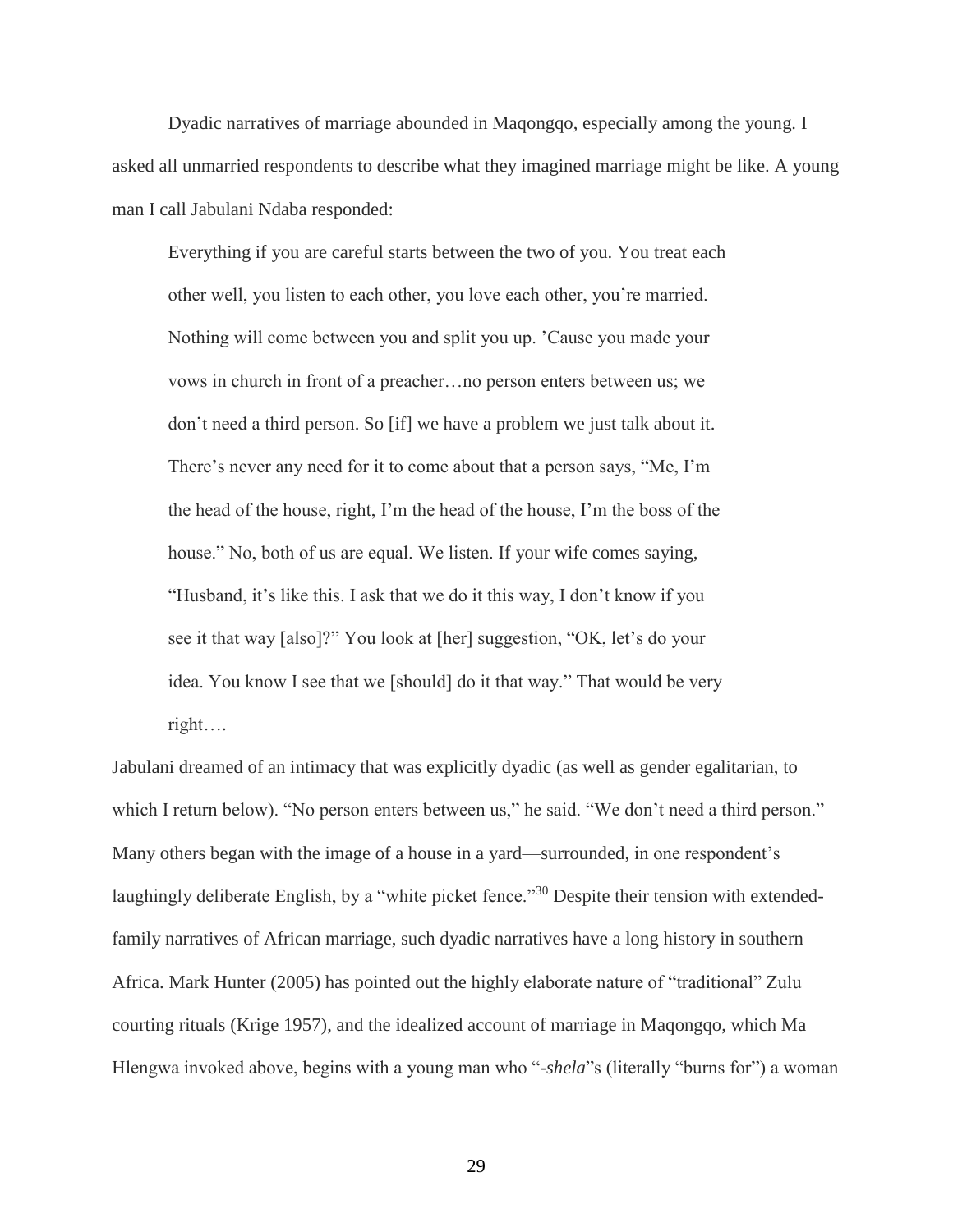with sweet talk until she eventually "-*qoma*"s ("chooses") him (see Hunter 2005). In the colonial period migrant laborers began to write love letters home whose public nature—many recipients taking them to be read by a literate relative or neighbor—did not efface their intimately romantic contents (Breckenridge 2000). Similar sentiments appear today in Facebook, WhatsApp, and text messages.

Another thread of the dyadic narrative of marriage can be found in the ways many respondents idealized monogamous relationships. Although many young people today maintain multiple romantic relationships (Hunter 2010), women quietly and men boastfully, almost all my young respondents firmly opposed polygynous marriage, at least for themselves. Young women were particularly vehement, worrying polygyny would foster unfairness and uncertainty in their homes. Bathabile Mncuseni and her sisters, for example, were astonished to learn in our interview that the government would now recognize multiple wives. "It's bad. I definitely don't like it," Bathabile said. "You can go out and just marry a married man, here you see his wife and you go marry him? He'll marry another one after you." Many young men I interviewed also disdained polygyny, frequently arguing that, although perhaps appropriate in the past, polygyny was no longer workable today thanks to the economy and HIV/AIDS. I chatted about this one morning with Hlubi Shangase as his friends shared a smoke around the corner, just out of earshot. The firstborn son of a polygynous family, Hlubi was adamantly opposed to polygyny for himself. "They say we mustn't lose our culture. That thing in Zulu culture where a man must be with more than one wife. But no, me, no." Earlier he had explained his devotion to his girlfriend and mother of his child. "You see, if you have a person who loves you, you must respect that person…. Things have changed. It was better in the past [having multiple wives] because, of course, there weren't all these things that are here now. I'm thinking especially, you see, of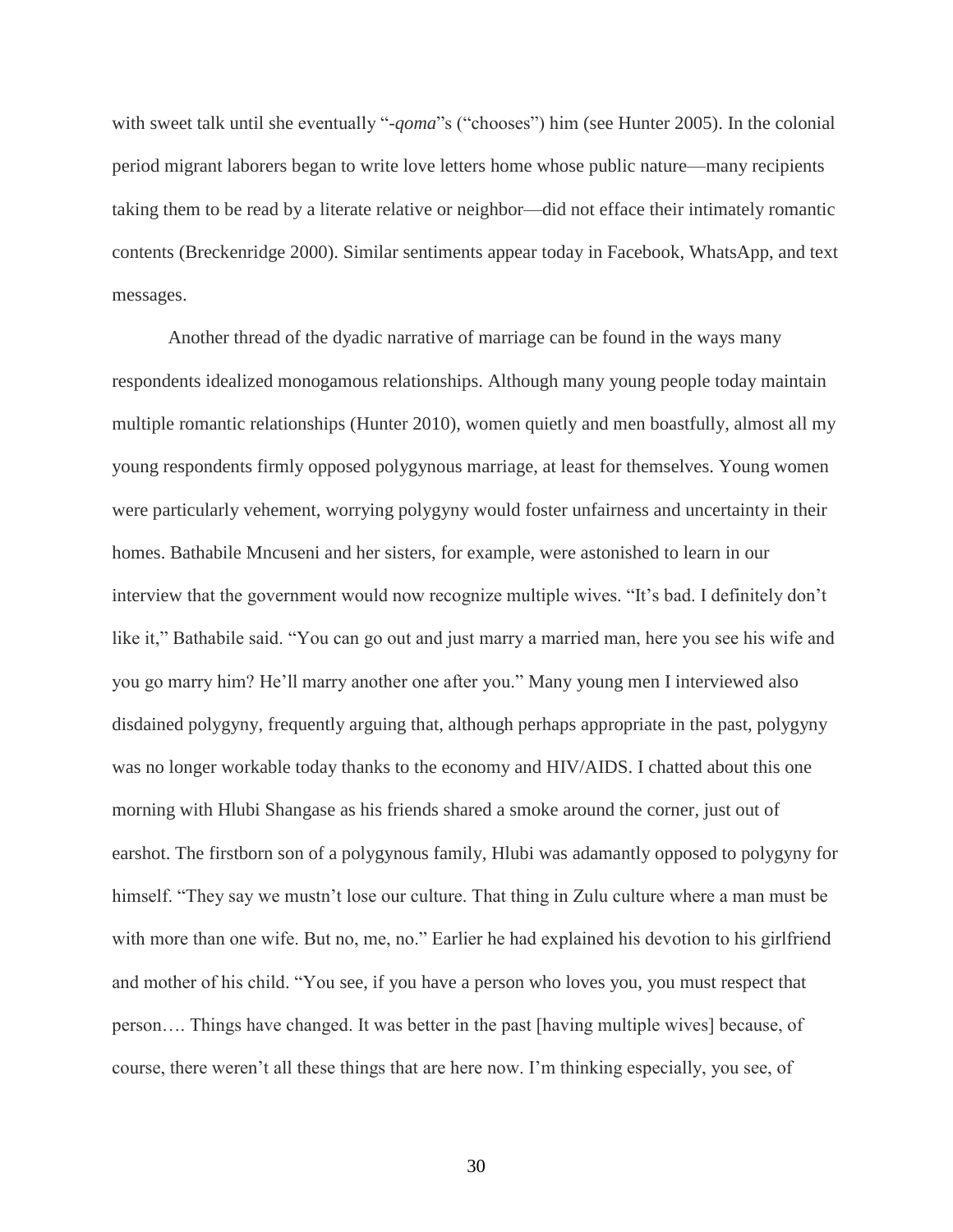HIV…. It's incurable, a very bad thing. It's better maybe that the person [you're with] not be so afraid." Focusing here on HIV's consequences not so much for himself but for his wife's emotional well-being, Hlubi framed polygyny as an impediment to emotional and physical health between husband and wife.

Dyadic narratives of marriage tended to emphasize the two spouses as indivduals, and another individualist theme in many interviews was the strong conviction that marriage was a matter of autonomous choice. For example, Susan Gaxa, a warm neighbor and strict mother in her mid-50s, fondly remembered her divorce, her moonbeam face breaking into triumphant laughter as she told me the story. She said no more about her marriage than that it had been very difficult. When she decided to leave, she received help through the white couple in whose home she had long worked, whose connections to the local university's law faculty helped her find a free law clinic to draw up the divorce papers. Not wanting to see her imminent ex-husband ever again, Susan declined to fight for any property and simply signed papers that the lawyers then sent to him. Several weeks later the court date arrived. Her husband failed to show, and in a flash it was over.

I asked Susan whether her own, quite tradition-minded mother disapproved of the divorce. "It's my choice!" she firmly responded. His family, for their part, never asked that she return the *ilobolo*. This may indicate some awareness by his kin of her treatment, but more likely was never even considered, for by many accounts the return of *ilobolo* has become rare (Burman and van der Werff 1993; Hunter 2010; see also Dlamini 1983, 228). In the past, returning *ilobolo* after a marriage's dissolution enacted, in reverse, the extended-family and patriarchal symbology of African marriage, acknowledging the groom's family's loss of a wife and placing the responsibility for that loss on the wife and her family.<sup>31</sup> While more research is needed to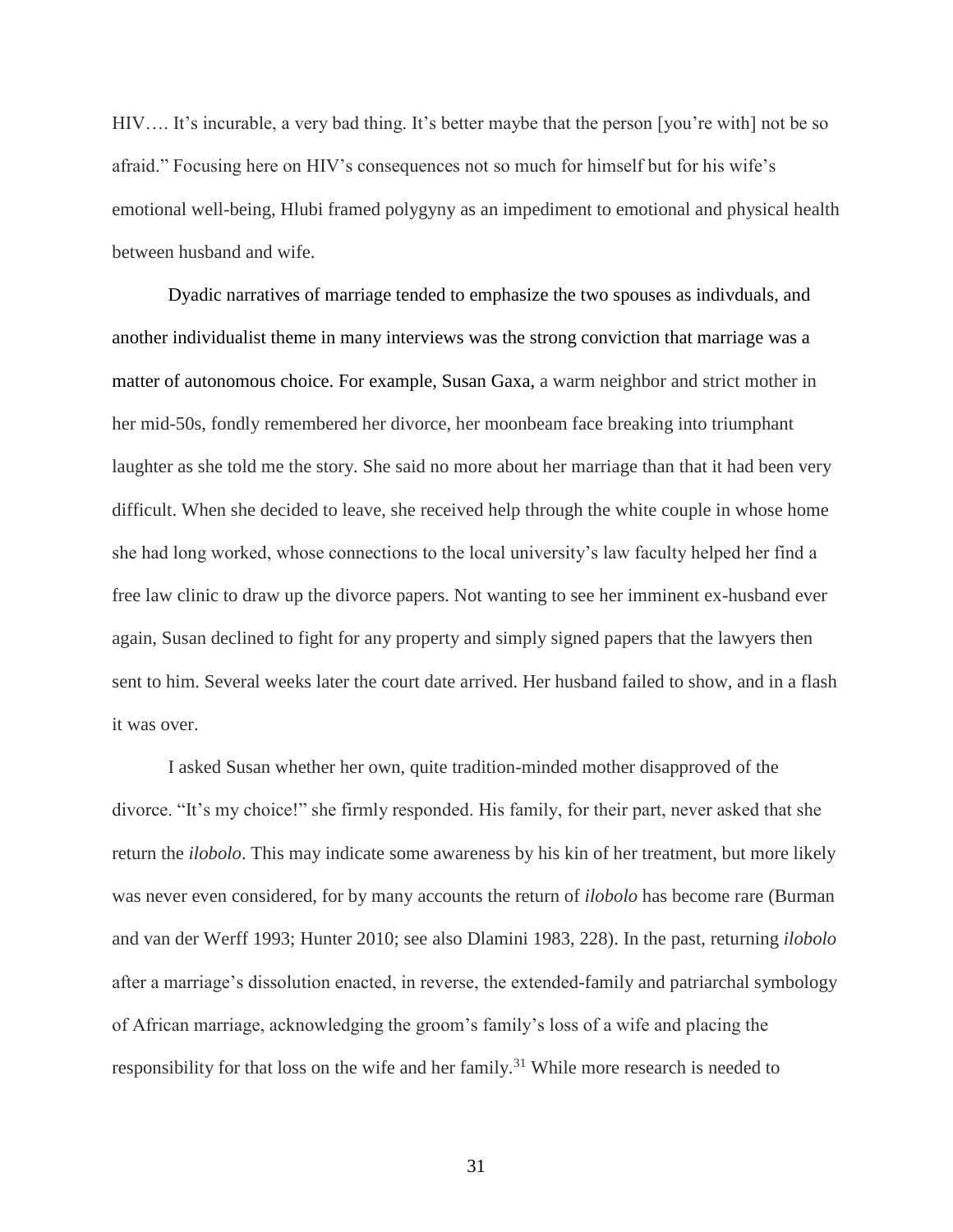understand exactly what the decline of *ilobolo* returns signifies,<sup>32</sup> it may itself indicate the rise of individualist understandings of marriage as a personal choice. Whatever dynamics might have driven the lack of such return in Susan's case, her marriage that had begun with intertwined Zulu and Christian rites was cleanly dissolved by a civil court, Susan even legally reassuming her birth surname to allow her, under cultural rules, to be buried in her own homestead instead of her ex-husband's.<sup>33</sup>

Susan strongly believed that the same autonomy she enjoyed in divorcing her ex-husband was everyone's right when it came to marriage. Indeed, she even passionately supported the right for someone to choose a same-sex spouse, in part because she had grown over the years to know and love the gay son of the family for whom she worked. Her opinion on this was more widely shared in my research than most existing accounts of attitudes to LGBT rights in South would predict. While hardly any of my 2011 participants had heard of the RCMA, everyone knew of the new law authorizing state recognition for same-sex marriages. Most disapproved, but a significant minority supported the law, often saying that they did not personally like homosexuality but saw it as someone's rightful, free choice in a democracy.<sup>34</sup> One woman in her 20s directly connected this to images of romantic love's irreducibly individual nature, suggesting that a person could not possibly control whom she or he loved. "That's the way they were created," she said. "It's the way they like to be in love." I more fully consider possible explanations for this support in other work (Yarbrough n.d.), but what is important here is how it flowed out of a broader sense that marriage should be an individual choice. Similarly, many of those opposed to polygyny were careful to say that they did not oppose it for others, should it be their free choice.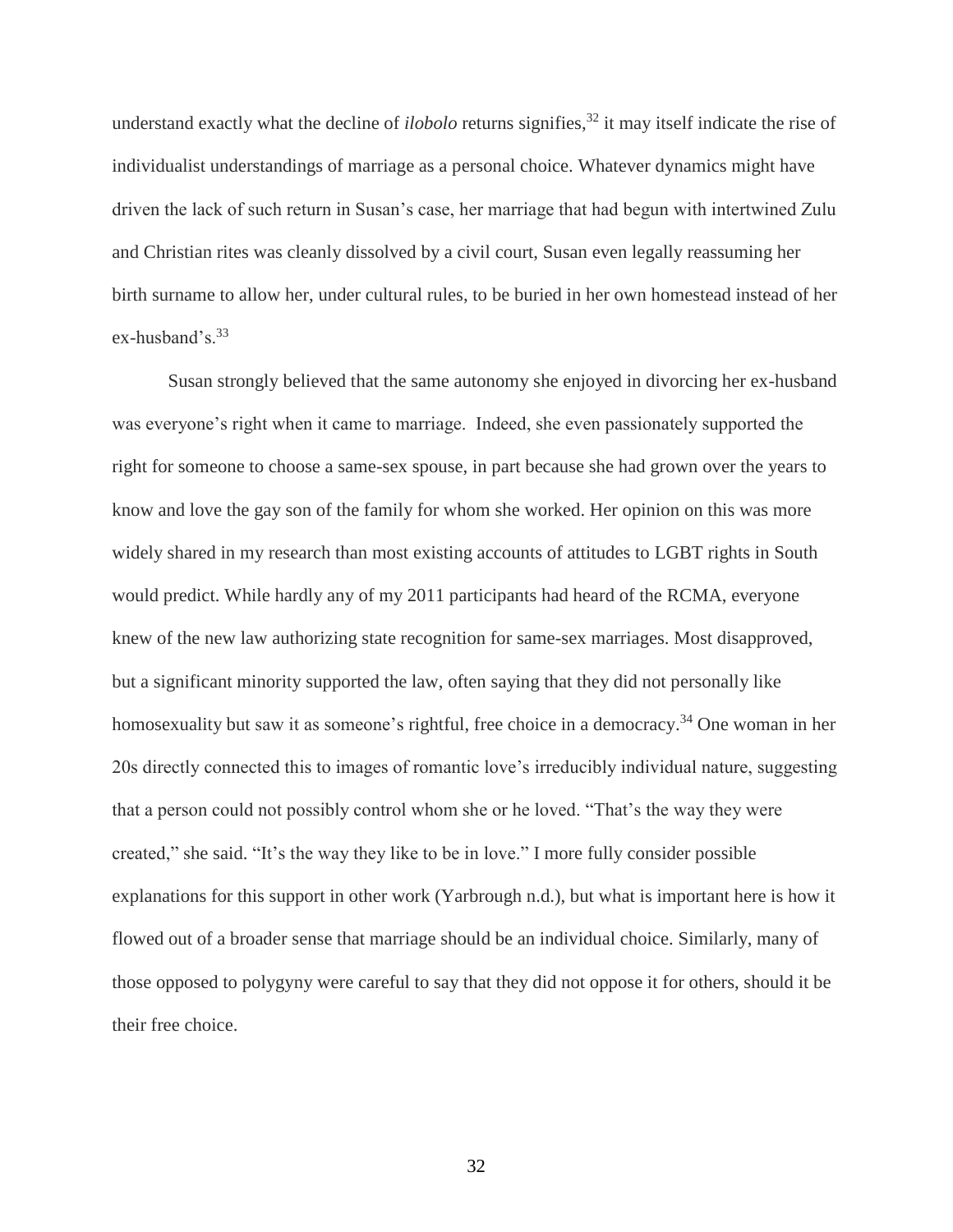For many participants, individual autonomy was not only marriage's ideal condition but also its imagined outcome. In particular, young participants often explicitly framed marriage as a kind of escape from their families of origin. For example, a man in his 30s I call Nkinsela Mbhele expected marriage to help free him of financial obligations to his mother.

You see, if I can get a job now, I'll go and work for my mother [who] will ask one month from me. My wife, I mean my fiancée will want one month from me. Everybody. But once I marry someone, they can see that I've got my own house, I've got my own responsibilities.

Yeah, I'll give them the money I give them, but I won't be forced because now I've got my own house, I've got my own responsibility. I must look after my kids, my children, and after my wife. But when I come here, my mother doesn't have mealie-meal [i.e., cornmeal] or maybe rice, I buy that thing for her. But she mustn't expect every time I buy it because I've got my other commitment now.

There is a certain irony in Nkinsela's statement, his mom's current claims frustrating his ability to complete *ilobolo* and thereby, in his telling, to escape those claims. Yet most of his younger contemporaries also imagined marriage as a utopian autonomy from the parental obligations and discipline under which many now chafe well into their 30s and beyond.<sup>35</sup>

Often this emphasis on autonomy was tightly linked to a prominent current of belief in gender equality. While dyadic narratives of marriage certainly do not require gender-egalitarian attitudes, many younger participants saw the two as linked. For example, Jabulani, whose deeply dyadic image of marriage I quoted above, continued in this way: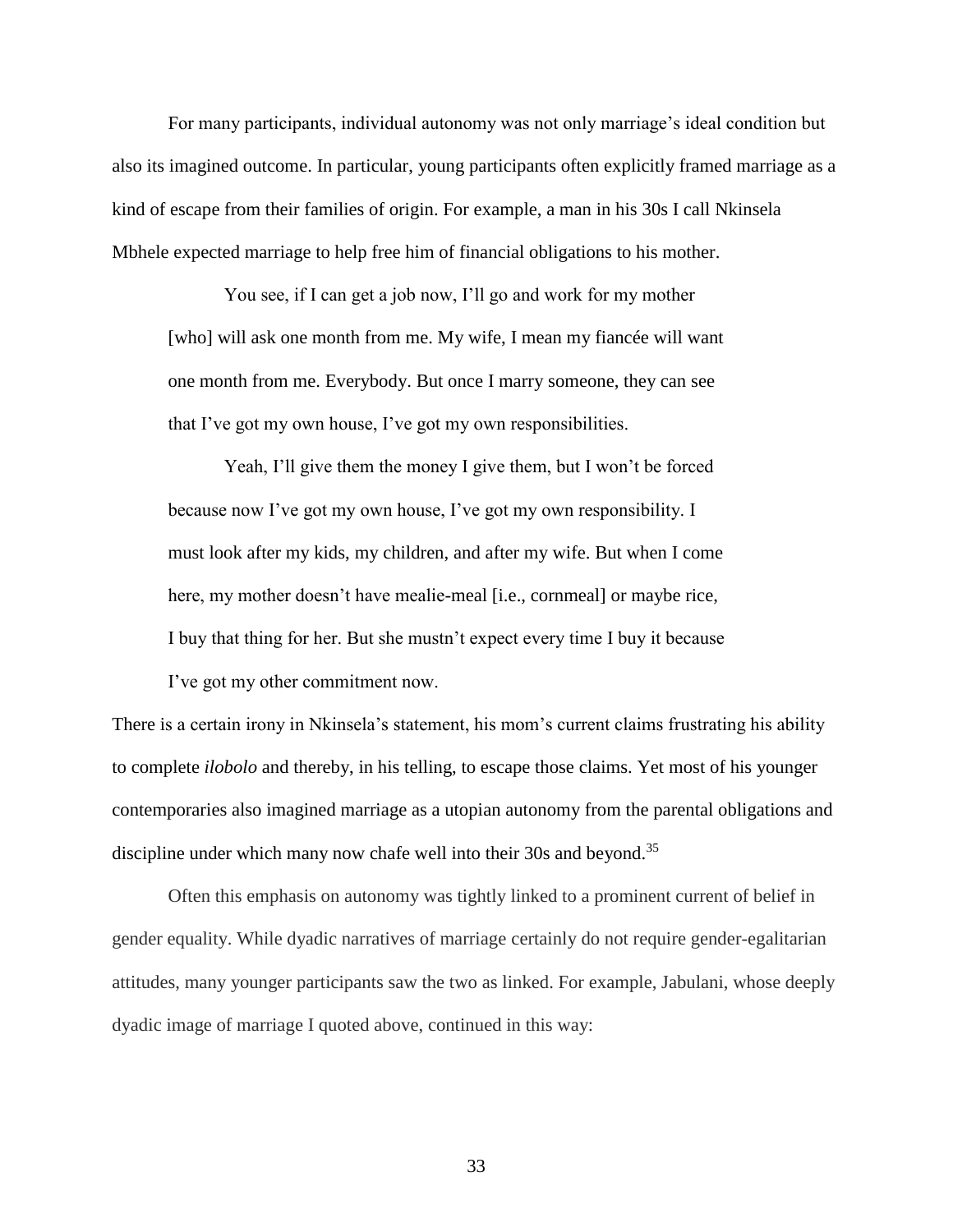[For example, imagine] a situation when I go to buy a TV. It can't be that I'm the father, I'm the head of the family, [so] I will go buy a TV. [And your wife replies,] "No, husband, maybe you start with a stove because the way I'm cooking now is a pain."

[And you respond,] "No, I have spoken, my word is final!" No, it doesn't work that way. It worked that way in the past. [But] the times have changed.

According to Jabulani, a man who today declared himself the head of the house would risk splitting up the marriage and breaking the couple's vows to each other before God. Perhaps recalling his own unmarried mother's struggles, Jabulani tightly linked a marriage's persistence to relative gender equality (if not, as the "stove" and "TV" references reveal, total genderneutrality). Implying that a wife may legitimately choose to leave a marriage should she find it unfair, Jabulani argued that the husband must also respect her role as the primary relationship in his life, not permitting any "third person" to come between them.

Jabulani's narrative typified what he and many others in my fieldwork called a "50/50" marriage. Mark Hunter (2010, 130) has traced the term, also widely encountered in his fieldwork, to a popular 2001 song by superstar local musicians Mandoza and Mdu. Ironically interpolating international hit "Independent Women" by United States R&B girl group Destiny's Child, Mandoza and Mdu sarcastically instructed all those South African women newly liberated by the constitution to start paying their own way: "Let's go 50/50." Apparently helping popularize the "50/50" trope as a signifier of equality in love, this ditty's tones of anti-feminist backlash were largely lost by the time of my 2011 interviews, and the term became the popular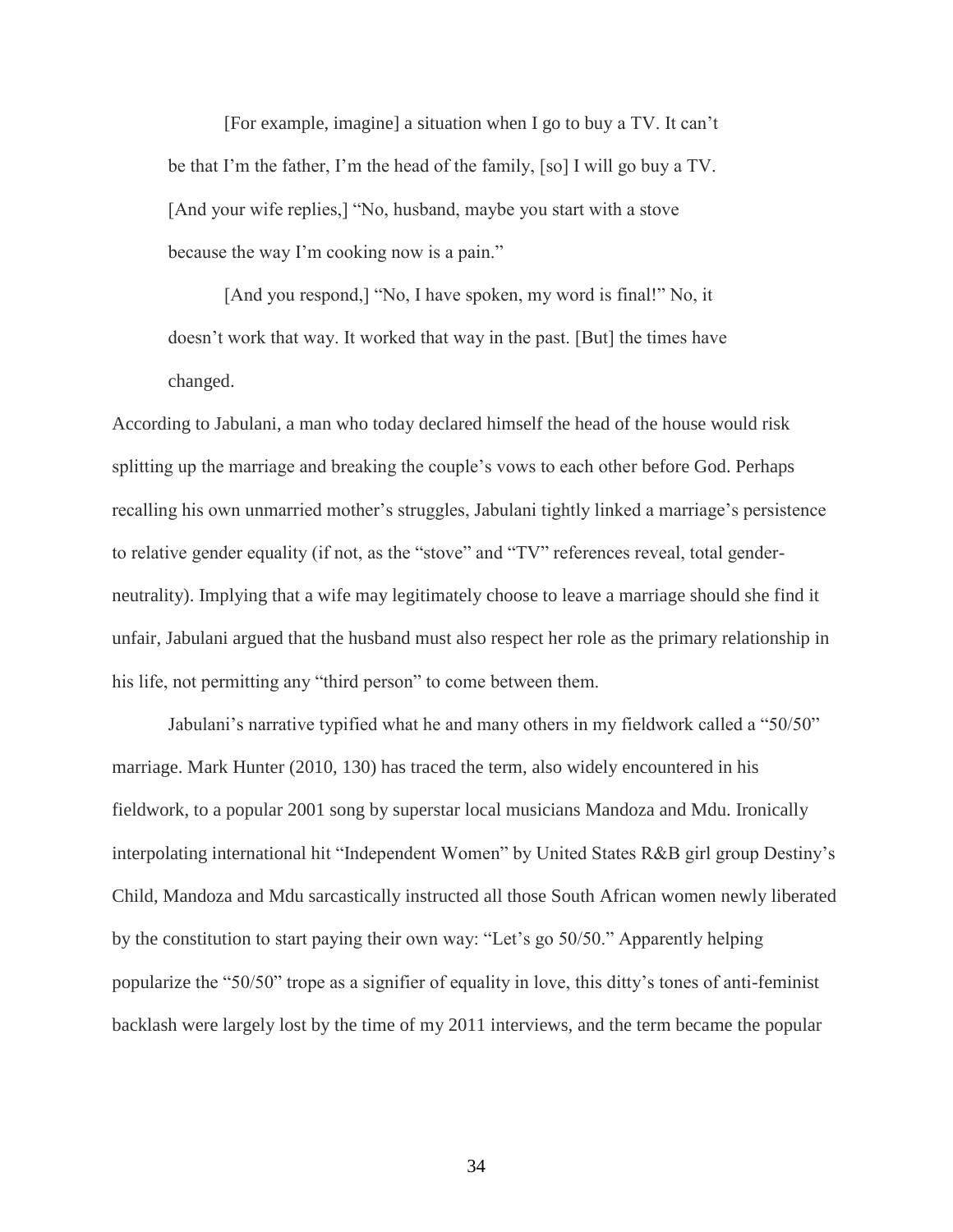shorthand legislative proposals in the 2010s promoting gender equity in political representation and employment (see, e.g., Skade 2013).

Many readers may consider lobola intrinsically hostile to 50/50 gender equality. But my research echoed other scholars in finding young women to be among lobola's strongest defenders (Hunter 2010; Rudwick and Posel 2014). Women's reasons were multiple and complex, with some giving more patriarchal and others more feminist reasons. Those who emphasized the latter saw lobola as the best means for guaranteeing that any husband they might marry would honor dyadic ideals of intimacy, autonomy, and equality.

These concerns often manifested in conversations about regional variations in *ilobolo*'s amount, conversations extended even to me. "How much do you pay for *ilobolo* in America?" The question so surprised me the first time I heard it, at a barbecue celebrating the ANC's recent municipal election victories, that I was sure I had misunderstood. The stylish young women repeated themselves. Confused, I mumbled something about a ring. They laughed and dismissed me with predictions of surefire divorce. I would go on to be asked the question repeatedly, more frequently than almost any other. Over time I started to see these exchanges as extending into new terrain a conversation heard almost every day in Maqongqo about regional variations in *ilobolo*'s going rate. For example, Bathabile Mncuseni, whose mother had moved their family a few years back from a more remote village to the northwest, said one of the things she liked best about Maqongqo was *ilobolo*. Drawing her sisters, eavesdropping nearby, and her friend and my research assistant Nonjabulo into a spirited quartet of conversation, Bathabile told me, "I think that here [in Maqongqo] *ilobolo* is small, you see. The first cow is 5,000 [rand]. When we were there at home [in the previous village] it was 10,000 [rand]."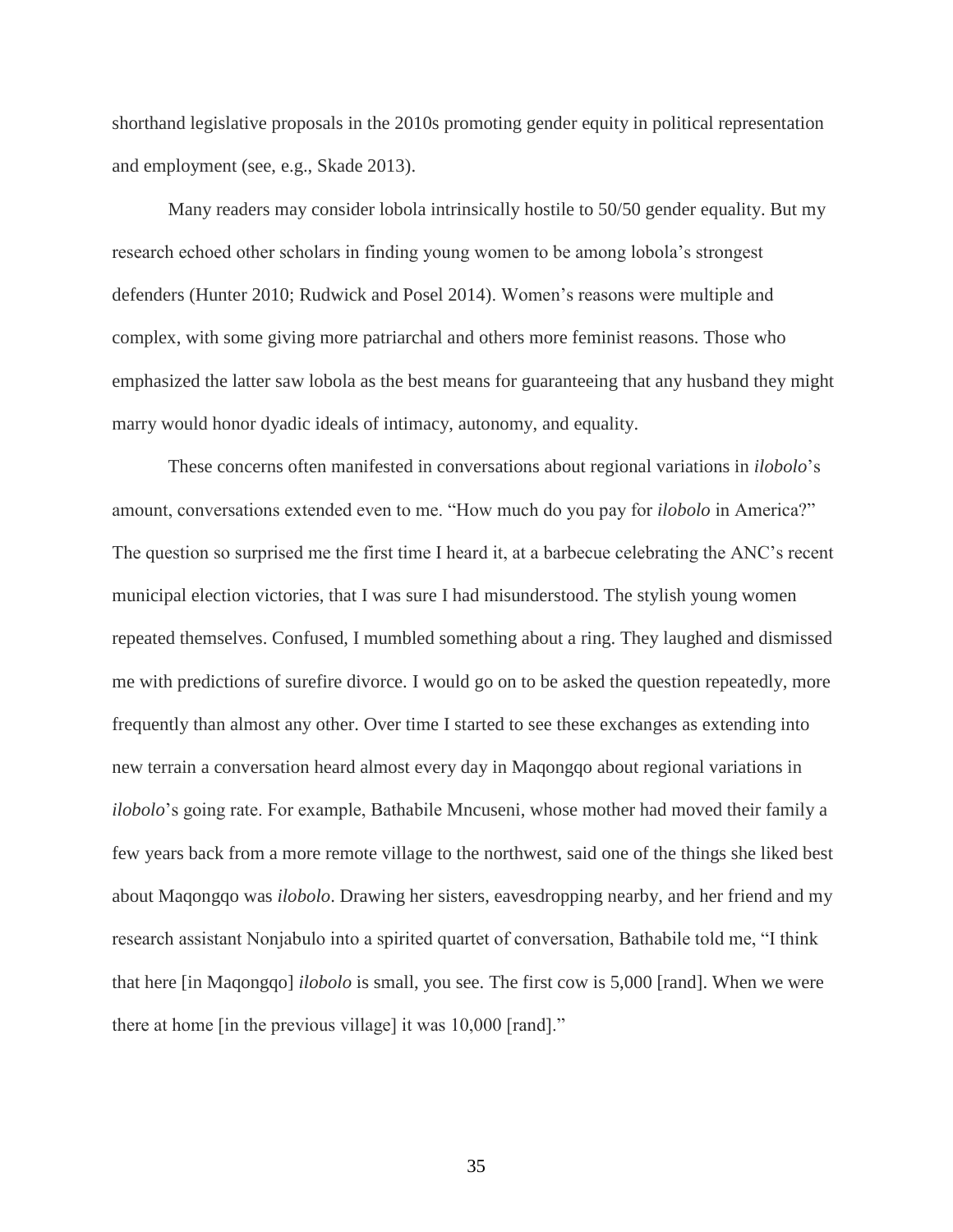"Ha!" exclaimed Nonjabulo. "Just the beginning? Gosh, you all are truly suffering. People will definitely never get married there." From this vantage point, the extended-family narrative of lobola appeared constraining. In Maqongqo, by contrast, the assembled women estimated the amount for all *ilobolo* (not just the "first cow") usually totaled about fifteen to seventeen thousand rand—at the time, approximately US\$2000.

The young women approved of this amount with a Goldilocksian logic: high enough to mean something, but not so high as to prevent marriage. And indeed a number of women, young and old, told me about backstage actions they took to lower *ilobolo*'s amount and facilitate their own or their children's marriages. For example, Nondumiso Zwane, a married woman in her mid-40s (and one of the youngest married women I met), described a kind of shuttle diplomacy her mother conducted between her and her father over her own lobola. "As for me, when [my mom] was saying [her father's *ilobolo* request] was very expensive, I said, 'Hey, no, no, it's so expensive, tell him to reduce it a little!'" Breaking into loud laughter, she claimed such backstage negotiations were common. "[Women] talk, they whisper among themselves… Maybe my mother will whisper to me that, 'Oh, your father wants so much money.' If he's wanting 30,000 rands I say, 'No, no, Ma, never.'" She saw this backstage whispering as essential for making lobola work. "At this time, this time right now, because they ask for 10,000 [just] for the *isicelo* [the first stage of *ilobolo*], it takes 20 years that a person doesn't get married." Not acknowledged in the orthodox, extended-family narrative of lobola, this backstage whispering is in fact an established component of lobola processes. In the language of Ewick and Silbey, it is an innovation that through repetition has become a stable part of lobola's legality.

Nondumiso situated this in a critique discussed above: that too many brides' families greedily drive *ilobolo* requests ever higher. This critique shows especially well just how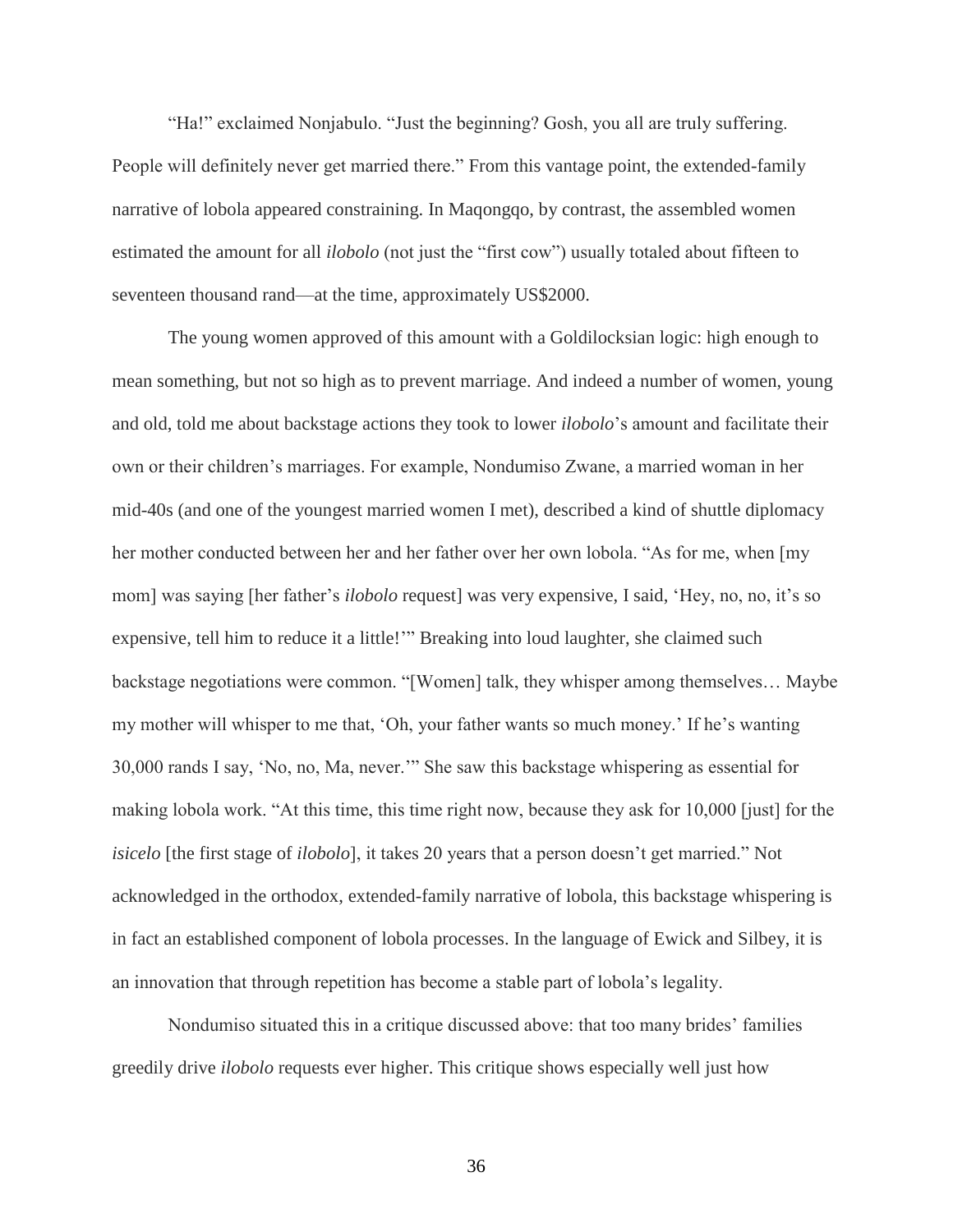intertwined extended-family and individualist understandings of marriage have become. On the one hand, the bride's father and elder male kin enjoy legitimate authority under extended-family narratives of marriage to negotiate lobola on behalf of the family. On the other, there is a widespread belief that many of these men exploit their legitimate authority for personal gain and thereby obstruct the individual happiness of their daughters. The ideal, extended-family narrative of marriage enables both a particular kind of individualist behavior by fathers *and* a critique that fathers' individualism is obstructing their daughters' own happiness. In other words, the normative content of extended-family narratives—what it *means* to be a good member of an extended family—is itself shaped by individualist narratives that, drawing on the broader rise of gender-egalitarian discourses, frame daughters' desires as legitimate counterweights to fathers' authority. Different narratives of marriage institutionally associated with different, co-present legal systems simultaneously influence lay actors under their overlapping umbrellas, whose actions and understandings fuse these influences to create a hybridized understanding of marriage and family and expanded collection of legible lobola behaviors. Such a complex intermingling of discourses does not produce consistent outcomes, for each player has at his or her disposal a varying array of ideological resources and a variable set of enabling and constraining circumstances. But it does shape the dynamics of such intra-family struggles in ways that cannot be understood solely in terms of lobola's orthodox, extended-family narrative.

Nondumiso eventually won her struggle, her mother persuading her father to request a small amount of *ilobolo* provided the couple purchase their own furniture for the marital home a settlement whose very terms underline the increasing importance of dyadic narratives of marriage. Over the course of the twentieth century it became increasingly expected that the bride's family would use some *ilobolo* to purchase a wedding gift of furniture for the new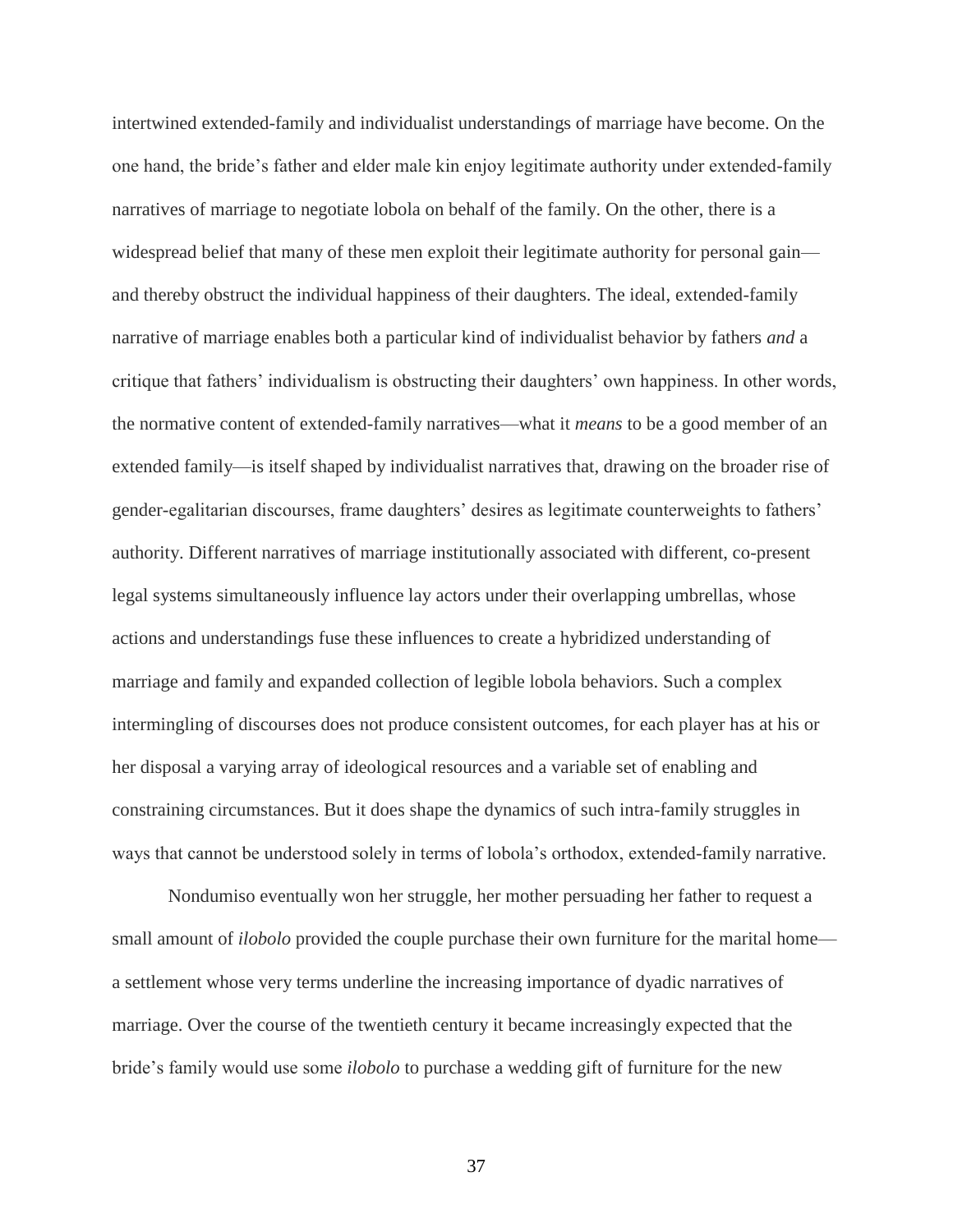couple's home—the bed, wardrobe, and so forth. This gift, called the *umabo*, has become the element of lobola that most emphasizes the married couple's dyadic relationship, an erstwhile innovation that has now become, as Ewick and Silbey would suggest is possible, a stabilized element of lobola's grammar upon which Nondumiso and her family could further innovate in their own negotiations.

Nondumiso's backstage actions aimed to reduce her *ilobolo* in order to enable a desired marriage, but many women also worry that their *ilobolo* not be *too* low. For example, Zanele Mkhize, an unmarried woman in her mid-30s, told me that when she was 18 a man she loved had approached her mother requesting to marry Zanele.<sup>36</sup> Her mother requested "a small *ilobolo*" of only 1,000 rands. "I felt bad," Zanele told me, "because this was the first person I loved….I thought that this showed my mom was selling me." Like a too-large *ilobolo* request, Zanele's mother's too-small request similarly signified a commercialized transaction that undercut *ilobolo*'s role as a symbol of love. Hunter's concept of "provider love," introduced above, helps make sense of this reasoning. While colonial logics often viewed *ilobolo* as simply the commodification of women, and therefore the polar opposite of romantic love, Hunter suggests that isiZulu-speakers, and perhaps African southern Africans more broadly, came to see *ilobolo* and love as deeply intertwined, signifying a groom's capacity to earn cash in town to help the wife maintain his village homestead. By this logic, *ilobolo* was a kind of test for the groom's wherewithal and responsibility.

In Zanele's case, her then-fiancé initially performed well. "[Our daughter] got sick at two years old, and it looked like she needed an *isiphandla* [a bracelet of goat skin to spiritually protect her]. I phoned [my fiancé] and told him that his child was sick. He said I must relax and that he would do everything she needs for her." He was working in Johannesburg at the time and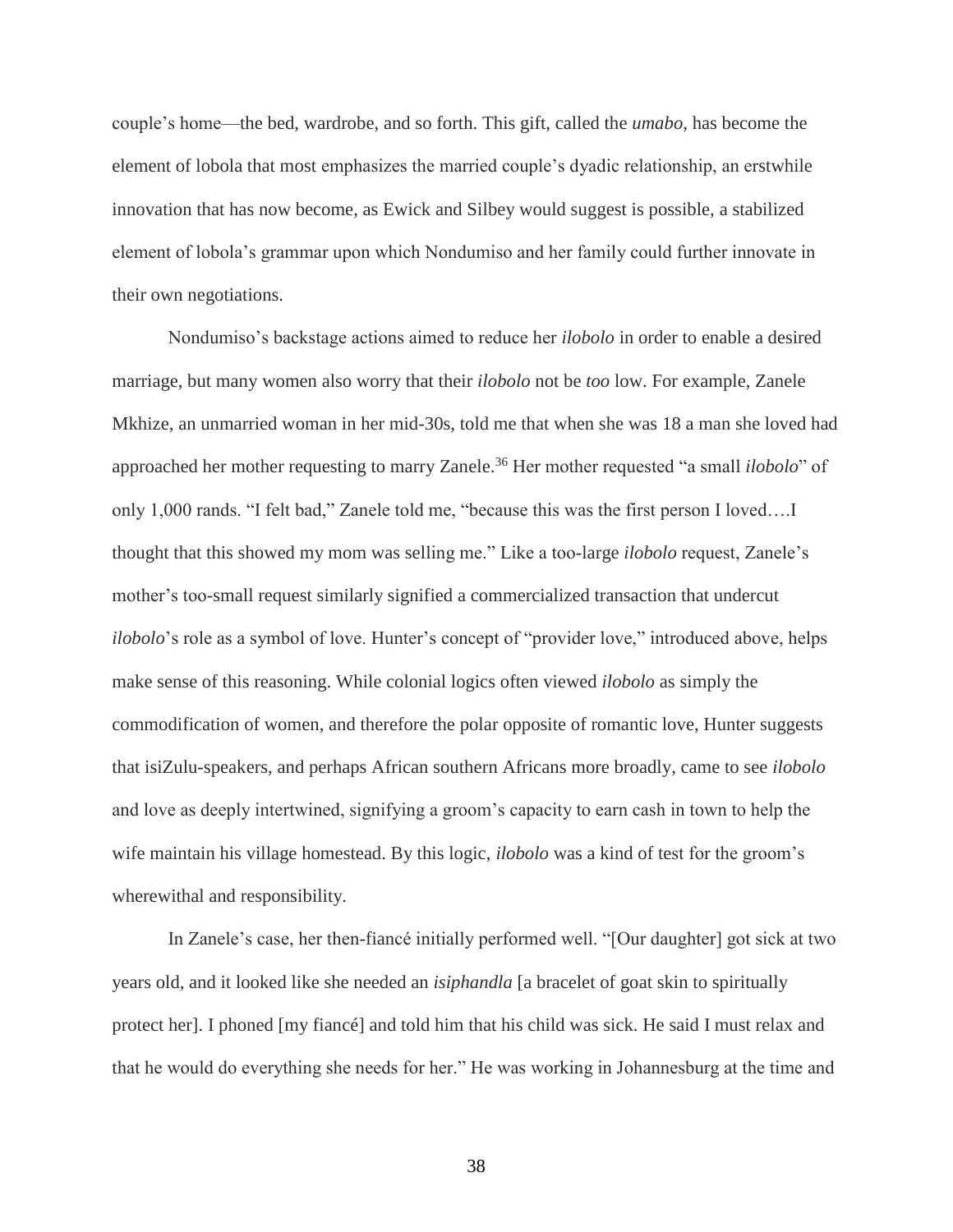would only come to visit after each month's payday. But "he sent [Zanele] money saying we should take it to burn herbs for our daughter [i.e., to hire a traditional healer] at his family's home" in another province. He continued sending money until the traditional healing process was completed. "After that I didn't see him at all! He didn't come here to our house, he didn't do anything. He would only phone and send money for the child." I asked what had happened. "When I asked him, he said he didn't love me any more." He stopped paying *ilobolo* because "he wasn't interested any more." One day a woman phoned Zanele from Johannesburg "telling me to forget him. She just said that I must forget him because he now has her. I was just quiet, telling myself that in my heart I must raise our daughter and forget him. Because now if I'm thinking of him our daughter will be affected." Some six months later he phoned to say that he was very sick. Shortly after that he died.

This sad story demonstrates the treacherous terrain women navigate as they try to form families in a very patriarchal context that limits their employment opportunities even more than men's. It also shows how lengthy lobola processes fit into the ways women experience and understand those difficulties. As sad as Zanele's estrangement from her fiancé had been, she figured that it reflected dangers intrinsic to a woman's life. Even the small *ilobolo* requested by her mother forced a kind of trial period in which Zanele could see the kind of spouse her fiancé would be. When he turned to another woman even as lobola was ongoing, Zanele acquiesced to the end of their relationship and refocused, as so many local women do, on her children. Such "lumping it," as dispute scholars would call it, allowing lobola agreements to drift away in the face of dispute, is perhaps one of the most common lobola-related behaviors today and is almost impossible to comprehend within the extended-family narrative.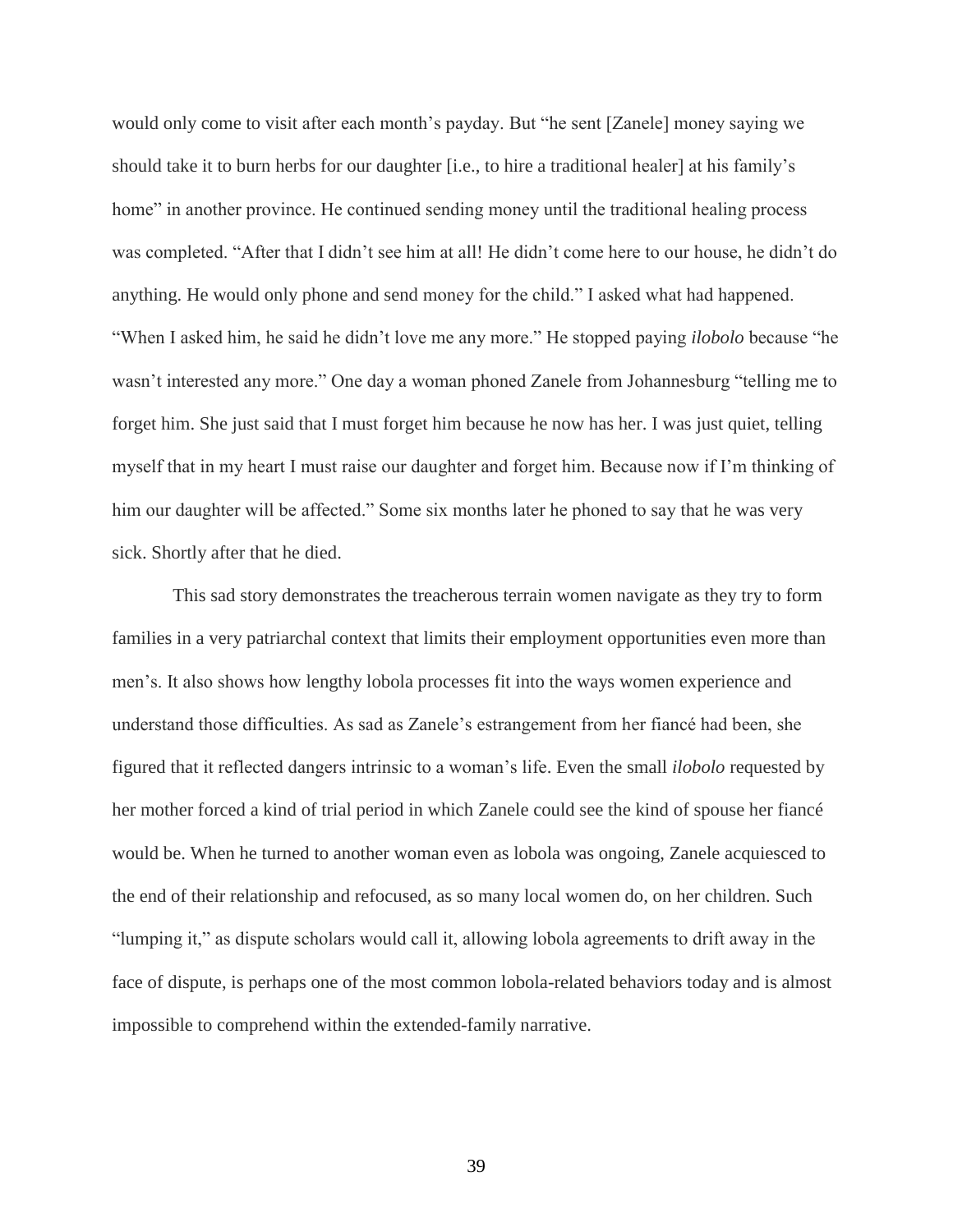Hunter's concept of provider love emphasizes breadwinning as a form of love, but Zanele's story shows that more romantic notions of love also circulate around lobola in contemporary isiZulu-speaking communities. As a lobola process wears on, a woman can observe not only a man's economic capacities and financial responsibility, but also his emotional and interactive habits in a context where (unlike before lobola's start) he had already secured from her a measure of commitment. Will he openly communicate with her? Share decisionmaking? Refrain from violence? Women assess this in many ways, of which lobola is only one. But most young women nonetheless hoped against hope to unite provider and romantic love into ideal husbands of their dreams.

For while virtually all women wanted to marry, virtually none would accept just any marriage. To the contrary, they worried deeply about a prospective marriage's *quality*. Women's definitions of a good marriage varied; virtually all wanted a husband with financial stability, but some also insisted on 50/50 equality, at least in making major decisions, while others desired a more gendered marital order. Yet almost all young women, like Zanele, strongly preferred single motherhood and continued life in their natal home over a marriage they did not trust. With the broader context affording poor African women very few options, high *ilobolo* fits this set of ordered preferences remarkably well. Its expense renders it almost by definition unachievable by men of limited means, while the time it takes offers an extended chance to evaluate a prospective husband's more interactional qualities. The very long engagements produced by contemporary lobola may even serve a similar function to the kind of pre-marital testing ground played by unmarried cohabitation in other contexts, including among white South Africans (Budlender, Chobokoane, and Simelane 2004; Mhongo and Budlender 2013; Dorrit Posel and Rudwick 2014a).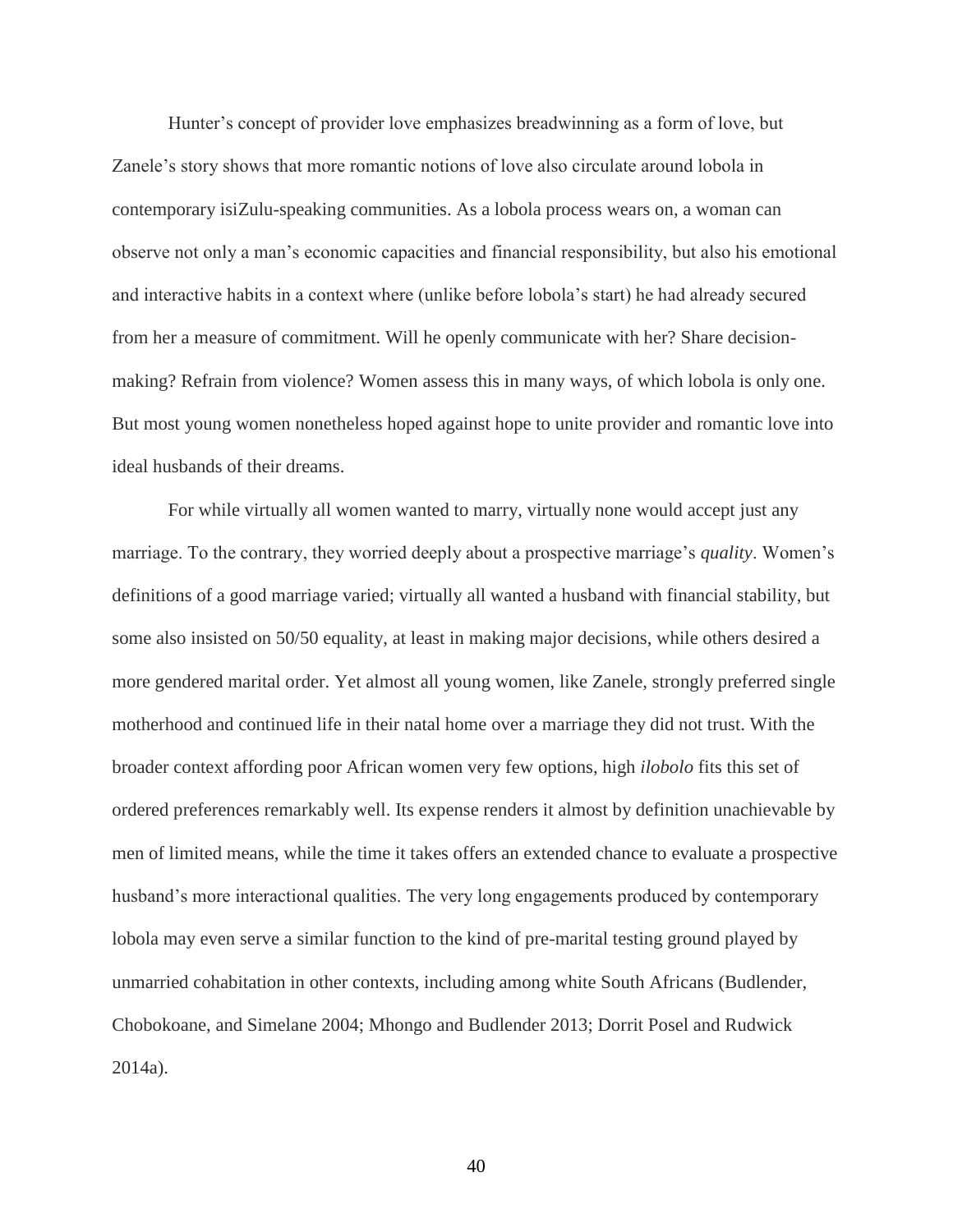Unmarried cohabitation itself, meanwhile, always triggered an embarrassed laugh when I mentioned it, and the census figures cited above found that only around 6% of Maqongqo adults reported themselves to be cohabiting. The most commonly cited reason in my interviews was cultural norms (see also Dorrit Posel and Rudwick 2014a). Moreover, many women also worried cohabitation would give them all of marriage's vulnerabilities with none of its protections (see Goldblatt, Yose, and Mills 2001). Yet *ilobolo*'s initiation triggers a change in status that renders the isiZulu term for unmarried cohabitation, *ukukipita*, no longer applicable in the eyes of most (Dorrit Posel and Rudwick 2014a).<sup>37</sup> Even among those many women who do not live with their groom during *ilobolo*'s duration, visits become more frequent and sexual relations legitimized, giving women a more sustained look at the kind of husbands their fiancés might become.

In these ways women's agency helps insert dyadic narratives of marriage into lobola's practice, at once broadening the range of legible lobola behavior and maintaining their strong support for an institution that leaves most of them, in the end, unmarried. Fully understanding lobola's persistence requires acknowledging women's key role in it. That said, one cannot forget the broader context of profoundly gendered disadvantage constraining this agency's scope. The very need to "test" a husband before marriage is engendered by widespread mistrust between women and men (Hunter 2010), and the preference for singlehood if a good marriage cannot be found crucially depends on good relations with one's natal family. For example, one woman whose family had all died explicitly told me she had agreed to a marriage she did not want, implying she had few other economically viable options. Single motherhood, meanwhile, is a highly path-dependent family formation. Countless young women worried to me that new husbands would force them to leave their children behind, either rejecting them for cultural reasons or mistreating them. Even lobola's capacity to foster dyadic intimacy can be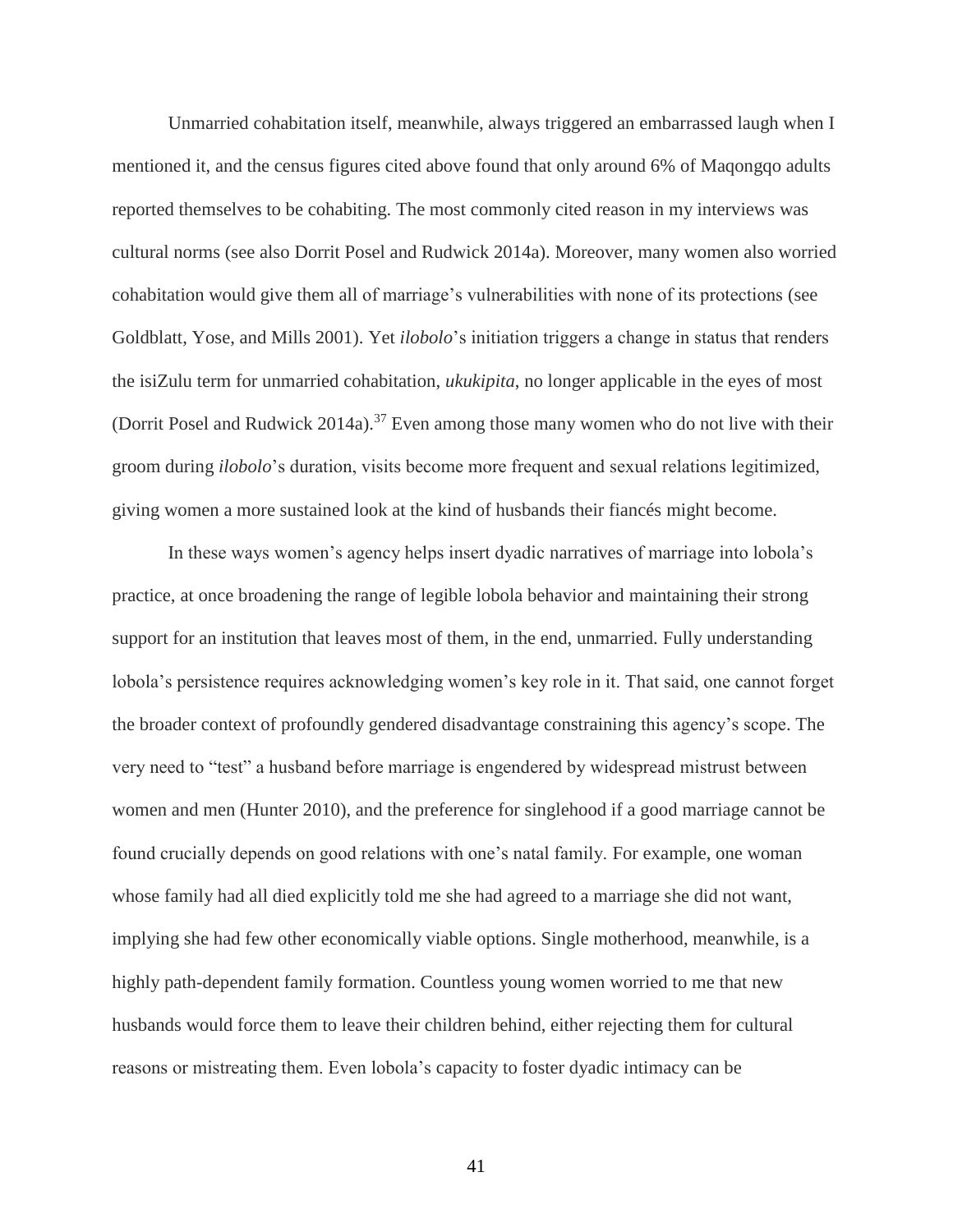compromised by its extended-family entanglement: one woman, for example, worried the employed boyfriend she did not love would offer *ilobolo* before the boyfriend she did could find a job, placing her under intense pressure to enter a loveless marriage. This woman spoke both to her hope that love and lobola could be united and to the friction between extended-family and dyadic understandings of marriage in a community where both circulate widely.

#### **CONCLUSION**

Such hopes abide, keeping most young women supportive of lobola even as economic deprivation pushes their hopes out of reach. Most young men similarly continue to support the practice, even as they struggle under its burdens most directly. While space does not permit exploring young men's views more fully, many have come to see its difficulty as a virtue, a useful test of whether they can master the inscrutable ravages of the labor market and achieve adult masculinity. Although one wonders how long such a view can survive prolonged widespread unemployment, this is not the first time that young men have struggled under lobola's demands without endangering the institution itself. Increasing pursuit of unmarried cohabitation might represent another path to lobola's decline, and these rates have indeed crept up—but not as quickly as one might expect (Dorrit Posel and Rudwick 2014a). Perhaps the most likely scenario involves an increasing pursuit of "unmarried cohabitation" not defined as such because it has been legitimized by partial payment of *ilobolo*, a possibility that would maintain lobola's authority in (yet again) transformed form. A variation on this possibility already exists in villages such as Msinga, discussed above, where at least some marital rights are clearly understood to begin accruing once lobola begins.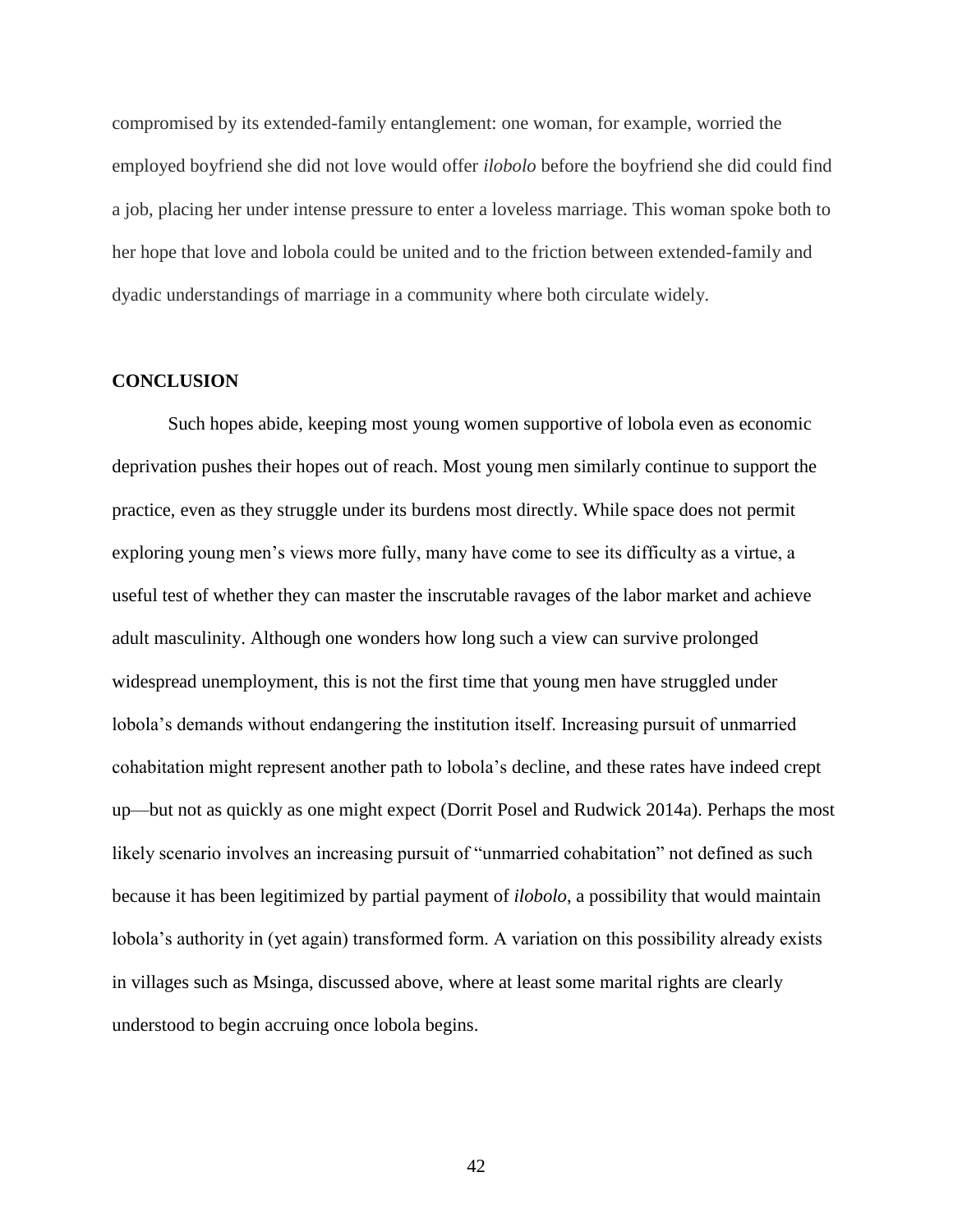But for now lobola's authority is as resilient as ever. Like many other scholars, I find that this authority rests on diverse and even contradictory understandings of lobola's meanings and functions. Extended-family narratives of marriage continue to dominate lobola's explicit, orthodox representations, ritually enacted in its ceremonies and its normative accounts. Yet individualist and dyadic narratives of marriage have worked their way into lobola's actual practice. This is seen in the broad historical trends displacing *ilobolo*'s payment from the groom's family to the groom himself and allowing the bride to know the terms of her own lobola, which have in turn formed the stage for more ad hoc localized practices, especially by women, to negotiate lower *ilobolo* amounts behind the scenes and to treat lobola as a test of a groom's economic and emotional fitness for conjugal marriage.

These ad hoc innovations undoubtedly pre-date the post-apartheid era, but the constitutional values of equality and autonomy have emboldened many women who engage in them, fostering their belief that they may legitimately maneuver however they can to ensure their chances of a reliable and, for many, "50/50" marriage. At the same time, such women are deeply aware that they lack sufficient resources to press their case in the costly and foreboding civil courts in town. Instead, most Maqongqo women maneuver within the terrain that is accessible, the terrain of lobola. By doing so they help keep lobola alive in a time of contested marital ideals, keeping one major constituency in its folds despite shifting desires that might otherwise threaten their faith. At the same time they introduce new meaningful practices into the lobola repertoire, practices that center on the relationship between potential bride and groom and that frame the extended family, and the groom himself, as a potential impediment to that relationship. This in turn helps construct a new relation between lobola and state law, as understandings of the latter infuse the practice of the former. Though nuanced and quiet, the impact of this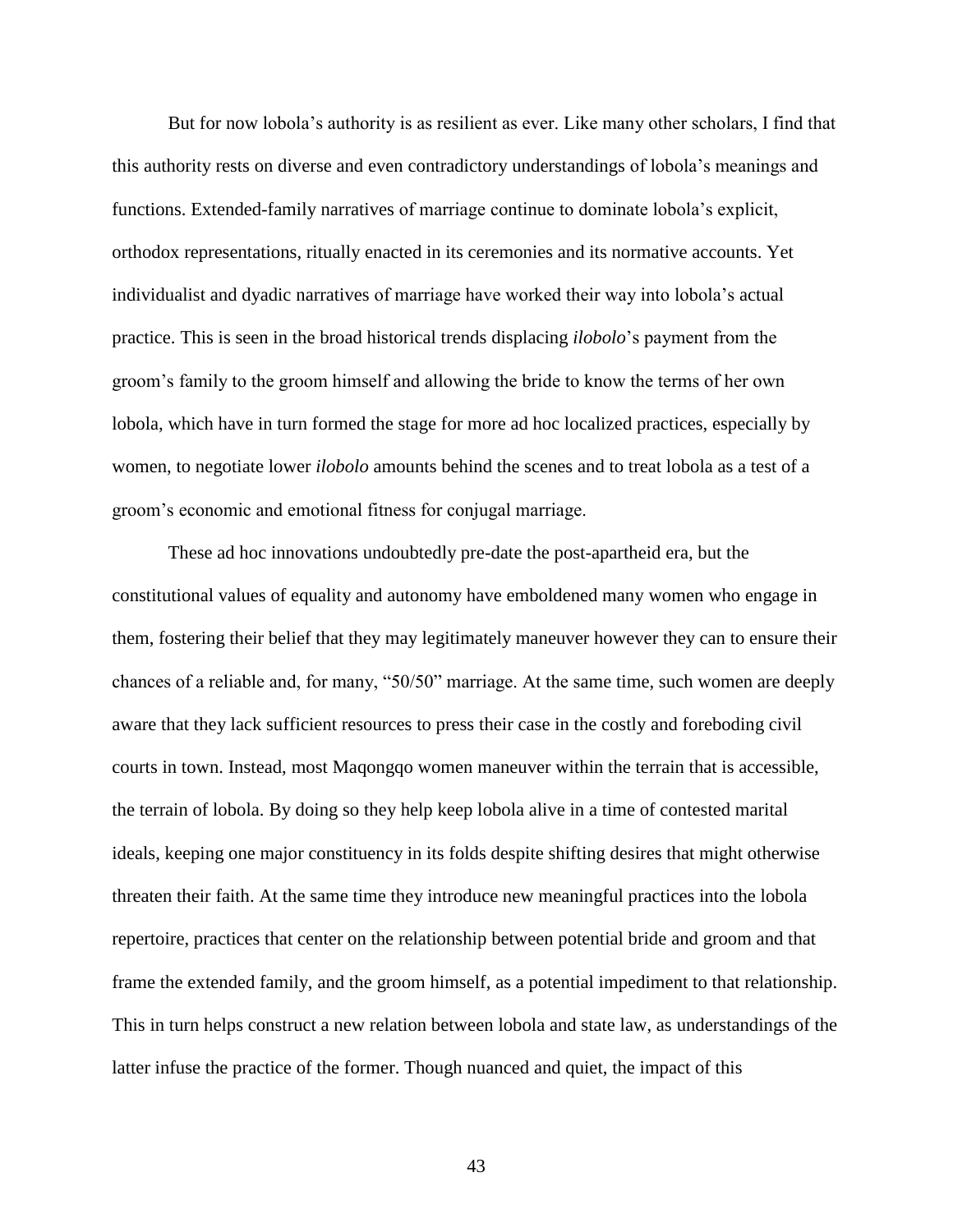transformation arguably touches more South Africans than even the RCMA legislation enacted by the state and aimed at precisely the same practices. Motivated by multiple narratives of marriage rooted in legal systems understood as distinct, these women help reconstruct a subtly changed pluri-legality.

Meanwhile, young men sit most directly on the friction between dyadic dreams and extended-family obligations. With their participation definitionally required for lobola's persistence, further research on them would be especially useful. So too would further research on the meanings of other forms of ritual payment that undergird kinship relations, especially on widespread *inhlawulo* payments for children born out of wedlock. Fine-grained research into bridewealth's meanings in a range of locations would also be useful. No single setting can stand in for the whole country, and Maqongqo's proximity to urban Pietermaritzburg and history of relatively progressive politics undoubtedly distinguish it from more rural and/or patriarchal settings. So, too, does its setting in KwaZulu-Natal separate it from the other provinces where colonial law never so deeply emphasized bridewealth.

Extrapolating to the study of persistent non-state legal systems in times of social stress, this article highlights the importance of studying not just the form of such systems or the substantive norms they administer, but also the forms and strength of authority granted them by those living under and within them. Actor-oriented approaches to legal pluralism have opened the space for such a project, while Ewick and Silbey's theorization of legality's production through the interplay of contradictory narratives helps illuminate the remarkable coherence nonstate systems can achieve even when embedded in a field where legal systems and norms themselves are both multiple and contested. By more explicitly tying these related scholarly threads together, my approach here begins to sketch a way to conceptualize and research the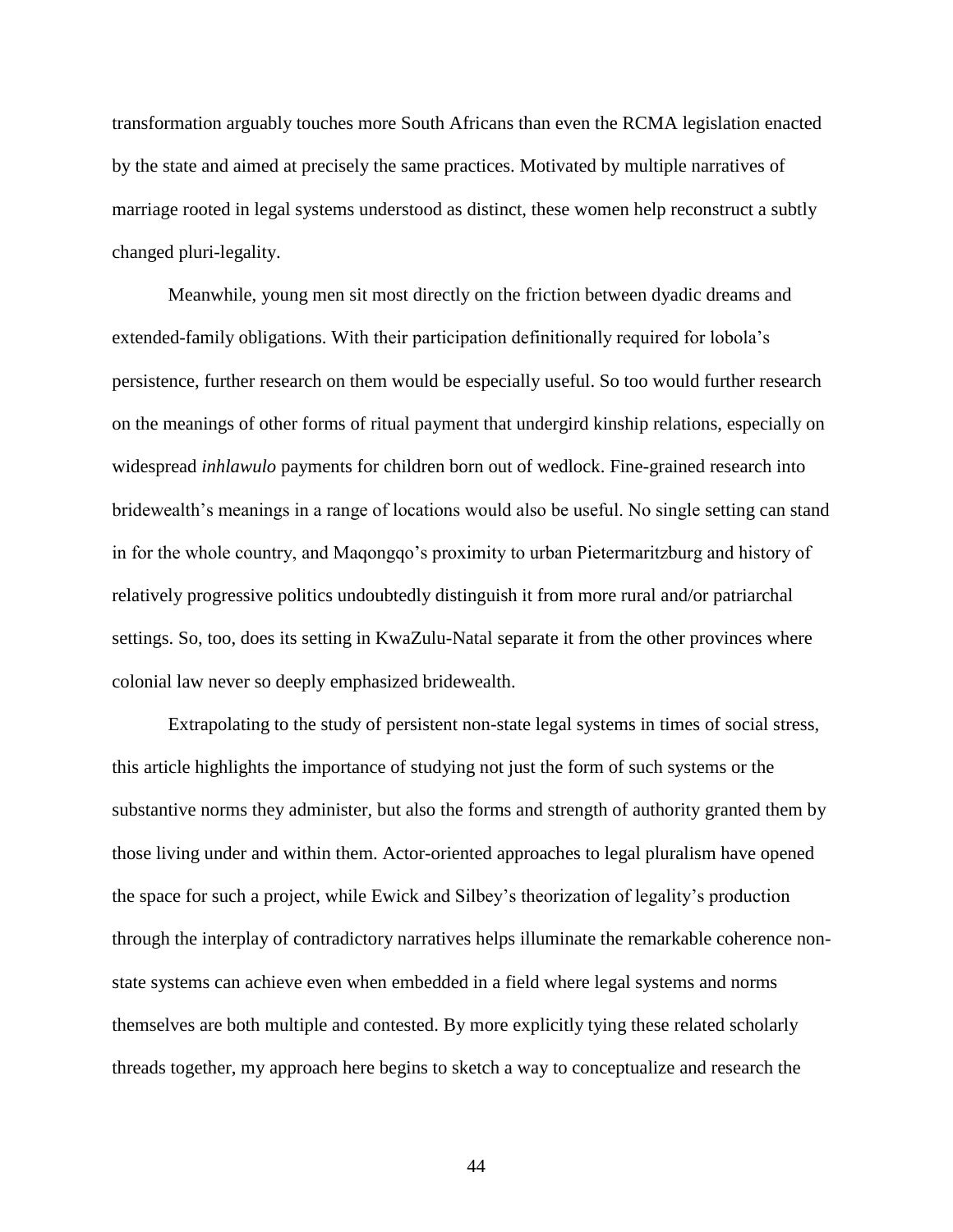everyday production of pluri-legality, not merely as collection of legal institutions and norms from among which individuals choose pragmatically, but more deeply as a landscape of meaning that motivates particular repertoires of action understood in particular ways. These patterns of meaningful action both reflect and construct pluri-legality, forming one major circuit along which pluri-legal systems persist via change.

#### **BIBLIOGRAPHY**

- Albertyn, Catherine, and Likhapha Mbatha. 2004. "Customary Law Reform in the New South Africa." In *Gender, Citizenship and Governance: A Global Sourcebook*, 51–60. Oxford: Oxfam Publishing.
- Ansell, Nicola. 2001. "'Because It's Our Culture!' (Re)negotiating the Meaning of Lobola in Southern African Secondary Schools." *Journal of Southern African Studies* 27 (4): 697– 716.
- Beinart, William, Peter Delius, and Stanley Trapido, eds. 1986. *Putting a Plough to the Ground: Accumulation and Dispossession in Rural South Africa, 1850-1930*. Johannesburg: Raven Press.
- Bennett, T. W. 1994. "The Equality Clause and Customary Law." *South African Journal on Human Rights* 10: 122–30.

———. 2004. *Customary Law in South Africa*. Lansdowne, South Africa: Juta.

Breckenridge, Keith. 2000. "Love Letters and Amanuenses: Beginning the Cultural History of the Working Class Private Sphere in Southern Africa, 1900-1933." *Journal of Southern African Studies* 26 (2): 337–48.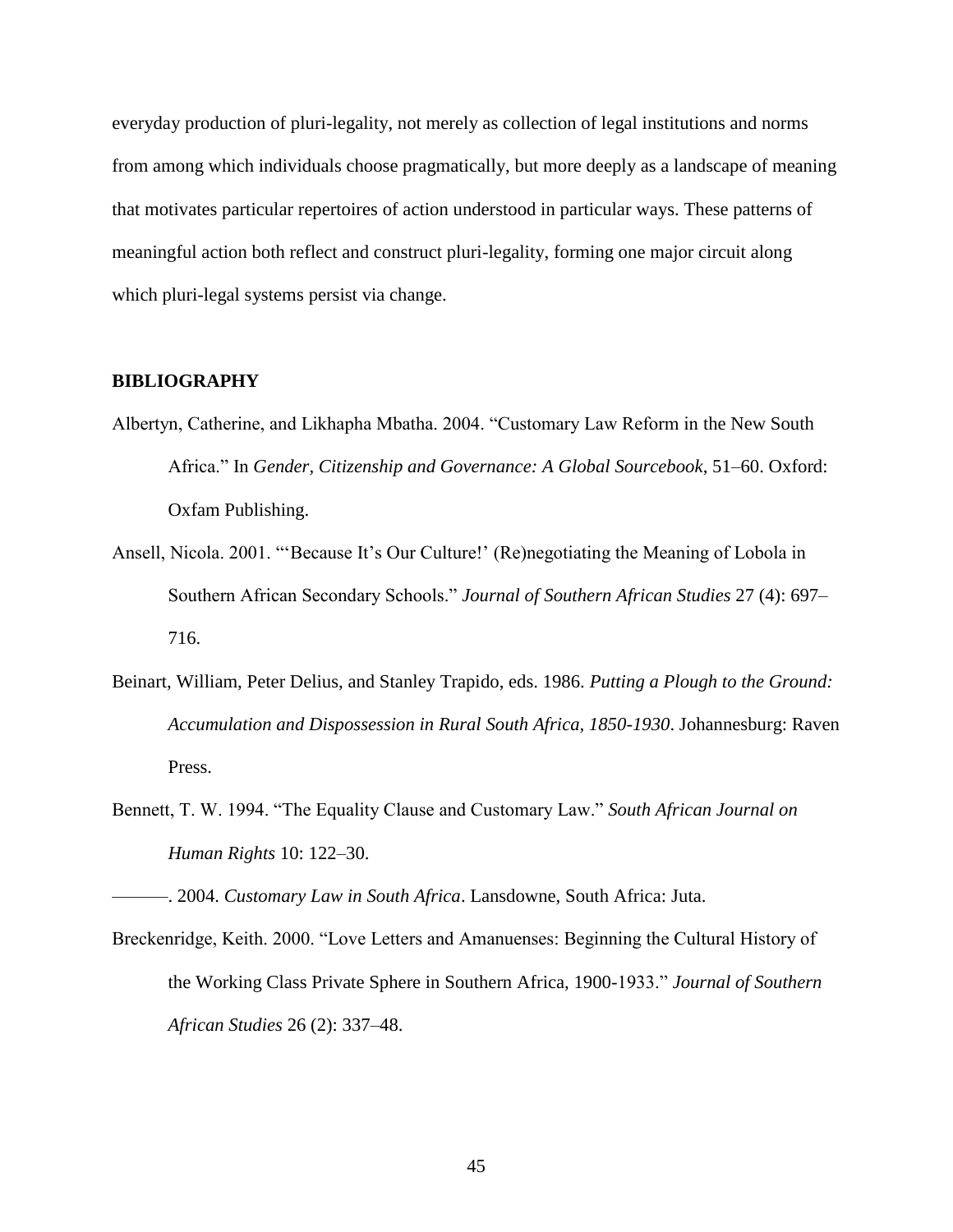- Budlender, Debbie, Ntebaleng Chobokoane, and Sandile Simelane. 2004. "Marriage Patterns in South Africa: Methodological and Substantive Issues." *Southern African Journal of Demography* 9 (1): 1–25.
- Burman, Sandra, and Nicolette van der Werff. 1993. "Rethinking Customary Law on Bridewealth." *Social Dynamics: A Journal of African Studies* 19 (2): 111–27.
- Carton, Benedict. 2000. *Blood from Your Children: The Colonial Origins of Generational Conflict in South Africa*. Charlottesville: University of Virginia Press.
- 2006. "We Are Made Quiet by This Annihilation': Historicizing Concepts of Bodily Pollution and Dangerous Sexuality in South Africa." *The International Journal of African Historical Studies* 39 (1): 85–106.
- Casale, Daniela, and Dorrit Posel. 2010. "The Male Marital Earnings Premium in the Context of Bride Wealth Payments: Evidence from South Africa." *Economic Development and Cultural Change* 58 (2): 211–30.
- Claassens, Aninka, and Dee Smythe. 2013. "Marriage, Land, and Custom: What's Law Got to Do with It." *Acta Juridica*, 1–27.

Comaroff, John L., ed. 1980. *The Meaning of Marriage Payments*. London: Academic Press.

- Comaroff, John L., and Jean Comaroff. 1990. "Goodly Beasts, Beastly Goods: Cattle and Commodities in a South African Context." *American Ethnologist* 17 (2): 195–216.
- Cousins, Ben. 2013. "Women's Land Rights and Social Change in Rural South Africa: The Case of Msinga, KwaZulu-Natal." *Acta Juridica*, 73–99.
- de Haas, Mary. 1987. "Is There Anything More to Say about Lobolo?" *African Studies* 46 (1): 33–55.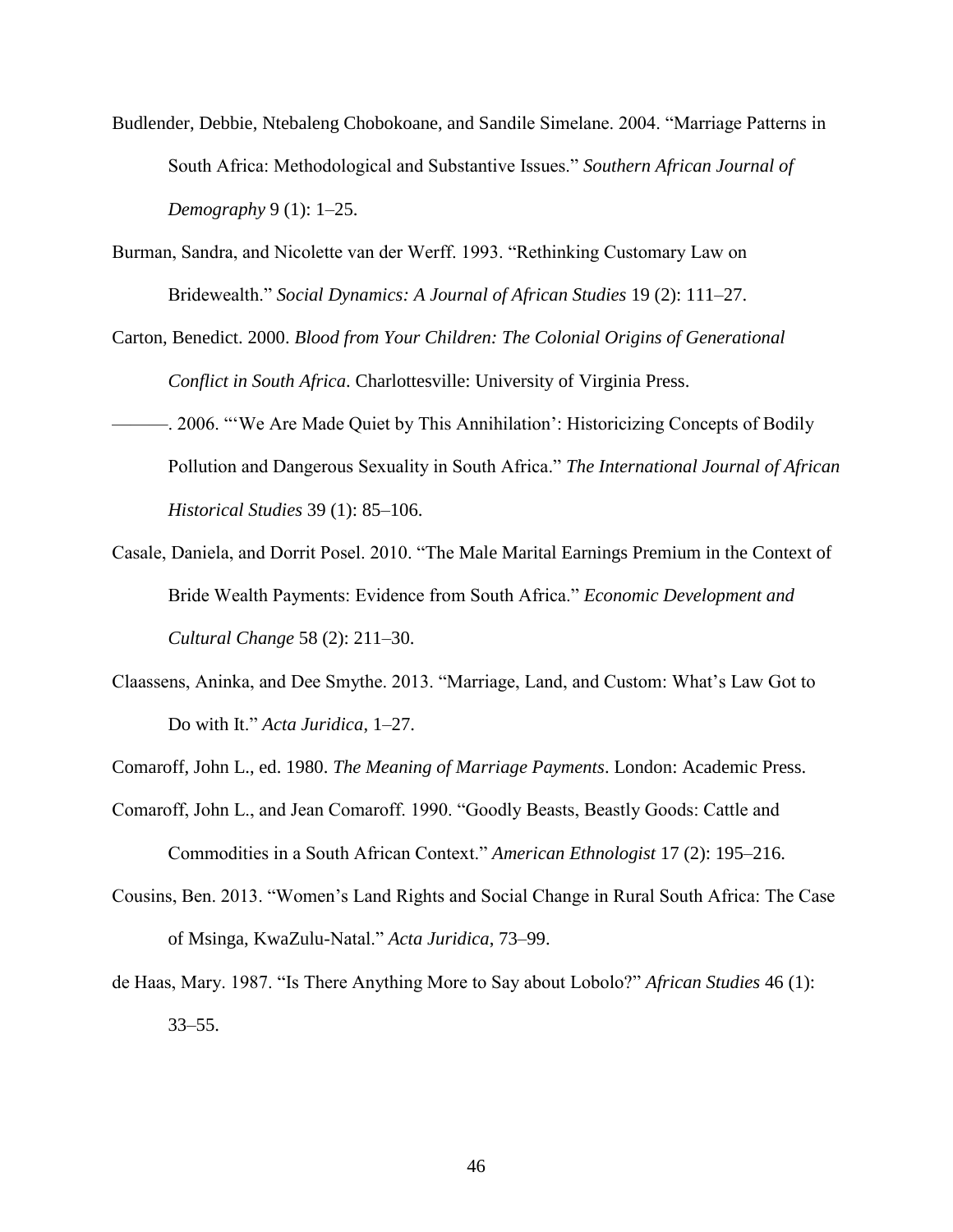- de Souza, Monica. 2013. "When Non-Registration Becomes Non-Recognition: Examining the Law and Practice of Customary Marriage Registration in South Africa." *Acta Juridica*, 239–72.
- Dlamini, C. R. M. 1983. "A Juridical Analysis and Critical Evaluation of iLobolo in a Changing Zulu Society." LL.D., University of Zululand.
- Dubbeld, Bernard. 2013. "How Social Security Becomes Social Insecurity: Unsettled Households, Crisis Talk and the Value of Grants in a KwaZulu-Natal Village." *Acta Juridica* 2013: 197–217.
- Edin, Kathryn, and Maria Kefalas. 2005. *Promises I Can Keep: Why Poor Women Put Motherhood Before Marriage*. Berkeley, CA: University of California Press.
- Essop Sheik, Nafisa. 2014. "African Marriage Regulation and the Remaking of Gendered Authority in Colonial Natal, 1843–1875." *African Studies Review* 57 (2): 73–92.
- Evans-Pritchard, E. E. 1931. "42. An Alternative Term for 'Bride-Price.'" *Man* 31 (March): 36– 39.
- Ewick, Patricia, and Susan S. Silbey. 1998. *The Common Place of Law: Stories from Everyday Life*. Chicago: University of Chicago Press.
- Goldblatt, Beth, and Likhapha Mbatha. 1999. "Gender, Culture and Equality: Reforming Customary Law." In *Engendering the Political Agenda: A South African Case Study*, edited by Cathi Albertyn, 83–110. Johannesburg: University of the Witwatersrand Centre for Applied Legal Studies.
- Goldblatt, Beth, C. Yose, and Shereen W. Mills. 2001. "Cohabitation and Gender in the South African Context–Implications for Law Reform." Johannesburg: Gender Research Project of the Centre for Applied Legal Studies, University of the Witwatersrand.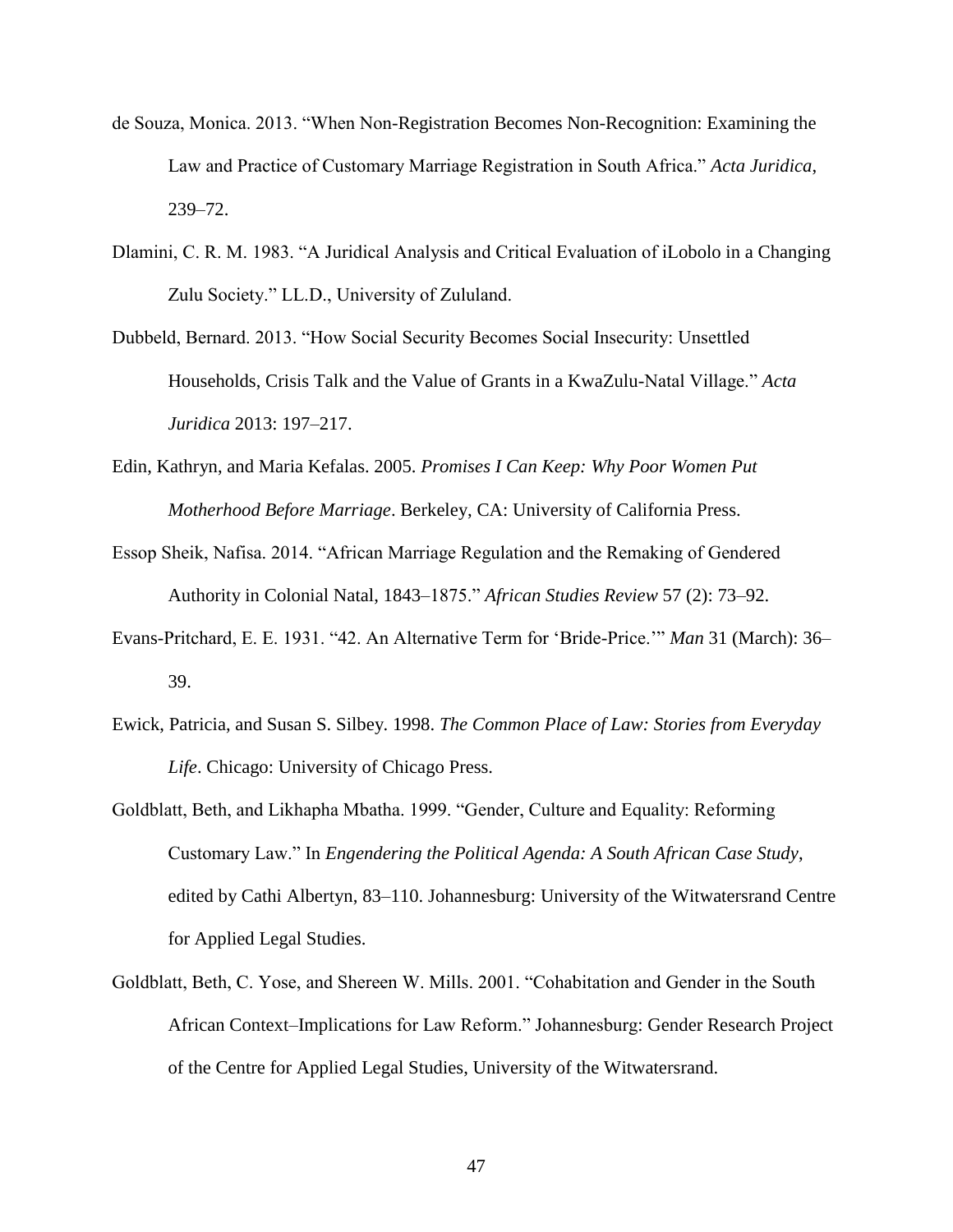- Griffiths, Anne M. O. 1998. *In the Shadow of Marriage: Gender and Justice in an African Community*. Chicago: University of Chicago Press.
- Guy, Jeff. 1990. "Gender Oppression in Southern Africa's Precapitalist Societies." In *Women and Gender in Southern Africa to 1945*, edited by Cherryl Walker, 33–47. London: James Currey.
- Hosegood, Victoria, Nuala McGrath, and Tom A. Moultrie. 2009. "Dispensing with Marriage: Marital and Partnership Trends in Rural KwaZulu-Natal, South Africa 2000-2006." *Demographic Research* 20 (March): 279–312.
- Hunter, Mark. 2005. "Courting Desire?: Love and Intimacy in Late 19th and Early 20th Century Kwazulu-Natal." *Passages* 2 (June).

http://quod.lib.umich.edu/p/passages/4761530.0010.016?rgn=main;view=fulltext.

- ———. 2010. *Love in the Time of AIDS: Inequality, Gender, and Rights in South Africa*. Bloomington, IN: Indiana University Press.
- Jean-Bouchard, Évelyne. 2014. "The (in)visible Subject: Women's Normative Strategies in Eastern Congo." *The Journal of Legal Pluralism and Unofficial Law* 46 (3): 357–73.
- Kelly, Jill Elizabeth. 2012. "'Only the Fourth Chief': Conflict, Land, and Chiefly Authority in 20th Century KwaZulu-Natal, South Africa." Ph.D. Dissertation, East Lansing, MI: Michigan State University.
- Khunou, Grace. 2012. "Money and Gender Relations in the South African Maintenance System." *South African Review of Sociology* 43 (1): 4–22.
- Krige, Eileen Jensen. 1957. *The Social System of the Zulus*. 3rd ed. Pietermaritzburg: Shuter and Shooter.
- Kuper, Adam. 1982. *Wives for Cattle*. London: Routledge & Kegan Paul.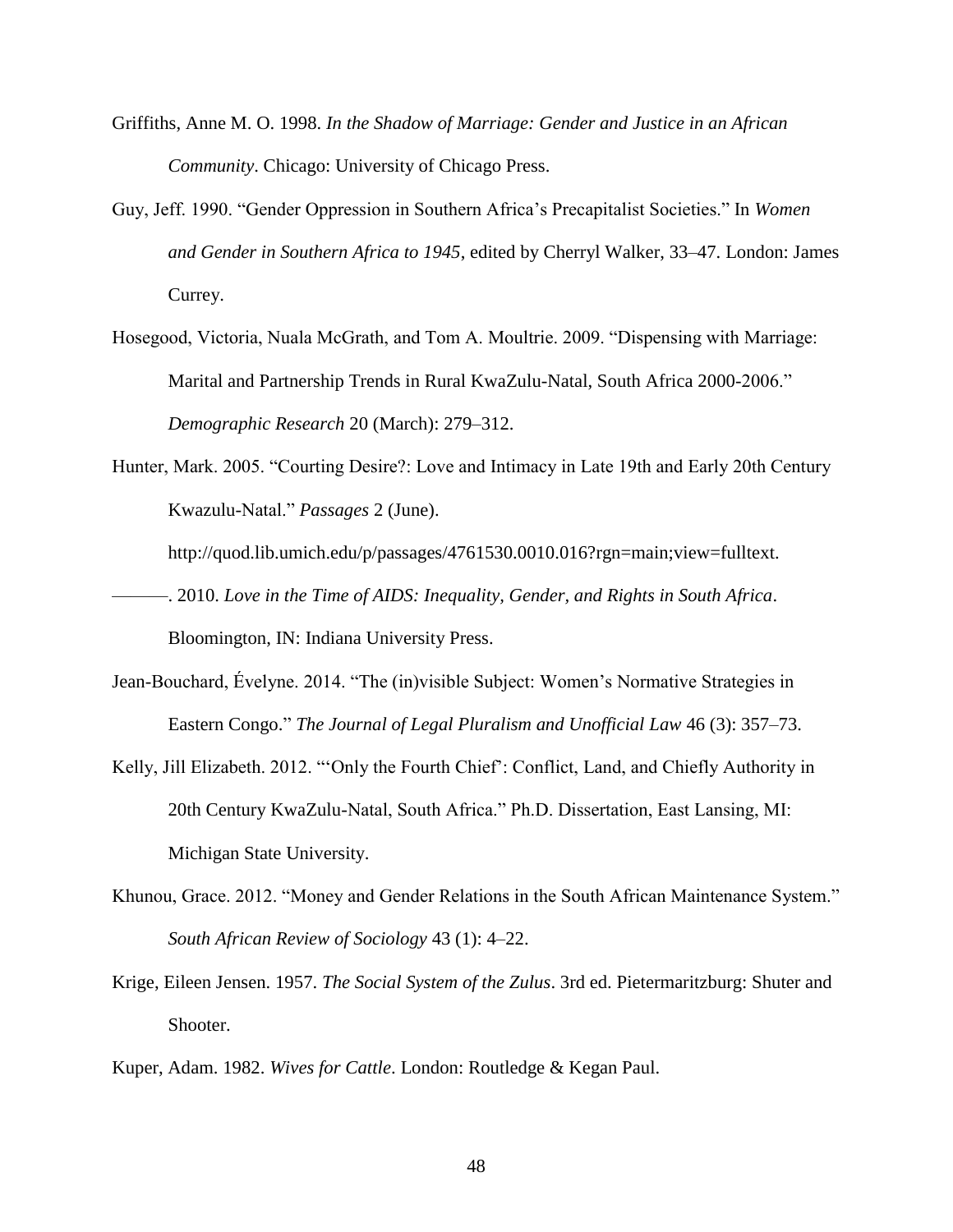- Lambert, J. 1989. "From Independence to Rebellion: African Society in Crisis, C. 1880-1910." In *Natal and Zululand from Earliest Times to 1910: A New History*, edited by Andrew Duminy and Bill Guest, 373–401. Pietermaritzburg, South Africa: University of KwaZulu-Natal Press.
- MacKinnon, Aran S. 1999. "The Persistence of the Cattle Economy in Zululand, South Africa, 1900-50." *Canadian Journal of African Studies / Revue Canadienne Des Études Africaines* 33 (1): 98–135.
- Mamdani, Mahmood. 1996. *Citizen and Subject: Contemporary Africa and the Legacy of Late Colonialism*. Princeton, NJ: Princeton University Press.
- Mbatha, Likhapha. 1997. "How Black South Africans Marry." CALS Research Report. Johannesburg: Centre for Applied Legal Studies, University of the Witwatersrand.
- McCann, Michael W. 1994. *Rights at Work: Pay Equity Reform and the Politics of Legal Mobilization*. Chicago: University of Chicago Press.
- Mhongo, Christine, and Debbie Budlender. 2013. "Declining Rates of Marriage in South Africa: What Do the Numbers and Analysts Say?" *Acta Juridica*, 181–96.
- Mnisi Weeks, Sindiso. 2013. "Women's Eviction in Msinga: The Uncertainties of Seeking Justice." *Acta Juridica*, 118–42.
- Morrell, Robert. 2001. "The Times of Change: Men and Masculinity in South Africa." In *Changing Men in Southern Africa*, edited by Robert Morrell. Pietermaritzburg: University of Natal Press.
- Mosoetsa, Sarah. 2011. *Eating from One Pot: The Dynamics of Survival in Poor South African Households*. Johannesburg: Wits University Press.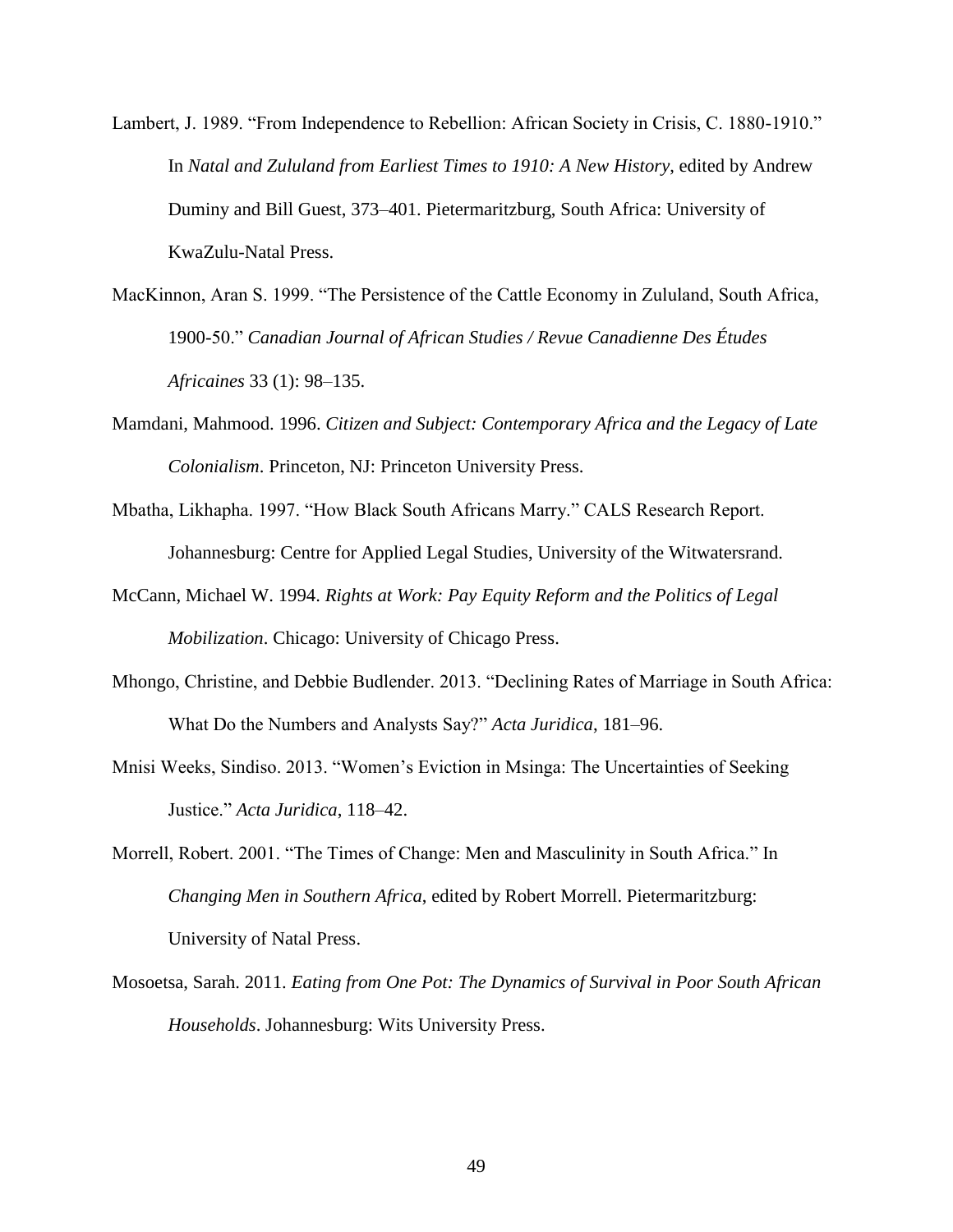- Murray, Colin. 1977. "High Bridewealth, Migrant Labour and the Position of Women in Lesotho." *Journal of African Law* 21 (01): 79–96.
- ———. 1981. *Families Divided: The Impact of Migrant Labour in Lesotho*. Cambridge, UK: Cambridge University Press.
- Myers, J.C. 2008. *Indirect Rule in South Africa: Tradition, Modernity, and the Costuming of Political Power*. Rochester, NY: University of Rochester Press.
- O'Laughlin, Bridget. 1998. "Missing Men? The Debate over Rural Poverty and Women-Headed Households in Southern Africa." *Journal of Peasant Studies* 25 (2): 1–48.
- Posel, Deborah. 1995. "State, Power and Gender: Conflict over the Registration of African Customary Marriage in South Africa C. 1910-1970." *Journal of Historical Sociology* 8 (3): 223–56.
- Posel, Dorrit, and Daniela Casale. 2013. "The Relationship between Sex Ratios and Marriage Rates in South Africa." *Applied Economics* 45 (5): 663–76.
- Posel, Dorrit, and Stephanie Rudwick. 2014a. "Ukukipita (Cohabiting): Socio-Cultural Constraints in Urban Zulu Society." *Journal of Asian and African Studies* 49 (3): 282–97.
- ———. 2014b. "Marriage and Bridewealth (Ilobolo) in Contemporary Zulu Society." *African Studies Review* 57 (2): 51–72.
- Posel, Dorrit, Stephanie Rudwick, and Daniela Casale. 2011. "Is Marriage a Dying Institution in South Africa? Exploring Changes in Marriage in the Context of Ilobolo Payments." *Agenda* 25 (1): 102–11.
- Rudwick, Stephanie, and Dorrit Posel. 2014. "Contemporary Functions of Ilobolo (Bridewealth) in Urban South African Zulu Society." *Journal of Contemporary African Studies* 32 (1): 118–36.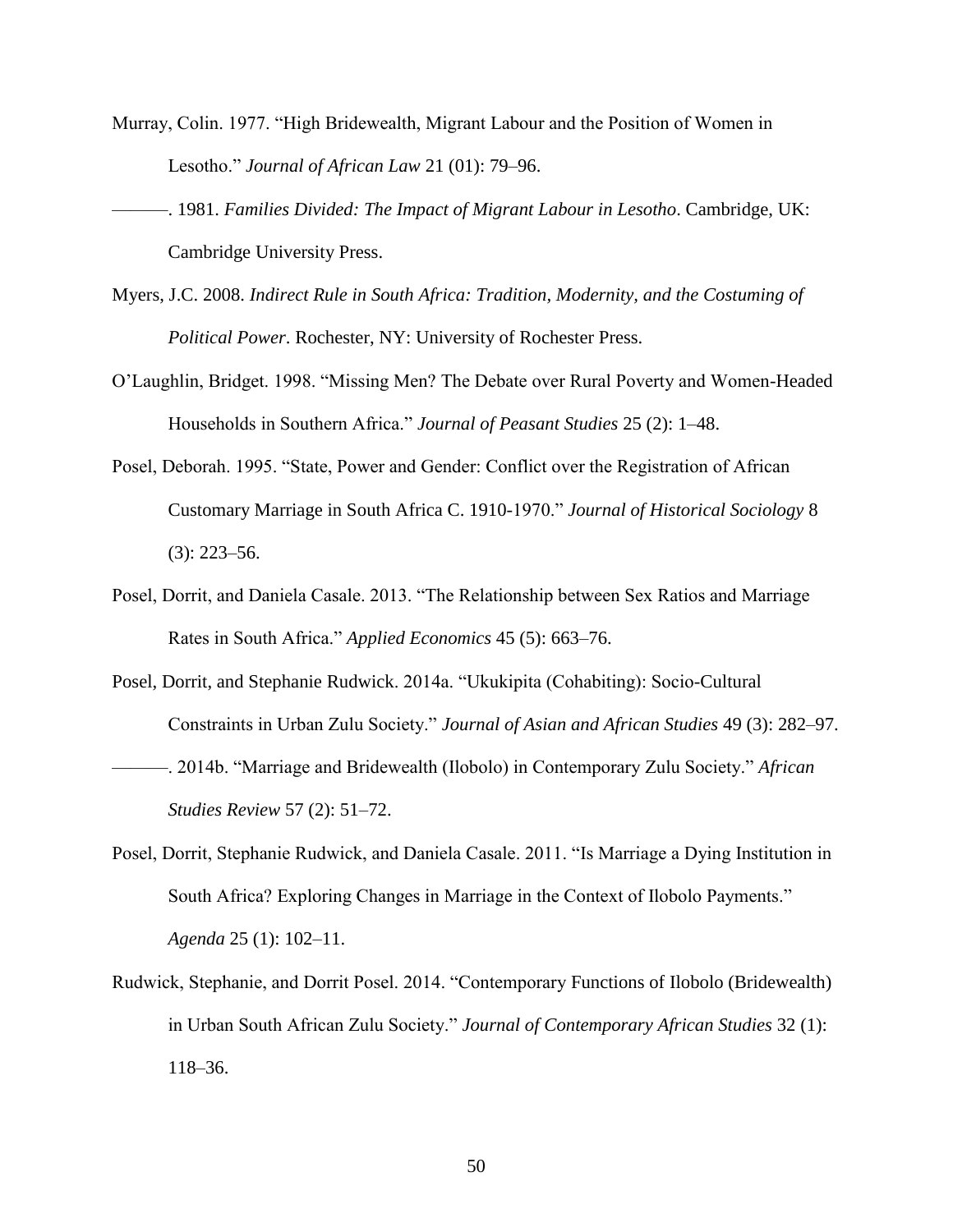- Sachs, Albie. 1990. "Judges and Gender: The Constitutional Rights of Women in a Post-Apartheid South Africa." *Agenda*, no. 7: 1–11.
- Schneider, David Murray. 1968. *American Kinship: A Cultural Account*. Englewood Cliffs, NJ: Prentice-Hall.

———. 1984. *A Critique of the Study of Kinship*. Ann Arbor, MI: University of Michigan Press.

- Shefer, Tamara, ed. 2007. *From Boys to Men: Social Constructions of Masculinity in Contemporary Society*. Lansdowne, South Africa: UCT Press.
- Shope, Janet Hinson. 2006. "'Lobola Is Here to Stay': Rural Black Women and the Contradictory Meanings of Lobolo in Post-Apartheid South Africa." *Agenda* 20 (68): 64– 72.
- Steyn, Anna F., and Colin M. Rip. 1968. "The Changing Urban Bantu Family." *Journal of Marriage and Family* 30 (3): 499–517.
- Turner, Bertram. 2015. "Exploring Avenues of Research in Legal Pluralism: Forward-Looking Perspectives in the Work of Franz von Benda-Beckmann." *The Journal of Legal Pluralism and Unofficial Law* 47 (3): 375–410.
- von Benda-Beckmann, Franz, and Keebet von Benda-Beckmann. 2006. "The Dynamics of Change and Continuity in Plural Legal Orders." *Journal of Legal Pluralism and Unofficial Law* 53-54: 1-44.

Walker, Cherryl. 1992. "Attitudes to Lobola." *Agenda* 8 (13): 57–58.

- Welsh, David John. 1971. *The Roots of Segregation: Native Policy in Colonial Natal, 1845- 1910*. Cape Town: Oxford University Press.
- Weston, Kath. 1991. *Families We Choose: Lesbians, Gays, Kinship*. New York: Columbia University Press.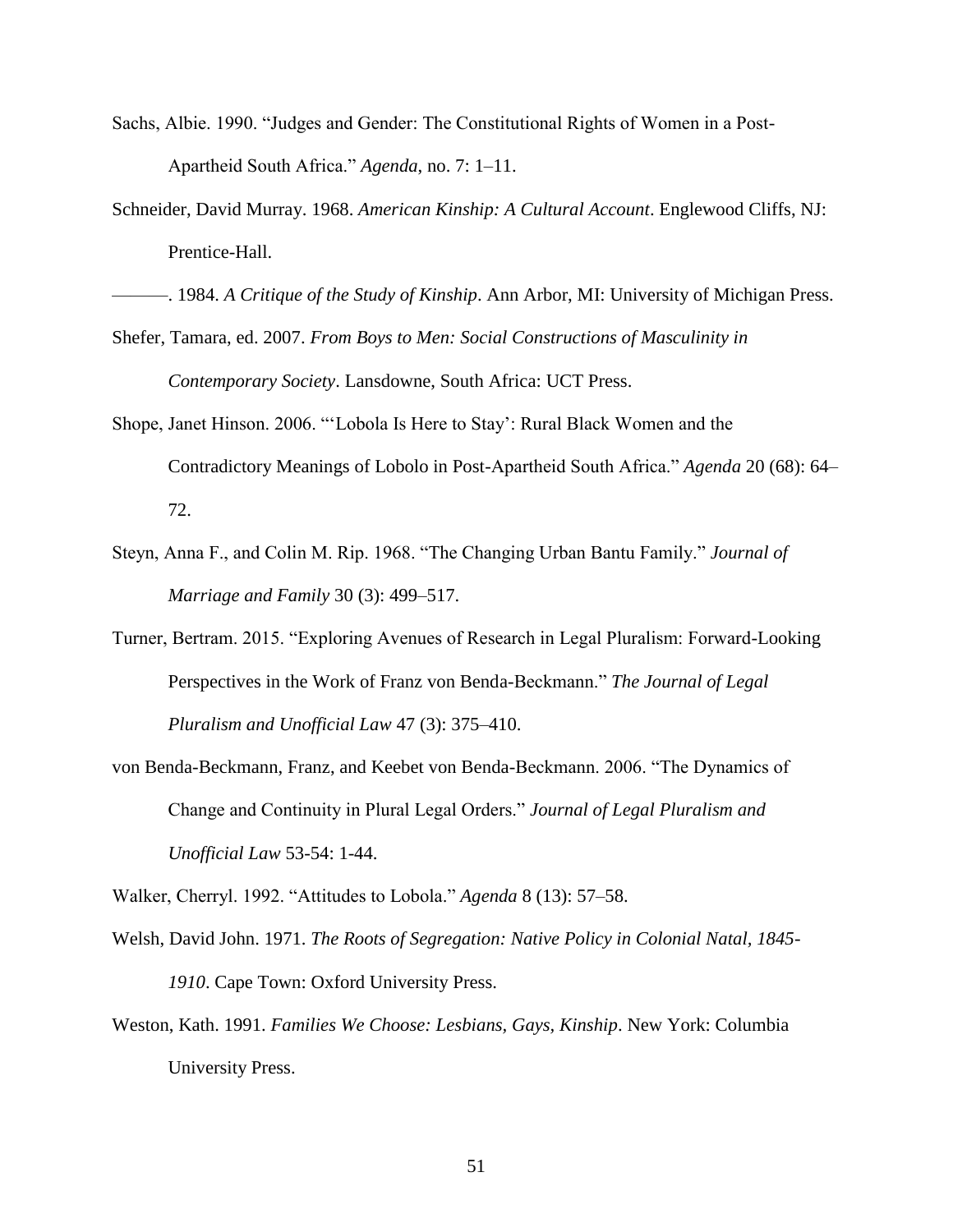<sup>1</sup> *Ukulobola* is an infinitive, and *–lobola* is the verb denoting the action of paying *ilobolo*, the isiZulu noun for the bridewealth payment itself. "Lobola" has become a lingua franca term across ethnic groups for both the overall process and the specific bridewealth payment. For clarity's sake, in this article I use the term "lobola" for the overall process and *ilobolo* for the specific payment from the groom or his family to the bride's family.

l

<sup>2</sup> Racial terminology in South Africa is complex, and in particular the term "black" has had different referents in different periods. I use the terms "African" or "Black African" to refer to those people whose genealogy and/or phenotype would generally lead them to be considered potential subjects of African customary law. This article focuses primarily on those Africans who speak isiZulu, and especially those living in what is now the province of KwaZulu-Natal. <sup>3</sup> Lobola's salience does vary across region and other factors, and the approach I use here could help illuminate the historical and interactional processes that produce that variation.

<sup>4</sup> As I discuss below, this likely reflects colonial regulations exclusive to that region. I argue that local Africans' responses to those regulations became settled as "customs" that, among other effects, apparently exert upward pressure on *ilobolo* amounts.

<sup>5</sup> The song in this article's epigraph, in the closely related language of isiXhosa, does this in the plural form: *imithetho yesintu*, i.e., "cultural laws."

<sup>6</sup> The RCMA authorizes state registration of marriages concluded "in accordance with a system of African customary law," but is deliberately silent about what such accordance requires. While one clause of the RCMA specifically directs the registering officer to record the amount of *ilobolo*, lobola was not specified as a requirement for state validity in order to leave it a private choice (Goldblatt and Mbatha 1999).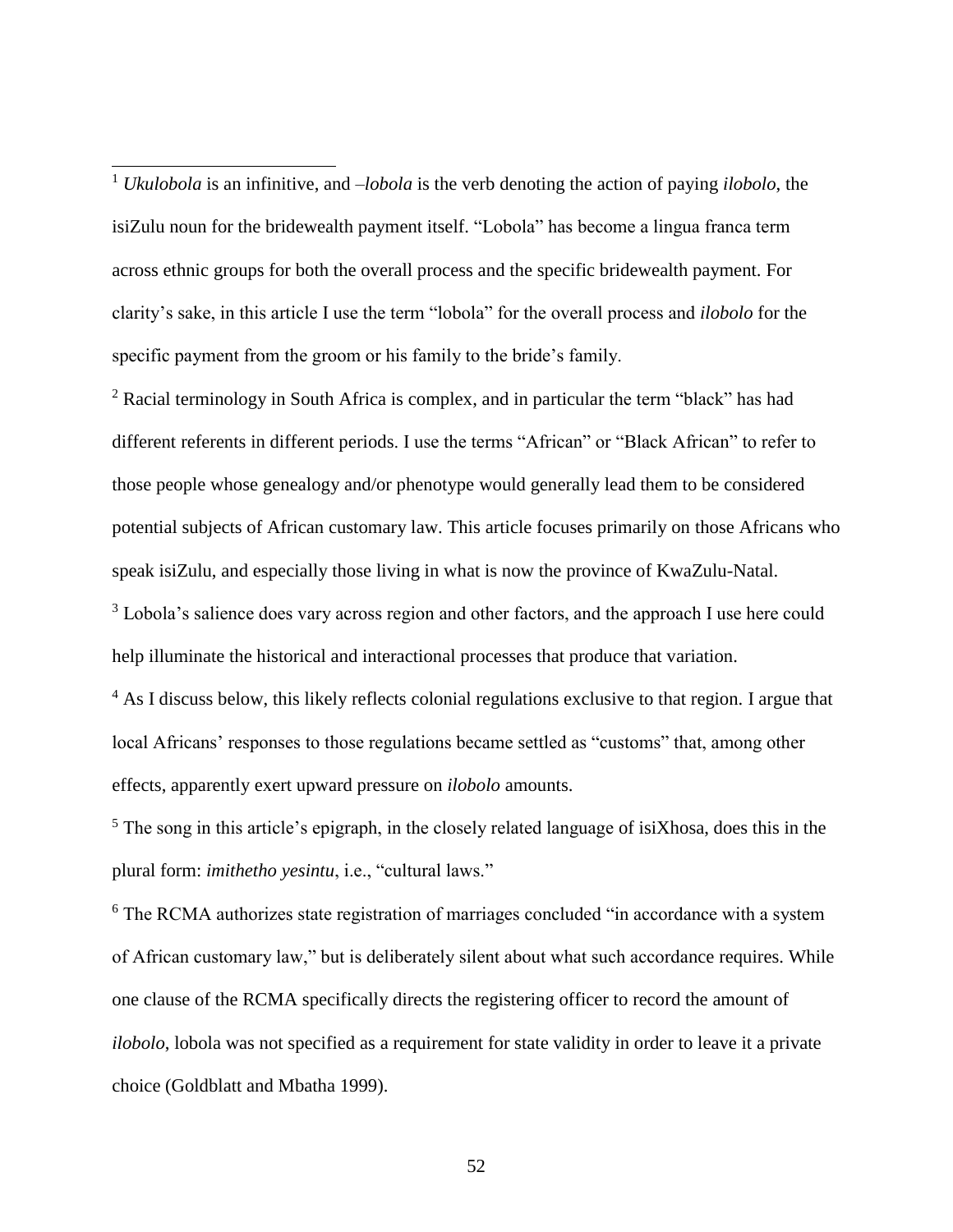<sup>7</sup> Generally, it is expected that the ten-cow number would be reduced if the woman is not a virgin or, especially, if she has borne children by another man.

 $\overline{a}$ 

<sup>8</sup> The NAA only recognized customary marriages for certain limited purposes and called them "customary unions" rather than marriages (Catherine Albertyn and Mbatha 2004; Deborah Posel 1995). Several subsequent executive proclamations, authorized by the NAA, updated the Natal Code of customary law but left in place all provisions discussed in this article. For more detail, see Bennett 2004, 46–47, 70–74, 190–91. The RCMA requires only that state-recognized customary marriages be valid "according to customary law," rendering uncertain the current legal status of any *ilobolo* standard.

<sup>9</sup> As discussed below, *ilobolo* today primarily takes the form of cash, but negotiated amounts are widely denoted in a vocabulary of "cows."

<sup>10</sup> Rudwick and Posel (2014, 130) cite their participants as using the similar "*Amakhoti akaqeda*," i.e., "Wives do not finish."

 $11$  Similarly, Rudwick and Posel (2014) report that many participants regard an expectation that lobola be completed before a wedding to be "untraditional."

<sup>12</sup> Historian Nafisa Essop Sheik (2014) points out that hut taxes constituted a large portion of Natal Colony revenue. She argues that, far from discouraging polygyny, this tax actually made the Colony dependent on it.

 $13$  A rinderpest epidemic in the late  $19<sup>th</sup>$  century decimated cattle stocks, further facilitating the shifts examined here (Carton 2000; 2006).

<sup>14</sup> Personal communication from Stats SA to author, November 5, 2015.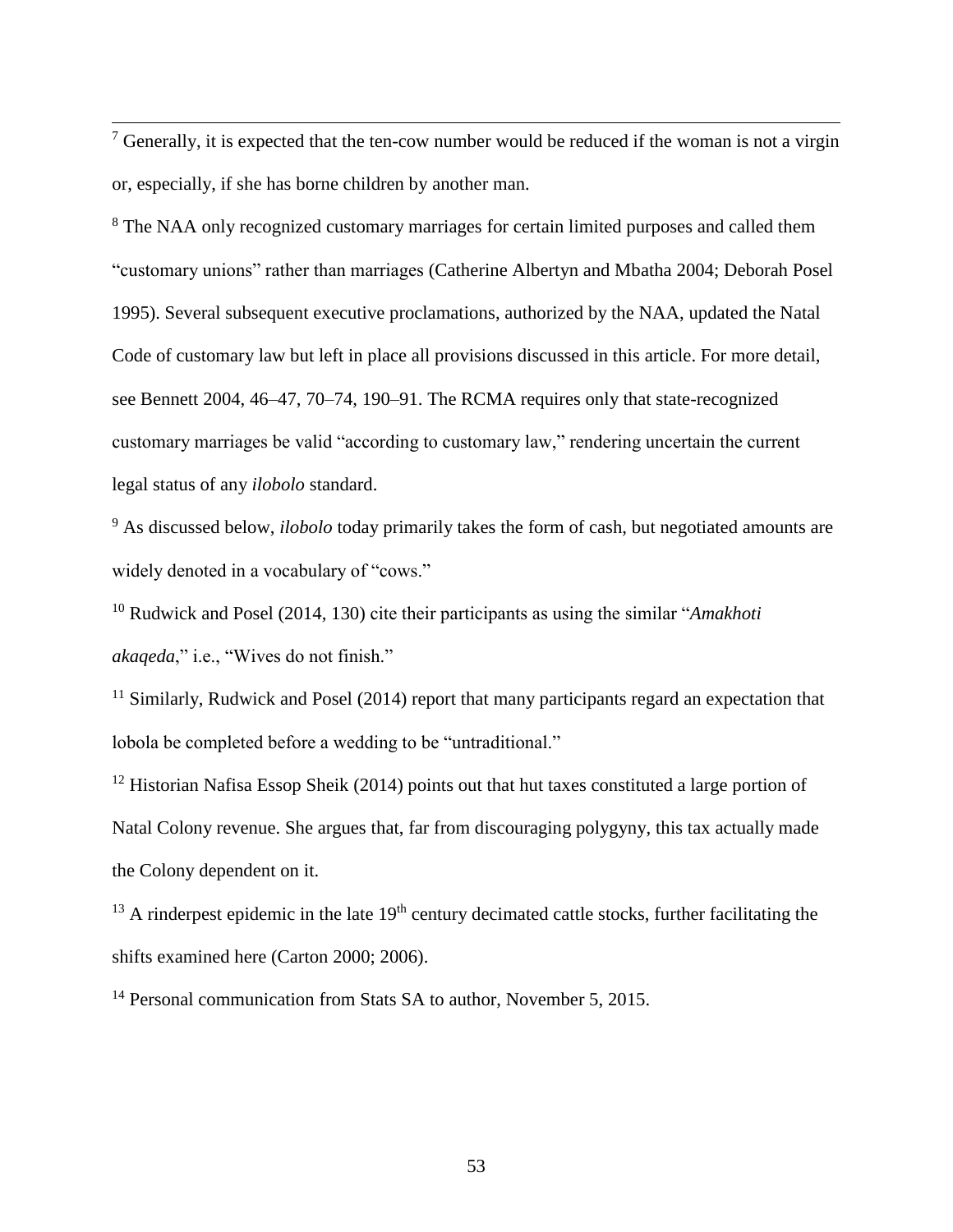$15$  Similarly, some of those counted as just "single" rather than "living together as married partners" had probably begun lobola, but not progressed far enough to move in together or celebrate a wedding ceremony.

 $\overline{a}$ 

<sup>16</sup> Similar observations have been made about the United States (Edin and Kefalas 2005).

 $17$  The wedding that opened this article occurred in a nearby village among the extended family of some respondents. I also attended two lobola ceremonies, one in Maqongqo itself and one in Pietermaritzburg with the extended family of another Maqongqo resident.

<sup>18</sup> Original isiZulu transcriptions of interview materials available upon request.

<sup>19</sup> The Afrikaans word *apartheid* literally means "separate development." Apartheid ideology framed "races" as radically culturally different from each other and the state as responsible for protecting and promoting this cultural difference.

<sup>20</sup> Extended-family narratives of marriage are indexed in the practice of referring to married women as "Ma" followed by their natal family's surname. Thus, Ma Hlengwa's name here indicates that she was born to the Hlengwa clan but married into a different clan (i.e., the Mabenas). While all names in this article are pseudonyms, I use forms that track participants' preferred forms of address.

 $21$  The insertion of these into the typical sequence for a Zulu wedding shows how even the most "traditional" narrations are touched by colonial and post-colonial transformations.

 $22$  The following description is the one I heard most frequently, but some respondents shared what they understood to be ethnic, regional, or familial variations.

<sup>23</sup> One participant insisted the *umbondo* need not occur at the end of *ilobolo*, but all others placed it there.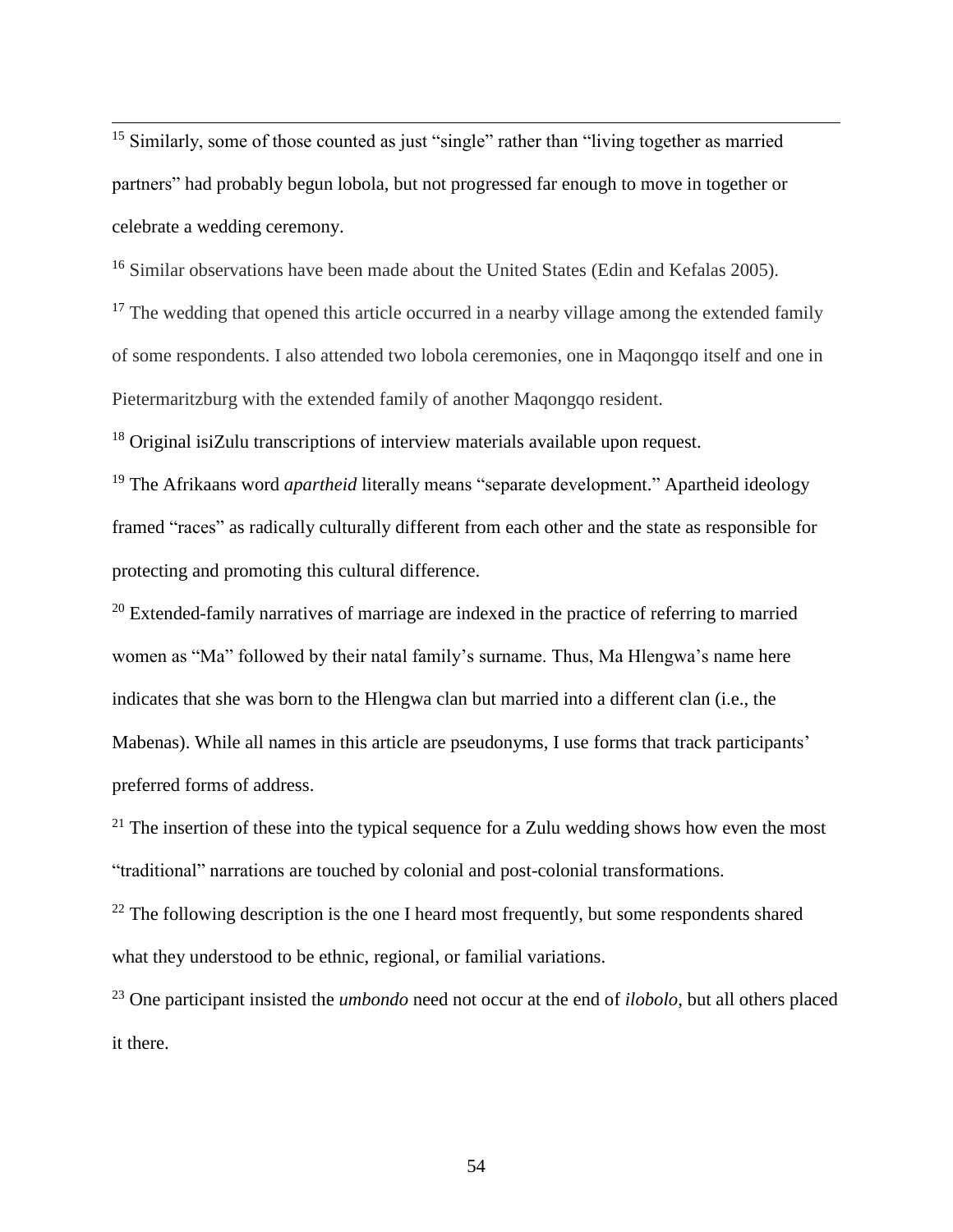$24$  Two middle-aged women complained privately to me that families give too many gifts nowadays, creating ostentatious performances that further pressure poorer families who have difficulty completing marriages.

 $\overline{a}$ 

 $25$  The son of her paternal female cousin, who according to more traditional Zulu ways of figuring kinship is her sister. She and her cousin are also very close emotionally.

 $26$  It is possible that being a non-Zulu person made my presence more or less irrelevant, not fully a person cosmologically speaking. It is also possible my host mother did not want her partner at the ceremony for her own personal reasons. By the time I returned in 2014, she had kicked the "rude" (*uyadelela*) partner out of her home.

 $27$  If my host mother and her partner were married, this ceremony likely would not have taken place in this household since she would have moved into her husband's homestead and then, ideally, their own home. But in a twist caused in part by "traditional" kinship rules, she became the custodian of her father's household or, in her words, "the man of the house" (*indoda yasekhaya*) because she was the only of her siblings not to marry.

<sup>28</sup> This is another point that reflects colonial law influence, as Shepstone's regulations attempted to sever wives' legal ties with their families of birth.

 $29$  A man by whom a woman gets pregnant is often asked by the family of the woman to pay a small beast—e.g., a goat—to atone for his transgression and legitimate his family line's claim to the child. Called *inhlawulo* in isiZulu, this has become perhaps the most common family-related payment in southern Africa, even as lobola continues to dominate the ways Africans imagine such customary payments. Given its frequency, more research on *inhlawulo* is urgently needed.  $30$  Of course the respondent may have used this phrase in order to communicate with me, a researcher from the U.S. where the image originated. My aim here is not to identify his "true"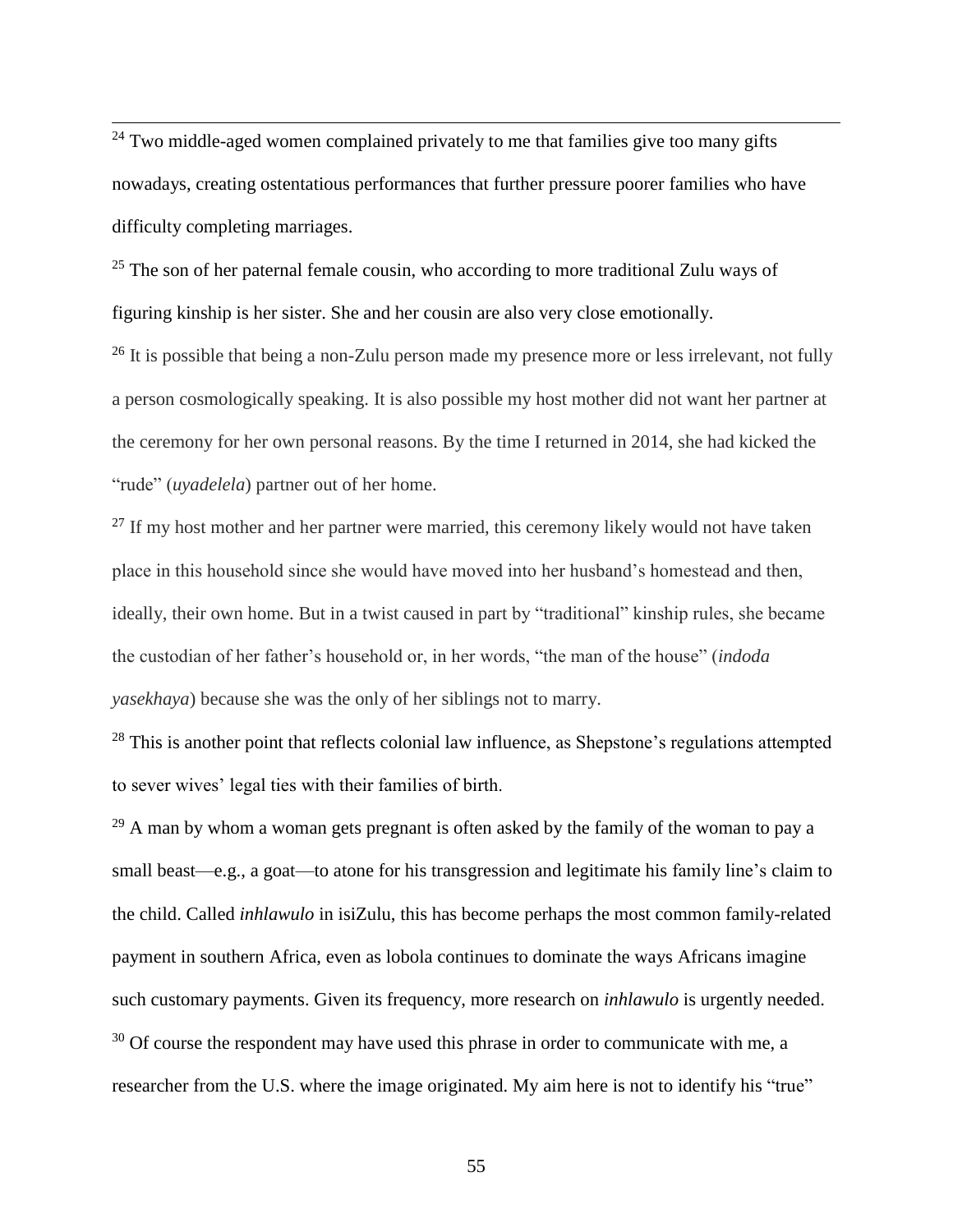desire around marriage but simply to document that individualist narratives of marriage are readily available to and intelligible by Maqongqo residents. U.S. media and the tropes it carries are part of that circulation.

 $\overline{a}$ 

 $31$  If the marriage's dissolution were imputed to the groom or his family, such return was not expected. Return was the default assumption, however.

 $32$  One causal root of the decline is the rise in cash payments, as cash is more likely to be spent than was once true of cattle (Burman and van der Werff 1993). This says little about how people understand the decline, however.

 $33$  Importantly, Susan's access to such options depended on the unusual contingencies of her employment. I met only one other divorced person in my fieldwork, who, heeding advice from two Catholic priests, reluctantly signed papers sent by her husband in order to protect her property rights but who still considered herself married in both culture and faith.

 $34$  My status as a white American might have shaped these responses. Moreover, although I did not disclose my own gay sexual identity during my fieldwork, some participants might have suspected it and shaped their responses accordingly. Nonetheless, these possibilities support my point here, which is simply that pro-LGBT discourses rooted in ideals of individual autonomy do circulate in Maqongqo. Moreover, results of the first nationally representative in-depth survey of LGBTI identification and attitudes in South Africa found results for the country remarkably similar to what I report here. In that survey, over 70% of respondents reported they found samesex morally wrong (Sutherland 2016, 37), but 51% believed gay and lesbian South Africans deserved human rights protections and only 21% said they wanted constitutional protections for sexual orientation removed (46).